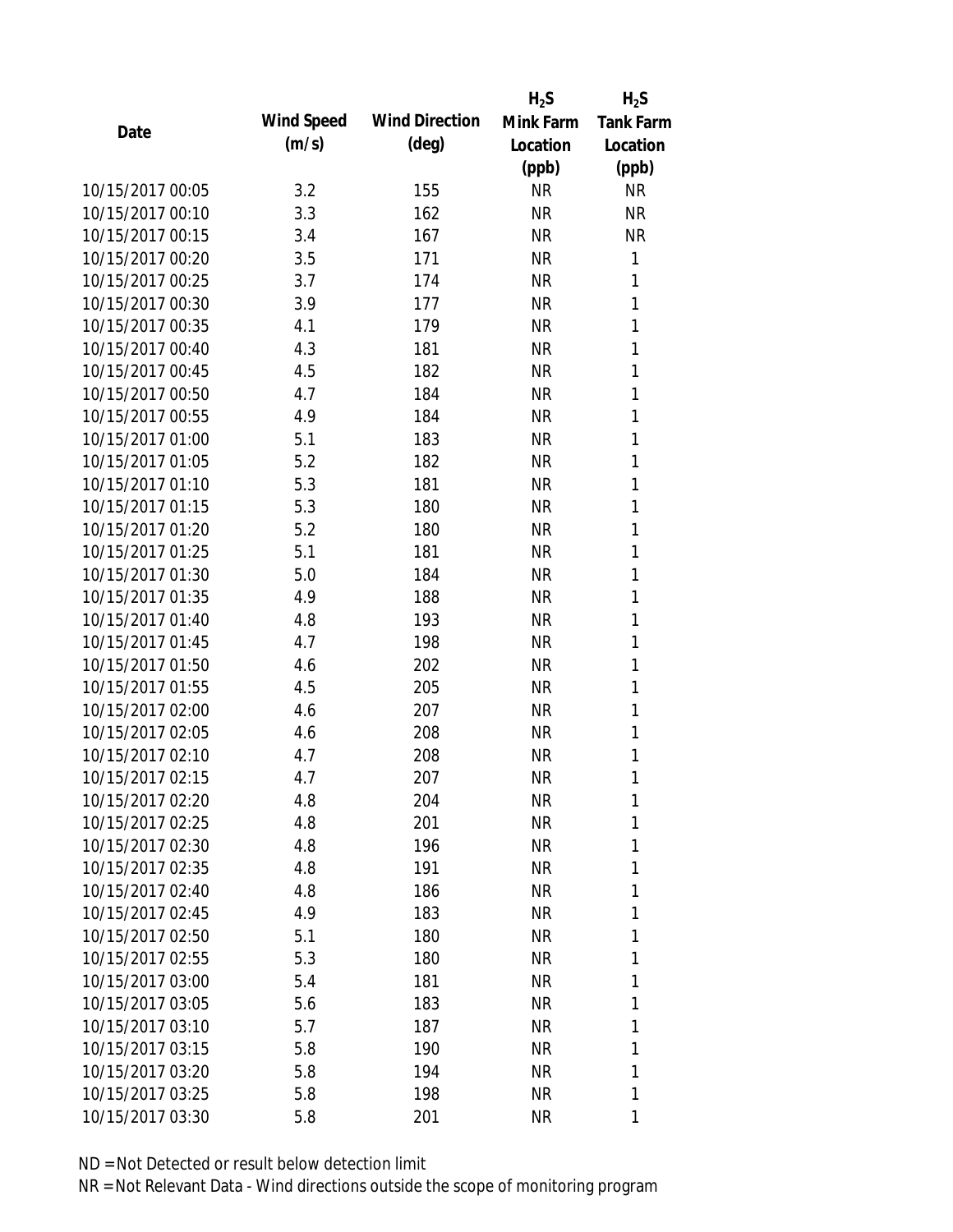|                  |            |                       | $H_2S$    | $H_2S$           |
|------------------|------------|-----------------------|-----------|------------------|
| Date             | Wind Speed | <b>Wind Direction</b> | Mink Farm | <b>Tank Farm</b> |
|                  | (m/s)      | $(\text{deg})$        | Location  | Location         |
|                  |            |                       | (ppb)     | (ppb)            |
| 10/15/2017 03:35 | 5.8        | 204                   | <b>NR</b> | 1                |
| 10/15/2017 03:40 | 5.8        | 206                   | <b>NR</b> | 1                |
| 10/15/2017 03:45 | 5.9        | 208                   | <b>NR</b> | 1                |
| 10/15/2017 03:50 | 6.0        | 209                   | NR        | 1                |
| 10/15/2017 03:55 | 6.1        | 209                   | <b>NR</b> | 1                |
| 10/15/2017 04:00 | 6.3        | 209                   | <b>NR</b> | 1                |
| 10/15/2017 04:05 | 6.4        | 209                   | <b>NR</b> | 1                |
| 10/15/2017 04:10 | 6.5        | 209                   | <b>NR</b> | 1                |
| 10/15/2017 04:15 | 6.6        | 209                   | <b>NR</b> | 1                |
| 10/15/2017 04:20 | 6.6        | 209                   | <b>NR</b> | 1                |
| 10/15/2017 04:25 | 6.6        | 209                   | <b>NR</b> | 1                |
| 10/15/2017 04:30 | 6.6        | 210                   | <b>NR</b> | 1                |
| 10/15/2017 04:35 | 6.6        | 210                   | <b>NR</b> | 1                |
| 10/15/2017 04:40 | 6.5        | 212                   | <b>NR</b> | 1                |
| 10/15/2017 04:45 | 6.5        | 213                   | <b>NR</b> | 1                |
| 10/15/2017 04:50 | 6.5        | 214                   | <b>NR</b> | 1                |
| 10/15/2017 04:55 | 6.5        | 215                   | <b>NR</b> | 1                |
| 10/15/2017 05:00 | 6.6        | 216                   | <b>NR</b> | 1                |
| 10/15/2017 05:05 | 6.7        | 217                   | <b>NR</b> | 1                |
| 10/15/2017 05:10 | 7.0        | 218                   | <b>NR</b> | 1                |
| 10/15/2017 05:15 | 7.2        | 218                   | <b>NR</b> | 1                |
| 10/15/2017 05:20 | 7.5        | 220                   | <b>NR</b> | 1                |
| 10/15/2017 05:25 | 7.7        | 223                   | <b>NR</b> | 1                |
| 10/15/2017 05:30 | 7.7        | 228                   | <b>NR</b> | 1                |
| 10/15/2017 05:35 | 7.6        | 234                   | 1         | 1                |
| 10/15/2017 05:40 | 7.4        | 242                   | 1         | 1                |
| 10/15/2017 05:45 | 7.2        | 251                   | 1         | 1                |
| 10/15/2017 05:50 | 6.8        | 260                   | 1         | 1                |
| 10/15/2017 05:55 | 6.4        | 267                   | 1         | 1                |
| 10/15/2017 06:00 | 6.0        | 271                   | 1         | 1                |
| 10/15/2017 06:05 | 5.7        | 274                   | 1         | 1                |
| 10/15/2017 06:10 | 5.4        | 275                   | 1         | 1                |
| 10/15/2017 06:15 | 5.2        | 274                   | 1         | 1                |
| 10/15/2017 06:20 | 5.2        | 273                   | 1         | 1                |
| 10/15/2017 06:25 | 5.2        | 271                   | 1         | 1                |
| 10/15/2017 06:30 | 5.3        | 271                   | 1         | 1                |
| 10/15/2017 06:35 | 5.4        | 271                   | 1         | 1                |
| 10/15/2017 06:40 | 5.6        | 271                   | 1         | 1                |
| 10/15/2017 06:45 | 5.8        | 271                   |           | 1                |
| 10/15/2017 06:50 | 5.9        | 272                   | 1         | 1                |
| 10/15/2017 06:55 | 6.0        | 273                   | 1         | 1                |
| 10/15/2017 07:00 | 6.1        | 274                   | 1         | 1                |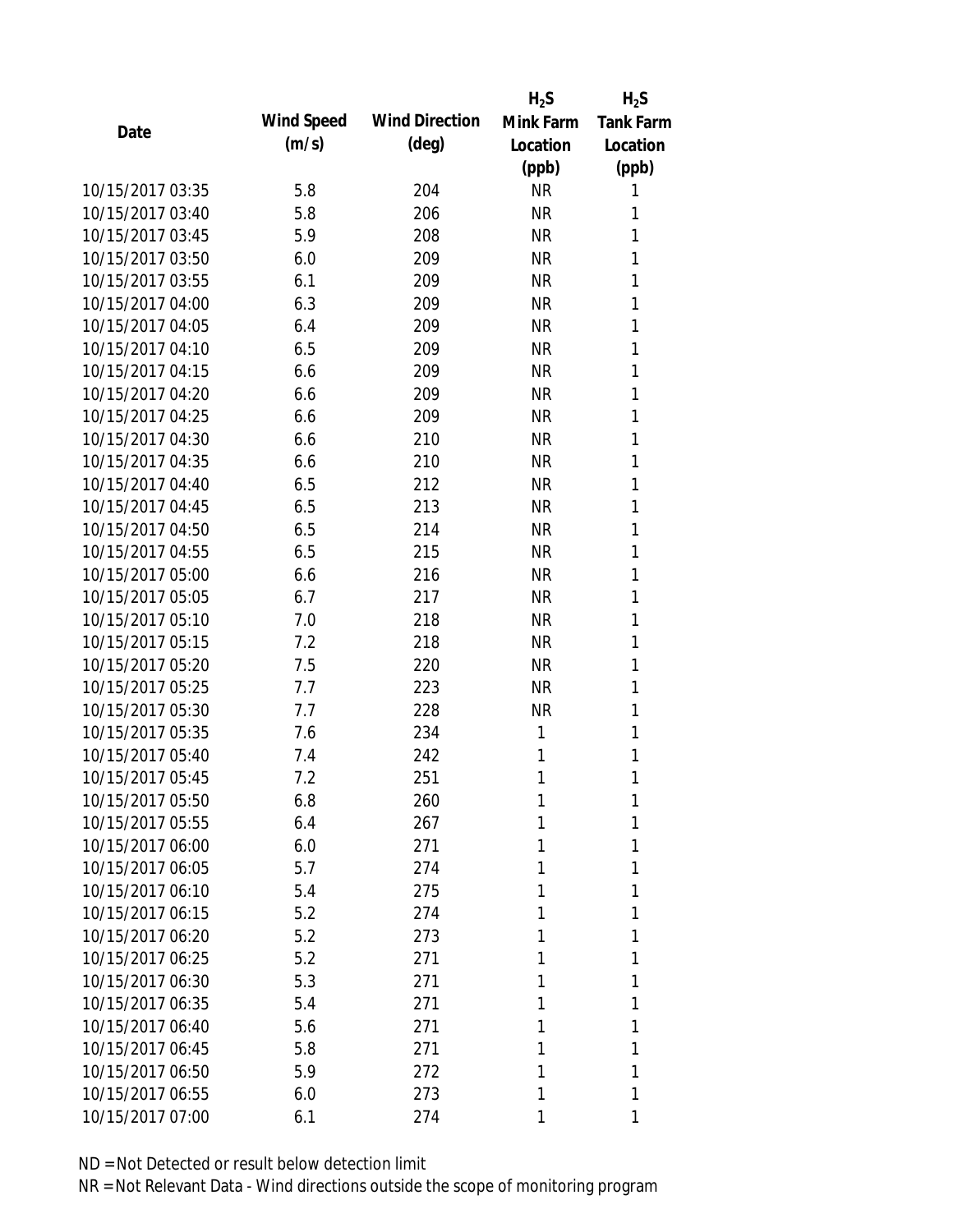|                  |            |                       | $H_2S$         | $H_2S$           |
|------------------|------------|-----------------------|----------------|------------------|
| Date             | Wind Speed | <b>Wind Direction</b> | Mink Farm      | <b>Tank Farm</b> |
|                  | (m/s)      | $(\text{deg})$        | Location       | Location         |
|                  |            |                       | (ppb)          | (ppb)            |
| 10/15/2017 07:05 | 6.3        | 275                   | 1              | 1                |
| 10/15/2017 07:10 | 6.5        | 277                   | 1              | <b>NR</b>        |
| 10/15/2017 07:15 | 6.7        | 279                   | 1              | <b>NR</b>        |
| 10/15/2017 07:20 | 6.8        | 282                   | 1              | <b>NR</b>        |
| 10/15/2017 07:25 | 7.0        | 284                   | $\overline{2}$ | <b>NR</b>        |
| 10/15/2017 07:30 | 7.1        | 287                   | $\overline{2}$ | <b>NR</b>        |
| 10/15/2017 07:35 | 7.2        | 290                   | $\overline{2}$ | <b>NR</b>        |
| 10/15/2017 07:40 | 7.1        | 291                   | $\overline{2}$ | <b>NR</b>        |
| 10/15/2017 07:45 | 7.0        | 292                   | $\overline{c}$ | <b>NR</b>        |
| 10/15/2017 07:50 | 6.8        | 292                   | $\overline{2}$ | <b>NR</b>        |
| 10/15/2017 07:55 | 6.5        | 291                   | $\overline{2}$ | <b>NR</b>        |
| 10/15/2017 08:00 | 6.2        | 290                   | $\overline{2}$ | <b>NR</b>        |
| 10/15/2017 08:05 | 5.9        | 288                   | $\overline{2}$ | <b>NR</b>        |
| 10/15/2017 08:10 | 5.6        | 286                   | $\overline{2}$ | <b>NR</b>        |
| 10/15/2017 08:15 | 5.5        | 284                   | $\overline{c}$ | <b>NR</b>        |
| 10/15/2017 08:20 | 5.4        | 282                   | $\overline{2}$ | <b>NR</b>        |
| 10/15/2017 08:25 | 5.4        | 281                   | 1              | <b>NR</b>        |
| 10/15/2017 08:30 | 5.5        | 280                   | 1              | <b>NR</b>        |
| 10/15/2017 08:35 | 5.7        | 280                   | 1              | <b>NR</b>        |
| 10/15/2017 08:40 | 5.9        | 281                   | 1              | <b>NR</b>        |
| 10/15/2017 08:45 | 6.1        | 281                   | 1              | <b>NR</b>        |
| 10/15/2017 08:50 | 6.2        | 282                   | 1              | <b>NR</b>        |
| 10/15/2017 08:55 | 6.3        | 283                   | 1              | <b>NR</b>        |
| 10/15/2017 09:00 | 6.5        | 284                   | 1              | <b>NR</b>        |
| 10/15/2017 09:05 | 6.6        | 285                   | $\overline{2}$ | <b>NR</b>        |
| 10/15/2017 09:10 | 6.6        | 286                   | $\overline{2}$ | <b>NR</b>        |
| 10/15/2017 09:15 | 6.7        | 288                   | $\overline{2}$ | <b>NR</b>        |
| 10/15/2017 09:20 | 6.9        | 290                   | $\overline{c}$ | <b>NR</b>        |
| 10/15/2017 09:25 | 6.9        | 291                   | $\overline{2}$ | <b>NR</b>        |
| 10/15/2017 09:30 | 6.9        | 292                   | $\overline{2}$ | <b>NR</b>        |
| 10/15/2017 09:35 | 6.9        | 293                   | $\overline{c}$ | <b>NR</b>        |
| 10/15/2017 09:40 | 6.7        | 293                   | $\overline{2}$ | <b>NR</b>        |
| 10/15/2017 09:45 | 6.5        | 292                   | $\overline{2}$ | <b>NR</b>        |
| 10/15/2017 09:50 | 6.3        | 291                   | 3              | <b>NR</b>        |
| 10/15/2017 09:55 | 6.2        | 291                   | 3              | <b>NR</b>        |
| 10/15/2017 10:00 | 6.0        | 291                   | 3              | <b>NR</b>        |
| 10/15/2017 10:05 | 5.9        | 291                   | 3              | <b>NR</b>        |
| 10/15/2017 10:10 | 5.9        | 292                   | 3              | <b>NR</b>        |
| 10/15/2017 10:15 | 5.9        | 293                   | $\overline{2}$ | <b>NR</b>        |
| 10/15/2017 10:20 | 6.0        | 295                   | $\overline{2}$ | <b>NR</b>        |
| 10/15/2017 10:25 | 6.0        | 296                   | $\overline{2}$ | <b>NR</b>        |
| 10/15/2017 10:30 | 6.1        | 298                   | 1              | <b>NR</b>        |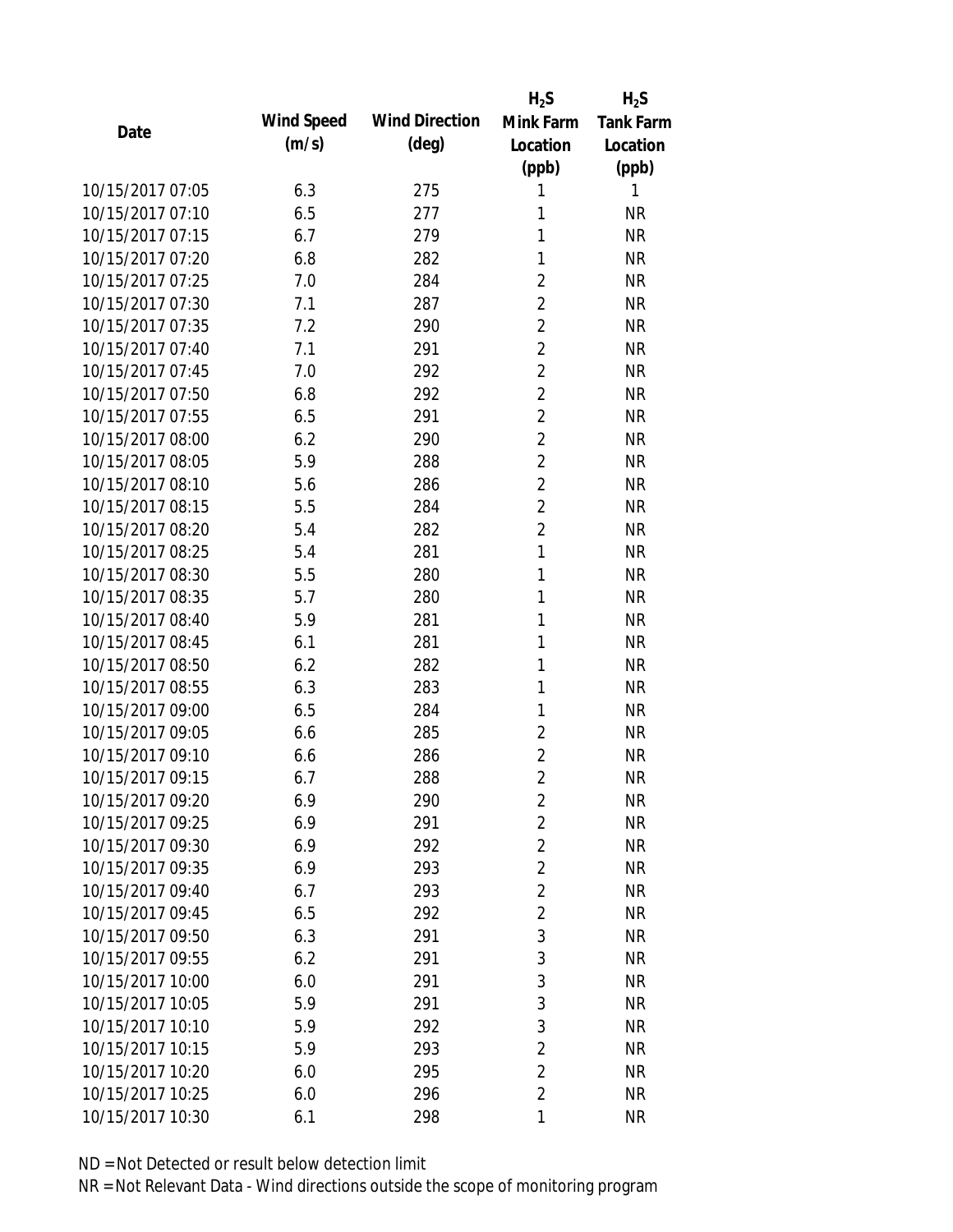|                  |            |                       | $H_2S$    | $H_2S$           |
|------------------|------------|-----------------------|-----------|------------------|
| Date             | Wind Speed | <b>Wind Direction</b> | Mink Farm | <b>Tank Farm</b> |
|                  | (m/s)      | $(\text{deg})$        | Location  | Location         |
|                  |            |                       | (ppb)     | (ppb)            |
| 10/15/2017 10:35 | 6.3        | 298                   | 1         | <b>NR</b>        |
| 10/15/2017 10:40 | 6.5        | 299                   | 1         | <b>NR</b>        |
| 10/15/2017 10:45 | 6.7        | 299                   | 1         | <b>NR</b>        |
| 10/15/2017 10:50 | 6.9        | 299                   | 1         | <b>NR</b>        |
| 10/15/2017 10:55 | 7.0        | 298                   | 1         | <b>NR</b>        |
| 10/15/2017 11:00 | 7.1        | 298                   | 1         | <b>NR</b>        |
| 10/15/2017 11:05 | 7.0        | 297                   | 1         | <b>NR</b>        |
| 10/15/2017 11:10 | 6.8        | 297                   | 1         | <b>NR</b>        |
| 10/15/2017 11:15 | 6.7        | 297                   | 1         | <b>NR</b>        |
| 10/15/2017 11:20 | 6.6        | 297                   | 1         | <b>NR</b>        |
| 10/15/2017 11:25 | 6.5        | 298                   | 1         | <b>NR</b>        |
| 10/15/2017 11:30 | 6.4        | 299                   | 1         | <b>NR</b>        |
| 10/15/2017 11:35 | 6.5        | 301                   | 1         | <b>NR</b>        |
| 10/15/2017 11:40 | 6.6        | 302                   | 1         | <b>NR</b>        |
| 10/15/2017 11:45 | 6.7        | 303                   | 1         | <b>NR</b>        |
| 10/15/2017 11:50 | 6.8        | 304                   | 1         | <b>NR</b>        |
| 10/15/2017 11:55 | 6.9        | 305                   | 1         | <b>NR</b>        |
| 10/15/2017 12:00 | 7.0        | 305                   | 1         | <b>NR</b>        |
| 10/15/2017 12:05 | 7.0        | 304                   | 1         | <b>NR</b>        |
| 10/15/2017 12:10 | 7.1        | 305                   | 1         | <b>NR</b>        |
| 10/15/2017 12:15 | 7.2        | 305                   | 1         | <b>NR</b>        |
| 10/15/2017 12:20 | 7.3        | 305                   | 1         | <b>NR</b>        |
| 10/15/2017 12:25 | 7.4        | 306                   | 1         | <b>NR</b>        |
| 10/15/2017 12:30 | 7.6        | 307                   | 1         | <b>NR</b>        |
| 10/15/2017 12:35 | 7.7        | 309                   | 1         | <b>NR</b>        |
| 10/15/2017 12:40 | 7.8        | 309                   | 1         | <b>NR</b>        |
| 10/15/2017 12:45 | 7.8        | 310                   | 1         | <b>NR</b>        |
| 10/15/2017 12:50 | 7.7        | 311                   | 1         | <b>NR</b>        |
| 10/15/2017 12:55 | 7.7        | 312                   | 1         | <b>NR</b>        |
| 10/15/2017 13:00 | 7.5        | 312                   | 1         | <b>NR</b>        |
| 10/15/2017 13:05 | 7.4        | 313                   | 1         | <b>NR</b>        |
| 10/15/2017 13:10 | 7.3        | 313                   | 1         | <b>NR</b>        |
| 10/15/2017 13:15 | 7.1        | 313                   | 1         | <b>NR</b>        |
| 10/15/2017 13:20 | 7.1        | 312                   | 1         | <b>NR</b>        |
| 10/15/2017 13:25 | 7.1        | 312                   | 1         | <b>NR</b>        |
| 10/15/2017 13:30 | 7.1        | 312                   | 1         | <b>NR</b>        |
| 10/15/2017 13:35 | 7.1        | 312                   | 1         | <b>NR</b>        |
| 10/15/2017 13:40 | 7.1        | 313                   | 1         | <b>NR</b>        |
| 10/15/2017 13:45 | 7.1        | 315                   | 1         | <b>NR</b>        |
| 10/15/2017 13:50 | 7.2        | 317                   | 1         | <b>NR</b>        |
| 10/15/2017 13:55 | 7.1        | 319                   | 1         | <b>NR</b>        |
| 10/15/2017 14:00 | 7.0        | 321                   | 1         | <b>NR</b>        |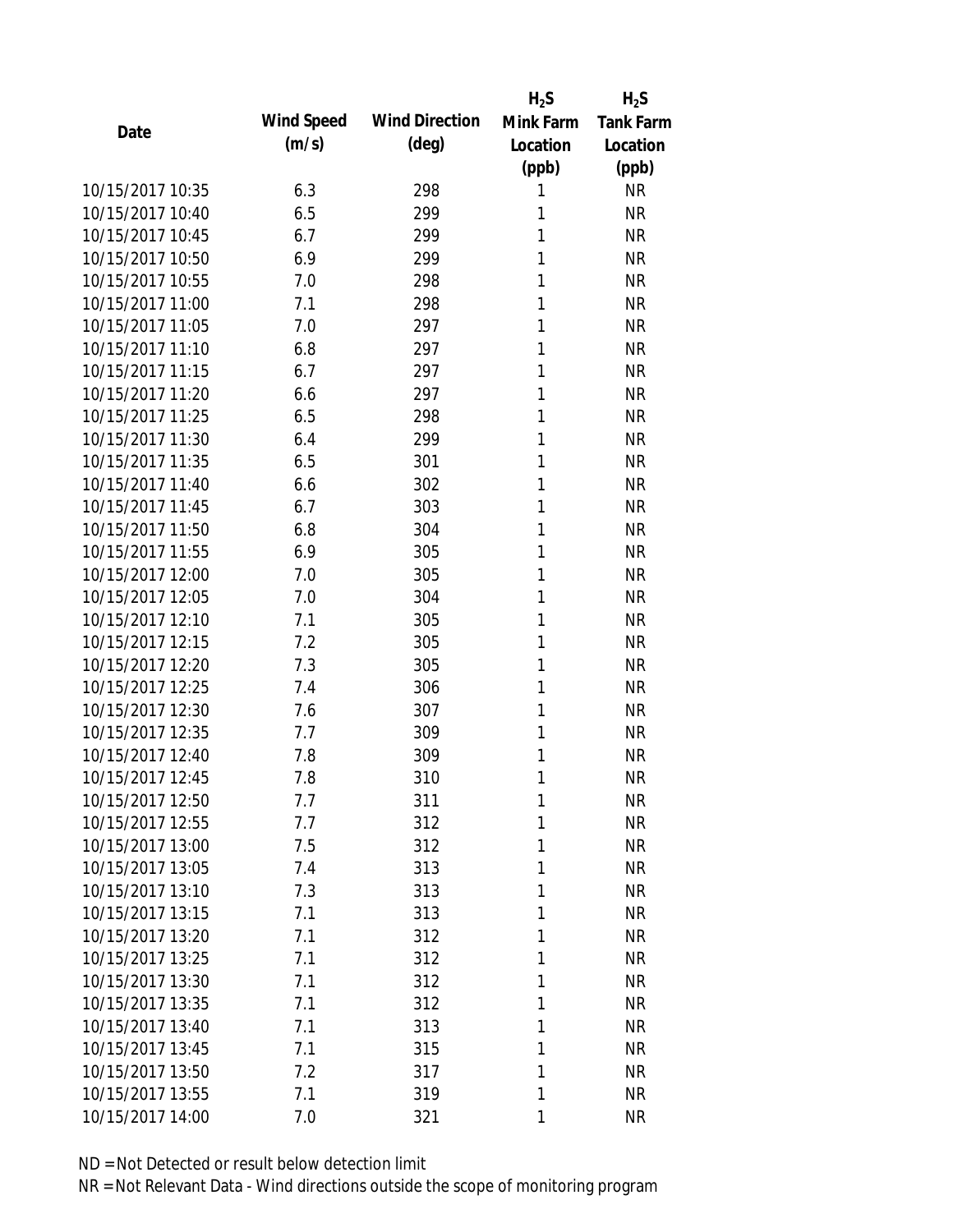|                  |            |                       | $H_2S$    | $H_2S$           |
|------------------|------------|-----------------------|-----------|------------------|
| Date             | Wind Speed | <b>Wind Direction</b> | Mink Farm | <b>Tank Farm</b> |
|                  | (m/s)      | $(\text{deg})$        | Location  | Location         |
|                  |            |                       | (ppb)     | (ppb)            |
| 10/15/2017 14:05 | 6.9        | 323                   | 1         | <b>NR</b>        |
| 10/15/2017 14:10 | 6.7        | 324                   | 1         | <b>NR</b>        |
| 10/15/2017 14:15 | 6.5        | 325                   | 1         | <b>NR</b>        |
| 10/15/2017 14:20 | 6.2        | 325                   | 1         | <b>NR</b>        |
| 10/15/2017 14:25 | 5.9        | 325                   | 1         | <b>NR</b>        |
| 10/15/2017 14:30 | 5.8        | 324                   | 1         | <b>NR</b>        |
| 10/15/2017 14:35 | 5.7        | 323                   | 1         | <b>NR</b>        |
| 10/15/2017 14:40 | 5.7        | 322                   | 1         | <b>NR</b>        |
| 10/15/2017 14:45 | 5.7        | 321                   | 1         | <b>NR</b>        |
| 10/15/2017 14:50 | 5.7        | 321                   | <b>ND</b> | <b>NR</b>        |
| 10/15/2017 14:55 | 5.7        | 321                   | <b>ND</b> | <b>NR</b>        |
| 10/15/2017 15:00 | 5.7        | 322                   | <b>ND</b> | <b>NR</b>        |
| 10/15/2017 15:05 | 5.6        | 323                   | <b>ND</b> | <b>NR</b>        |
| 10/15/2017 15:10 | 5.4        | 325                   | <b>ND</b> | <b>NR</b>        |
| 10/15/2017 15:15 | 5.3        | 325                   | <b>ND</b> | <b>NR</b>        |
| 10/15/2017 15:20 | 5.1        | 326                   | <b>ND</b> | <b>NR</b>        |
| 10/15/2017 15:25 | 4.9        | 327                   | <b>ND</b> | <b>NR</b>        |
| 10/15/2017 15:30 | 4.7        | 327                   | <b>ND</b> | <b>NR</b>        |
| 10/15/2017 15:35 | 4.6        | 327                   | <b>ND</b> | <b>NR</b>        |
| 10/15/2017 15:40 | 4.6        | 327                   | <b>ND</b> | <b>NR</b>        |
| 10/15/2017 15:45 | 4.6        | 328                   | <b>ND</b> | <b>NR</b>        |
| 10/15/2017 15:50 | 4.8        | 328                   | <b>ND</b> | <b>NR</b>        |
| 10/15/2017 15:55 | 5.0        | 328                   | <b>ND</b> | <b>NR</b>        |
| 10/15/2017 16:00 | 5.2        | 327                   | <b>ND</b> | <b>NR</b>        |
| 10/15/2017 16:05 | 5.4        | 327                   | <b>ND</b> | <b>NR</b>        |
| 10/15/2017 16:10 | 5.6        | 326                   | 1         | <b>NR</b>        |
| 10/15/2017 16:15 | 5.7        | 326                   | 1         | <b>NR</b>        |
| 10/15/2017 16:20 | 5.7        | 326                   | 1         | <b>NR</b>        |
| 10/15/2017 16:25 | 5.6        | 327                   | 1         | <b>NR</b>        |
| 10/15/2017 16:30 | 5.3        | 329                   | 1         | <b>NR</b>        |
| 10/15/2017 16:35 | 5.0        | 330                   | 1         | <b>NR</b>        |
| 10/15/2017 16:40 | 4.8        | 332                   | 1         | <b>NR</b>        |
| 10/15/2017 16:45 | 4.5        | 334                   | 1         | <b>NR</b>        |
| 10/15/2017 16:50 | 4.3        | 335                   | 1         | <b>NR</b>        |
| 10/15/2017 16:55 | 4.1        | 335                   | 1         | <b>NR</b>        |
| 10/15/2017 17:00 | 4.0        | 335                   | 1         | <b>NR</b>        |
| 10/15/2017 17:05 | 3.9        | 335                   | 1         | <b>NR</b>        |
| 10/15/2017 17:10 | 3.8        | 335                   | 1         | <b>NR</b>        |
| 10/15/2017 17:15 | 3.7        | 334                   | 1         | <b>NR</b>        |
| 10/15/2017 17:20 | 3.6        | 333                   | 1         | <b>NR</b>        |
| 10/15/2017 17:25 | 3.5        | 332                   | 1         | <b>NR</b>        |
| 10/15/2017 17:30 | 3.5        | 330                   | 1         | <b>NR</b>        |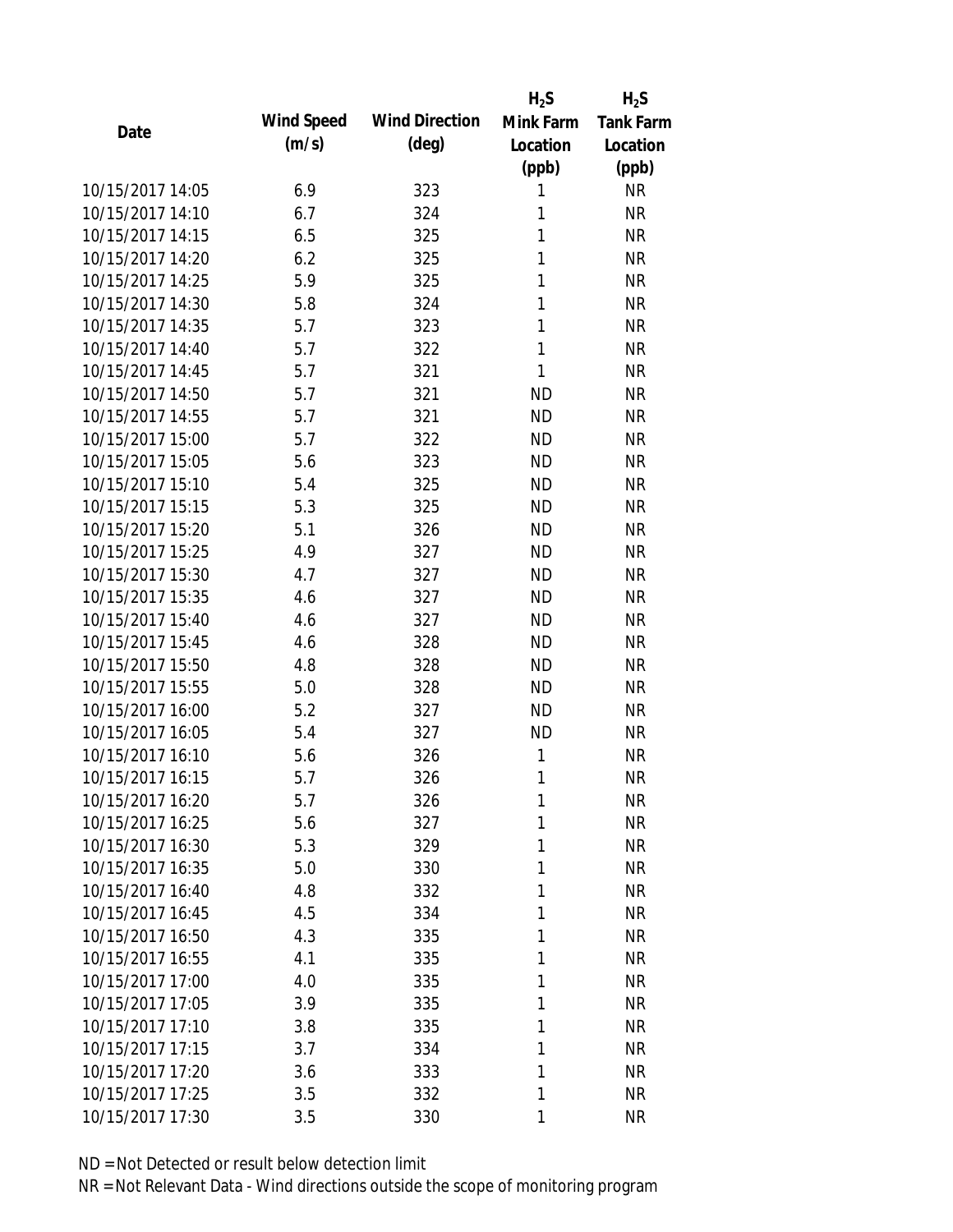|                  |            |                       | $H_2S$    | $H_2S$           |
|------------------|------------|-----------------------|-----------|------------------|
| Date             | Wind Speed | <b>Wind Direction</b> | Mink Farm | <b>Tank Farm</b> |
|                  | (m/s)      | $(\text{deg})$        | Location  | Location         |
|                  |            |                       | (ppb)     | (ppb)            |
| 10/15/2017 17:35 | 3.5        | 327                   | 1         | <b>NR</b>        |
| 10/15/2017 17:40 | 3.7        | 324                   | 1         | <b>NR</b>        |
| 10/15/2017 17:45 | 3.9        | 320                   | 1         | <b>NR</b>        |
| 10/15/2017 17:50 | 4.1        | 318                   | 1         | <b>NR</b>        |
| 10/15/2017 17:55 | 4.3        | 315                   | 1         | <b>NR</b>        |
| 10/15/2017 18:00 | 4.5        | 313                   | 1         | <b>NR</b>        |
| 10/15/2017 18:05 | 4.6        | 311                   | 1         | <b>NR</b>        |
| 10/15/2017 18:10 | 4.7        | 310                   | 1         | <b>NR</b>        |
| 10/15/2017 18:15 | 4.7        | 309                   | 1         | <b>NR</b>        |
| 10/15/2017 18:20 | 4.7        | 309                   | 1         | <b>NR</b>        |
| 10/15/2017 18:25 | 4.6        | 309                   | 1         | <b>NR</b>        |
| 10/15/2017 18:30 | 4.5        | 309                   | 1         | <b>NR</b>        |
| 10/15/2017 18:35 | 4.4        | 309                   | 1         | <b>NR</b>        |
| 10/15/2017 18:40 | 4.3        | 310                   | 1         | <b>NR</b>        |
| 10/15/2017 18:45 | 4.2        | 311                   | 1         | <b>NR</b>        |
| 10/15/2017 18:50 | 4.2        | 313                   | 1         | <b>NR</b>        |
| 10/15/2017 18:55 | 4.3        | 315                   | 1         | <b>NR</b>        |
| 10/15/2017 19:00 | 4.2        | 317                   | 1         | <b>NR</b>        |
| 10/15/2017 19:05 | 4.2        | 319                   | 1         | <b>NR</b>        |
| 10/15/2017 19:10 | 4.1        | 321                   | 1         | <b>NR</b>        |
| 10/15/2017 19:15 | 4.0        | 321                   | 1         | <b>NR</b>        |
| 10/15/2017 19:20 | 3.9        | 321                   | 1         | <b>NR</b>        |
| 10/15/2017 19:25 | 3.9        | 320                   | <b>ND</b> | <b>NR</b>        |
| 10/15/2017 19:30 | 3.9        | 318                   | <b>ND</b> | <b>NR</b>        |
| 10/15/2017 19:35 | 4.0        | 316                   | <b>ND</b> | <b>NR</b>        |
| 10/15/2017 19:40 | 4.1        | 314                   | <b>ND</b> | <b>NR</b>        |
| 10/15/2017 19:45 | 4.2        | 312                   | <b>ND</b> | <b>NR</b>        |
| 10/15/2017 19:50 | 4.4        | 310                   | ND        | <b>NR</b>        |
| 10/15/2017 19:55 | 4.5        | 309                   | 1         | <b>NR</b>        |
| 10/15/2017 20:00 | 4.6        | 308                   | 1         | <b>NR</b>        |
| 10/15/2017 20:05 | 4.6        | 308                   | 1         | <b>NR</b>        |
| 10/15/2017 20:10 | 4.6        | 307                   | 1         | <b>NR</b>        |
| 10/15/2017 20:15 | 4.5        | 306                   | 1         | <b>NR</b>        |
| 10/15/2017 20:20 | 4.5        | 305                   | 1         | <b>NR</b>        |
| 10/15/2017 20:25 | 4.4        | 305                   | 1         | <b>NR</b>        |
| 10/15/2017 20:30 | 4.5        | 304                   | 1         | <b>NR</b>        |
| 10/15/2017 20:35 | 4.5        | 305                   | 1         | <b>NR</b>        |
| 10/15/2017 20:40 | 4.5        | 306                   | 1         | <b>NR</b>        |
| 10/15/2017 20:45 | 4.4        | 307                   | 1         | <b>NR</b>        |
| 10/15/2017 20:50 | 4.3        | 308                   | 1         | <b>NR</b>        |
| 10/15/2017 20:55 | 4.2        | 310                   | 1         | <b>NR</b>        |
| 10/15/2017 21:00 | 4.0        | 312                   | 1         | <b>NR</b>        |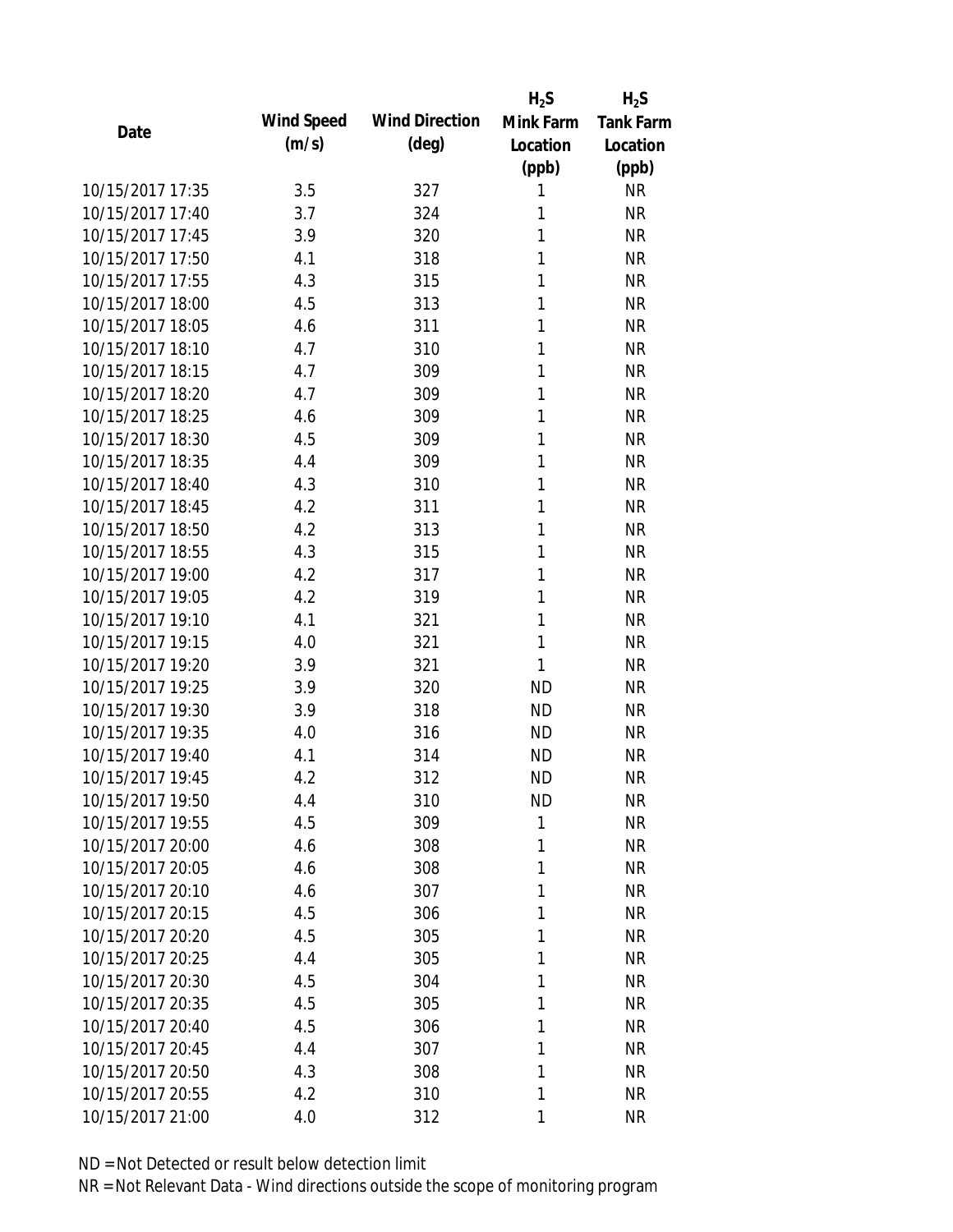|                  |            |                       | $H_2S$    | $H_2S$           |
|------------------|------------|-----------------------|-----------|------------------|
| Date             | Wind Speed | <b>Wind Direction</b> | Mink Farm | <b>Tank Farm</b> |
|                  | (m/s)      | $(\text{deg})$        | Location  | Location         |
|                  |            |                       | (ppb)     | (ppb)            |
| 10/15/2017 21:05 | 3.8        | 314                   | 1         | <b>NR</b>        |
| 10/15/2017 21:10 | 3.6        | 315                   | 1         | <b>NR</b>        |
| 10/15/2017 21:15 | 3.5        | 316                   | 1         | <b>NR</b>        |
| 10/15/2017 21:20 | 3.4        | 316                   | 1         | <b>NR</b>        |
| 10/15/2017 21:25 | 3.4        | 315                   | 1         | <b>NR</b>        |
| 10/15/2017 21:30 | 3.4        | 313                   | 1         | <b>NR</b>        |
| 10/15/2017 21:35 | 3.4        | 311                   | 1         | <b>NR</b>        |
| 10/15/2017 21:40 | 3.5        | 310                   | 1         | <b>NR</b>        |
| 10/15/2017 21:45 | 3.5        | 309                   | 1         | <b>NR</b>        |
| 10/15/2017 21:50 | 3.6        | 308                   | 1         | <b>NR</b>        |
| 10/15/2017 21:55 | 3.7        | 308                   | 1         | <b>NR</b>        |
| 10/15/2017 22:00 | 3.7        | 308                   | 1         | $\sf NR$         |
| 10/15/2017 22:05 | 3.7        | 308                   | 1         | <b>NR</b>        |
| 10/15/2017 22:10 | 3.8        | 307                   | 1         | <b>NR</b>        |
| 10/15/2017 22:15 | 3.8        | 307                   | 1         | <b>NR</b>        |
| 10/15/2017 22:20 | 3.7        | 306                   | 1         | <b>NR</b>        |
| 10/15/2017 22:25 | 3.7        | 306                   | 1         | <b>NR</b>        |
| 10/15/2017 22:30 | 3.6        | 305                   | 1         | <b>NR</b>        |
| 10/15/2017 22:35 | 3.6        | 305                   | 1         | <b>NR</b>        |
| 10/15/2017 22:40 | 3.6        | 304                   | 1         | <b>NR</b>        |
| 10/15/2017 22:45 | 3.7        | 304                   | 1         | <b>NR</b>        |
| 10/15/2017 22:50 | 3.7        | 303                   | 1         | <b>NR</b>        |
| 10/15/2017 22:55 | 3.8        | 303                   | 1         | <b>NR</b>        |
| 10/15/2017 23:00 | 3.9        | 303                   | 1         | <b>NR</b>        |
| 10/15/2017 23:05 | 3.9        | 303                   | 1         | <b>NR</b>        |
| 10/15/2017 23:10 | 3.9        | 303                   | 1         | <b>NR</b>        |
| 10/15/2017 23:15 | 3.9        | 304                   | 1         | <b>NR</b>        |
| 10/15/2017 23:20 | 3.8        | 306                   | 1         | <b>NR</b>        |
| 10/15/2017 23:25 | 3.7        | 307                   | 1         | <b>NR</b>        |
| 10/15/2017 23:30 | 3.5        | 309                   | 1         | <b>NR</b>        |
| 10/15/2017 23:35 | 3.4        | 310                   | ND        | <b>NR</b>        |
| 10/15/2017 23:40 | 3.3        | 310                   | <b>ND</b> | <b>NR</b>        |
| 10/15/2017 23:45 | 3.2        | 309                   | 1         | <b>NR</b>        |
| 10/15/2017 23:50 | 3.1        | 307                   | 1         | <b>NR</b>        |
| 10/15/2017 23:55 | 3.0        | 304                   | 1         | <b>NR</b>        |
| 10/15/2017 24:00 | 2.8        | 302                   | 1         | <b>NR</b>        |
| 10/16/2017 00:05 | 2.6        | 299                   | 1         | <b>NR</b>        |
| 10/16/2017 00:10 | 2.5        | 297                   | 1         | <b>NR</b>        |
| 10/16/2017 00:15 | 2.4        | 296                   | 1         | <b>NR</b>        |
| 10/16/2017 00:20 | 2.3        | 296                   | 1         | <b>NR</b>        |
| 10/16/2017 00:25 | 2.3        | 297                   | 1         | <b>NR</b>        |
| 10/16/2017 00:30 | 2.3        | 297                   | 1         | <b>NR</b>        |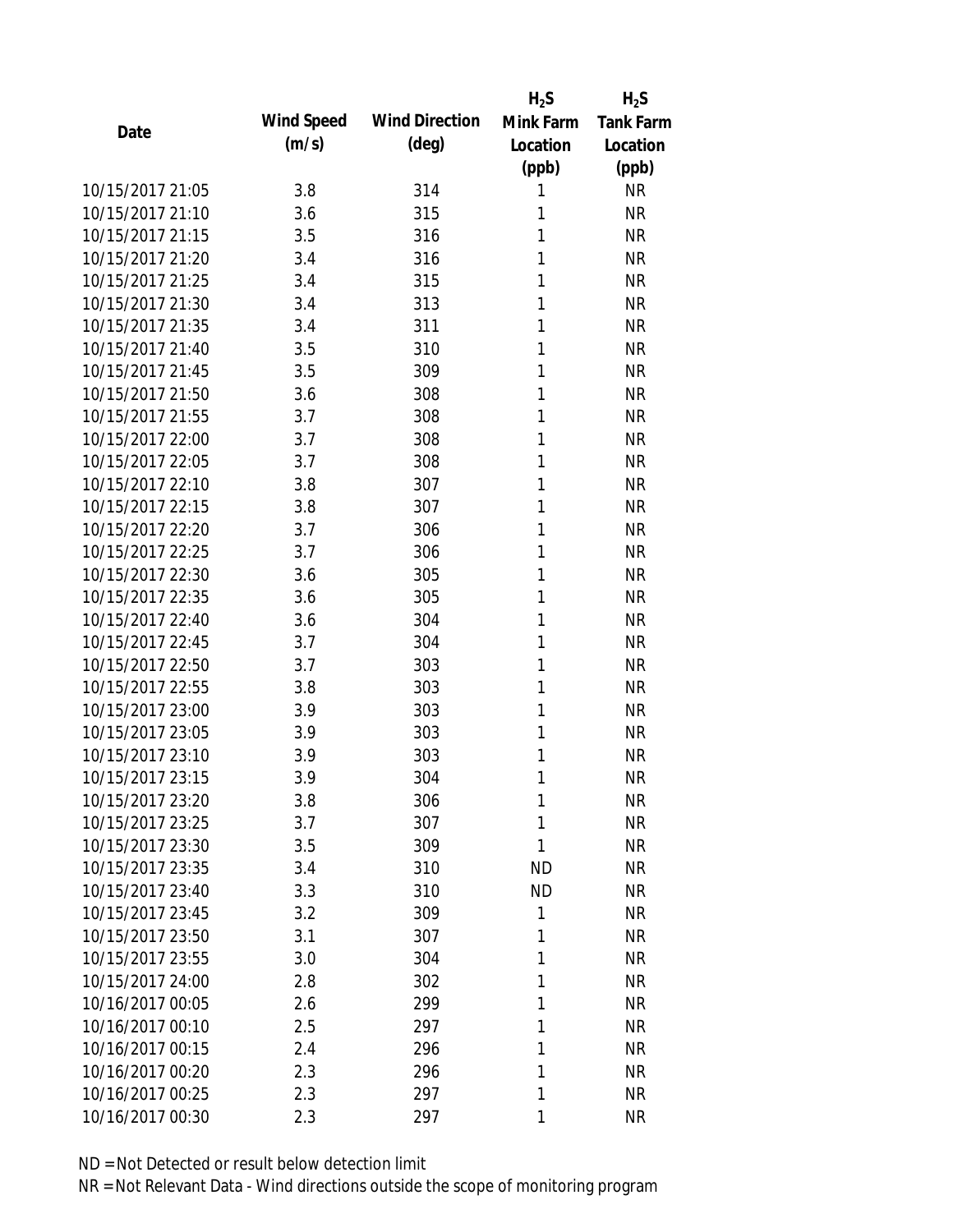|                  |            |                       | $H_2S$    | $H_2S$           |
|------------------|------------|-----------------------|-----------|------------------|
| Date             | Wind Speed | <b>Wind Direction</b> | Mink Farm | <b>Tank Farm</b> |
|                  | (m/s)      | $(\text{deg})$        | Location  | Location         |
|                  |            |                       | (ppb)     | (ppb)            |
| 10/16/2017 00:35 | 2.3        | 298                   | 1         | <b>NR</b>        |
| 10/16/2017 00:40 | 2.4        | 299                   | 1         | <b>NR</b>        |
| 10/16/2017 00:45 | 2.4        | 300                   | 1         | <b>NR</b>        |
| 10/16/2017 00:50 | 2.6        | 301                   | 1         | <b>NR</b>        |
| 10/16/2017 00:55 | 2.7        | 302                   | 1         | <b>NR</b>        |
| 10/16/2017 01:00 | 3.0        | 303                   | 1         | <b>NR</b>        |
| 10/16/2017 01:05 | 3.2        | 304                   | 1         | <b>NR</b>        |
| 10/16/2017 01:10 | 3.4        | 304                   | 1         | <b>NR</b>        |
| 10/16/2017 01:15 | 3.5        | 305                   | 1         | <b>NR</b>        |
| 10/16/2017 01:20 | 3.6        | 306                   | 1         | <b>NR</b>        |
| 10/16/2017 01:25 | 3.6        | 306                   | 1         | <b>NR</b>        |
| 10/16/2017 01:30 | 3.6        | 306                   | 1         | <b>NR</b>        |
| 10/16/2017 01:35 | 3.6        | 305                   | 1         | <b>NR</b>        |
| 10/16/2017 01:40 | 3.5        | 305                   | 1         | <b>NR</b>        |
| 10/16/2017 01:45 | 3.5        | 304                   | 1         | <b>NR</b>        |
| 10/16/2017 01:50 | 3.5        | 303                   | 1         | <b>NR</b>        |
| 10/16/2017 01:55 | 3.5        | 302                   | 1         | <b>NR</b>        |
| 10/16/2017 02:00 | 3.4        | 302                   | 1         | <b>NR</b>        |
| 10/16/2017 02:05 | 3.2        | 301                   | 1         | <b>NR</b>        |
| 10/16/2017 02:10 | 3.0        | 300                   | 1         | <b>NR</b>        |
| 10/16/2017 02:15 | 2.8        | 299                   | 1         | <b>NR</b>        |
| 10/16/2017 02:20 | 2.6        | 298                   | 1         | <b>NR</b>        |
| 10/16/2017 02:25 | 2.3        | 297                   | 1         | <b>NR</b>        |
| 10/16/2017 02:30 | 2.1        | 295                   | 1         | <b>NR</b>        |
| 10/16/2017 02:35 | 1.9        | 293                   | 1         | <b>NR</b>        |
| 10/16/2017 02:40 | 1.8        | 289                   | 1         | <b>NR</b>        |
| 10/16/2017 02:45 | 1.7        | 284                   | 1         | <b>NR</b>        |
| 10/16/2017 02:50 | 1.7        | 278                   | 1         | <b>NR</b>        |
| 10/16/2017 02:55 | 1.6        | 272                   | 1         | 1                |
| 10/16/2017 03:00 | 1.7        | 267                   |           | 1                |
| 10/16/2017 03:05 | 1.7        | 263                   | 1         | 1                |
| 10/16/2017 03:10 | 1.7        | 260                   | 1         | 1                |
| 10/16/2017 03:15 | 1.7        | 258                   | 1         | 1                |
| 10/16/2017 03:20 | 1.7        | 257                   | 1         | 1                |
| 10/16/2017 03:25 | 1.7        | 256                   | 1         | 1                |
| 10/16/2017 03:30 | 1.7        | 255                   | 1         | 1                |
| 10/16/2017 03:35 | 1.7        | 254                   | 1         | 1                |
| 10/16/2017 03:40 | 1.6        | 252                   | 1         | 1                |
| 10/16/2017 03:45 | 1.6        | 248                   | 1         | 1                |
| 10/16/2017 03:50 | 1.6        | 245                   | 1         | 1                |
| 10/16/2017 03:55 | 1.6        | 241                   | 1         | 1                |
| 10/16/2017 04:00 | 1.6        | 239                   | 1         | 1                |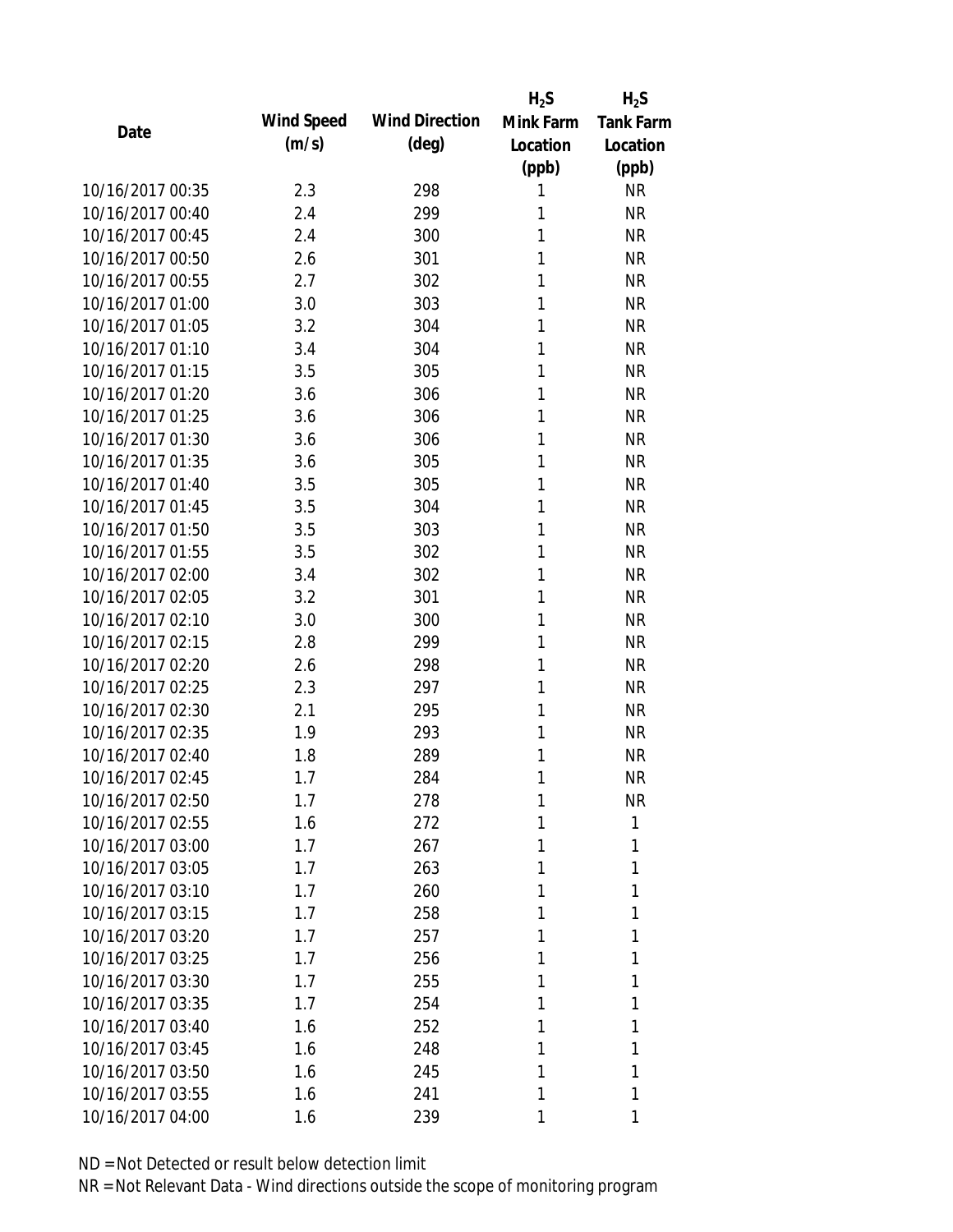|                  |            |                       | $H_2S$    | $H_2S$           |
|------------------|------------|-----------------------|-----------|------------------|
| Date             | Wind Speed | <b>Wind Direction</b> | Mink Farm | <b>Tank Farm</b> |
|                  | (m/s)      | $(\text{deg})$        | Location  | Location         |
|                  |            |                       | (ppb)     | (ppb)            |
| 10/16/2017 04:05 | 1.7        | 237                   |           |                  |
| 10/16/2017 04:10 | 1.7        | 237                   | 1         | 1                |
| 10/16/2017 04:15 | 1.8        | 238                   | 1         | 1                |
| 10/16/2017 04:20 | 1.9        | 240                   | 1         | 1                |
| 10/16/2017 04:25 | 1.9        | 242                   | 1         | 1                |
| 10/16/2017 04:30 | 2.0        | 244                   | 1         | 1                |
| 10/16/2017 04:35 | 2.0        | 245                   | 1         | 1                |
| 10/16/2017 04:40 | 2.1        | 246                   | 1         | 1                |
| 10/16/2017 04:45 | 2.1        | 246                   | 1         | 1                |
| 10/16/2017 04:50 | 2.1        | 246                   | 1         | 1                |
| 10/16/2017 04:55 | 2.1        | 247                   | 1         | 1                |
| 10/16/2017 05:00 | 2.1        | 247                   | 1         | 1                |
| 10/16/2017 05:05 | 2.0        | 248                   | 1         | 1                |
| 10/16/2017 05:10 | 2.0        | 248                   | 1         | 1                |
| 10/16/2017 05:15 | 1.9        | 248                   | 1         | 1                |
| 10/16/2017 05:20 | 1.9        | 248                   | 1         | 1                |
| 10/16/2017 05:25 | 1.9        | 248                   | 1         | 1                |
| 10/16/2017 05:30 | 1.9        | 248                   | 1         | 1                |
| 10/16/2017 05:35 | 1.9        | 249                   | 1         | 1                |
| 10/16/2017 05:40 | 1.9        | 250                   | 1         | 1                |
| 10/16/2017 05:45 | 1.9        | 250                   | 1         | 1                |
| 10/16/2017 05:50 | 1.9        | 251                   | 1         | 1                |
| 10/16/2017 05:55 | 2.0        | 251                   | 1         | 1                |
| 10/16/2017 06:00 | 2.0        | 251                   | 1         | 1                |
| 10/16/2017 06:05 | 2.0        | 250                   | 1         | 1                |
| 10/16/2017 06:10 | 2.0        | 249                   | 1         | 1                |
| 10/16/2017 06:15 | 2.1        | 248                   | 1         | 1                |
| 10/16/2017 06:20 | 2.0        | 248                   | 1         | 1                |
| 10/16/2017 06:25 | 2.0        | 247                   | 1         | 1                |
| 10/16/2017 06:30 | 1.9        | 247                   |           | 1                |
| 10/16/2017 06:35 | 1.9        | 247                   | 1         | 1                |
| 10/16/2017 06:40 | 1.8        | 248                   | 1         | 1                |
| 10/16/2017 06:45 | 1.8        | 249                   | 1         | 1                |
| 10/16/2017 06:50 | 1.8        | 250                   |           | 1                |
| 10/16/2017 06:55 | 1.8        | 251                   | 1         | 1                |
| 10/16/2017 07:00 | 1.9        | 251                   | 1         | 1                |
| 10/16/2017 07:05 | 1.9        | 251                   |           | 1                |
| 10/16/2017 07:10 | 1.8        | 249                   | 1         | 1                |
| 10/16/2017 07:15 | 1.8        | 246                   | 1         | 1                |
| 10/16/2017 07:20 | 1.8        | 244                   | 1         | 1                |
| 10/16/2017 07:25 | 1.8        | 242                   | 1         | 1                |
| 10/16/2017 07:30 | 1.8        | 241                   | 1         | 1                |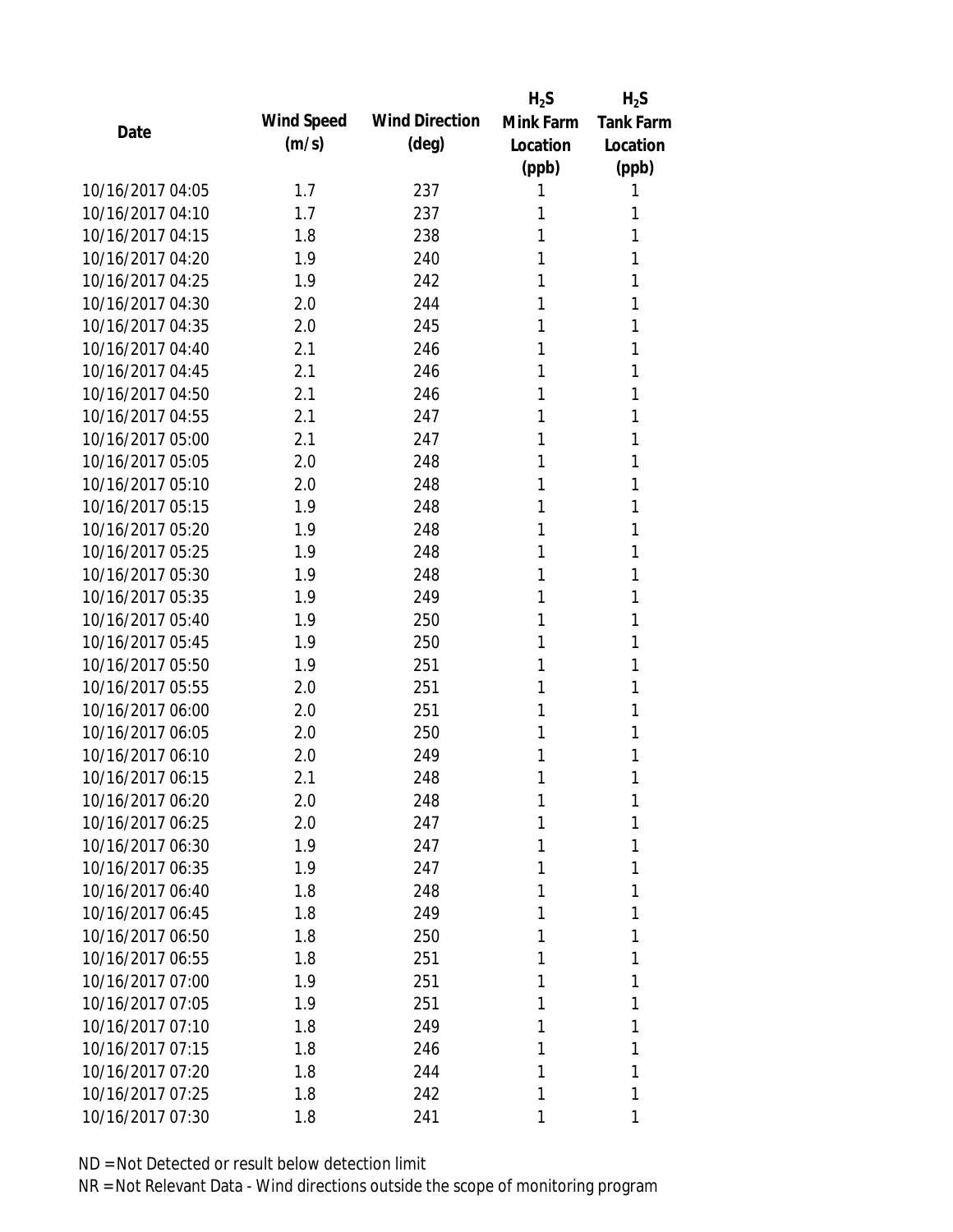|                  |            |                       | $H_2S$    | $H_2S$           |
|------------------|------------|-----------------------|-----------|------------------|
| Date             | Wind Speed | <b>Wind Direction</b> | Mink Farm | <b>Tank Farm</b> |
|                  | (m/s)      | $(\text{deg})$        | Location  | Location         |
|                  |            |                       | (ppb)     | (ppb)            |
| 10/16/2017 07:35 | 1.8        | 240                   | 1         | 1                |
| 10/16/2017 07:40 | 1.8        | 239                   | ND        | 1                |
| 10/16/2017 07:45 | 1.8        | 236                   | <b>ND</b> | 1                |
| 10/16/2017 07:50 | 1.8        | 233                   | <b>ND</b> | 1                |
| 10/16/2017 07:55 | 1.8        | 229                   | <b>NR</b> | 1                |
| 10/16/2017 08:00 | 1.8        | 224                   | <b>NR</b> | 1                |
| 10/16/2017 08:05 | 1.8        | 220                   | <b>NR</b> | 1                |
| 10/16/2017 08:10 | 1.8        | 216                   | <b>NR</b> | 1                |
| 10/16/2017 08:15 | 1.8        | 214                   | <b>NR</b> | 1                |
| 10/16/2017 08:20 | 1.8        | 212                   | <b>NR</b> | 1                |
| 10/16/2017 08:25 | 1.8        | 210                   | <b>NR</b> | 1                |
| 10/16/2017 08:30 | 1.8        | 209                   | <b>NR</b> | 1                |
| 10/16/2017 08:35 | 1.8        | 208                   | <b>NR</b> | 1                |
| 10/16/2017 08:40 | 1.7        | 207                   | <b>NR</b> | 1                |
| 10/16/2017 08:45 | 1.7        | 206                   | <b>NR</b> | 1                |
| 10/16/2017 08:50 | 1.6        | 205                   | <b>NR</b> | 1                |
| 10/16/2017 08:55 | 1.6        | 205                   | <b>NR</b> | 1                |
| 10/16/2017 09:00 | 1.7        | 205                   | <b>NR</b> | 1                |
| 10/16/2017 09:05 | 1.7        | 205                   | <b>NR</b> | 1                |
| 10/16/2017 09:10 | 1.8        | 206                   | <b>NR</b> | 1                |
| 10/16/2017 09:15 | 1.9        | 208                   | <b>NR</b> | 1                |
| 10/16/2017 09:20 | 2.0        | 209                   | <b>NR</b> | 1                |
| 10/16/2017 09:25 | 2.1        | 211                   | <b>NR</b> | 1                |
| 10/16/2017 09:30 | 2.2        | 211                   | <b>NR</b> | 1                |
| 10/16/2017 09:35 | 2.3        | 211                   | <b>NR</b> | 1                |
| 10/16/2017 09:40 | 2.4        | 210                   | <b>NR</b> | 1                |
| 10/16/2017 09:45 | 2.5        | 210                   | <b>NR</b> | 1                |
| 10/16/2017 09:50 | 2.7        | 208                   | ΝR        | 1                |
| 10/16/2017 09:55 | 2.8        | 207                   | <b>NR</b> | 1                |
| 10/16/2017 10:00 | 2.9        | 206                   | <b>NR</b> | 1                |
| 10/16/2017 10:05 | 3.1        | 207                   | NR        | 1                |
| 10/16/2017 10:10 | 3.2        | 207                   | <b>NR</b> | 1                |
| 10/16/2017 10:15 | 3.3        | 208                   | NR        | 1                |
| 10/16/2017 10:20 | 3.4        | 209                   | <b>NR</b> | 1                |
| 10/16/2017 10:25 | 3.5        | 211                   | NR        | 1                |
| 10/16/2017 10:30 | 3.6        | 212                   | NR        | 1                |
| 10/16/2017 10:35 | 3.6        | 213                   | <b>NR</b> | 1                |
| 10/16/2017 10:40 | 3.6        | 214                   | NR        | 1                |
| 10/16/2017 10:45 | 3.6        | 216                   | <b>NR</b> | 1                |
| 10/16/2017 10:50 | 3.6        | 217                   | NR        | 1                |
| 10/16/2017 10:55 | 3.5        | 218                   | <b>NR</b> | 1                |
|                  |            |                       |           |                  |
| 10/16/2017 11:00 | 3.5        | 219                   | <b>NR</b> | 1                |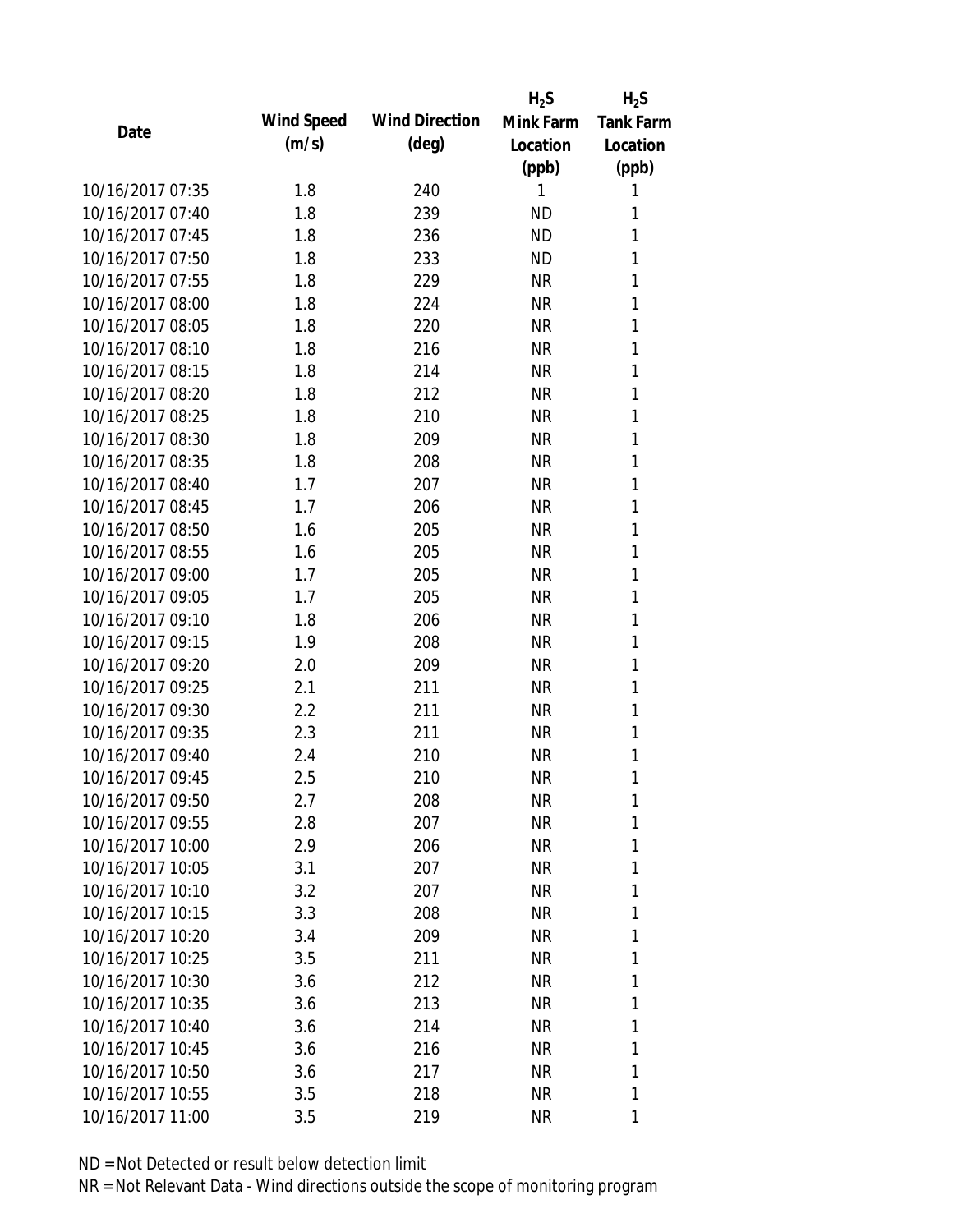|                  |            |                       | $H_2S$    | $H_2S$           |
|------------------|------------|-----------------------|-----------|------------------|
| Date             | Wind Speed | <b>Wind Direction</b> | Mink Farm | <b>Tank Farm</b> |
|                  | (m/s)      | $(\text{deg})$        | Location  | Location         |
|                  |            |                       | (ppb)     | (ppb)            |
| 10/16/2017 11:05 | 3.4        | 221                   | <b>NR</b> | 1                |
| 10/16/2017 11:10 | 3.3        | 222                   | <b>NR</b> | 1                |
| 10/16/2017 11:15 | 3.3        | 224                   | <b>NR</b> | 1                |
| 10/16/2017 11:20 | 3.2        | 227                   | <b>NR</b> | 1                |
| 10/16/2017 11:25 | 3.1        | 230                   | 1         | 1                |
| 10/16/2017 11:30 | 3.1        | 234                   | <b>ND</b> | 1                |
| 10/16/2017 11:35 | 3.1        | 236                   | <b>ND</b> | 1                |
| 10/16/2017 11:40 | 3.2        | 238                   | <b>ND</b> | 1                |
| 10/16/2017 11:45 | 3.3        | 239                   | <b>ND</b> | 1                |
| 10/16/2017 11:50 | 3.4        | 239                   | <b>ND</b> | 1                |
| 10/16/2017 11:55 | 3.6        | 238                   | ND        | 1                |
| 10/16/2017 12:00 | 3.7        | 238                   | 1         | 1                |
| 10/16/2017 12:05 | 3.9        | 237                   | 1         | 1                |
| 10/16/2017 12:10 | 4.0        | 237                   | 1         | 1                |
| 10/16/2017 12:15 | 4.0        | 238                   | 1         | 1                |
| 10/16/2017 12:20 | 4.1        | 239                   | 1         | 1                |
| 10/16/2017 12:25 | 4.1        | 239                   | 1         | 1                |
| 10/16/2017 12:30 | 4.1        | 238                   | 1         | 1                |
| 10/16/2017 12:35 | 4.2        | 239                   | 1         | 1                |
| 10/16/2017 12:40 | 4.2        | 240                   | 1         | 1                |
| 10/16/2017 12:45 | 4.2        | 240                   | 1         | 1                |
| 10/16/2017 12:50 | 4.1        | 242                   | 1         | 1                |
| 10/16/2017 12:55 | 4.1        | 243                   | <b>ND</b> | 1                |
| 10/16/2017 13:00 | 4.1        | 245                   | <b>ND</b> | 1                |
| 10/16/2017 13:05 | 4.1        | 246                   | <b>ND</b> | 1                |
| 10/16/2017 13:10 | 4.0        | 248                   | ND        | 1                |
| 10/16/2017 13:15 | 3.9        | 249                   | <b>ND</b> | 1                |
| 10/16/2017 13:20 | 3.9        | 250                   | ND        | 1                |
| 10/16/2017 13:25 | 3.9        | 253                   | <b>ND</b> | 1                |
| 10/16/2017 13:30 | 3.9        | 256                   | ND        | 1                |
| 10/16/2017 13:35 | 3.8        | 259                   | <b>ND</b> | 1                |
| 10/16/2017 13:40 | 3.8        | 261                   | <b>ND</b> | 1                |
| 10/16/2017 13:45 | 3.9        | 263                   | ND        | 1                |
| 10/16/2017 13:50 | 3.9        | 266                   | <b>ND</b> | 1                |
| 10/16/2017 13:55 | 3.9        | 268                   | ND        | 1                |
| 10/16/2017 14:00 | 3.8        | 269                   | ND        | 1                |
| 10/16/2017 14:05 | 3.9        | 270                   | <b>ND</b> | 1                |
| 10/16/2017 14:10 | 3.9        | 271                   | ND        | 1                |
| 10/16/2017 14:15 | 3.8        | 271                   | <b>ND</b> | 1                |
| 10/16/2017 14:20 | 3.7        | 270                   | ND        | 1                |
| 10/16/2017 14:25 | 3.7        | 269                   | <b>ND</b> | 1                |
| 10/16/2017 14:30 | 3.6        | 268                   | <b>ND</b> | 1                |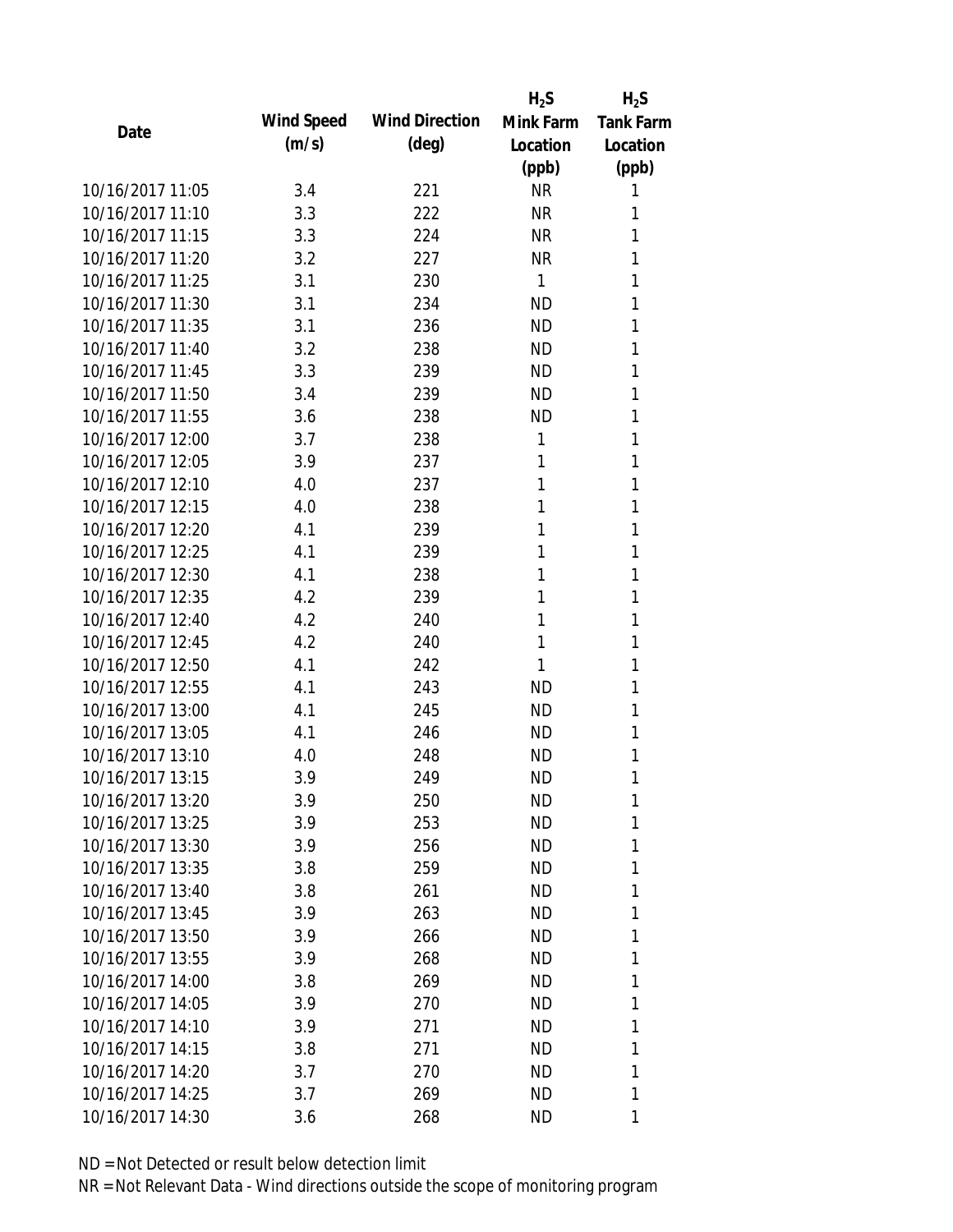|                  |            |                       | $H_2S$    | $H_2S$           |
|------------------|------------|-----------------------|-----------|------------------|
| Date             | Wind Speed | <b>Wind Direction</b> | Mink Farm | <b>Tank Farm</b> |
|                  | (m/s)      | $(\text{deg})$        | Location  | Location         |
|                  |            |                       | (ppb)     | (ppb)            |
| 10/16/2017 14:35 | 3.6        | 267                   | 1         | 1                |
| 10/16/2017 14:40 | 3.5        | 265                   | 1         | 1                |
| 10/16/2017 14:45 | 3.5        | 264                   | 1         | $\overline{2}$   |
| 10/16/2017 14:50 | 3.5        | 263                   | 1         | $\overline{2}$   |
| 10/16/2017 14:55 | 3.5        | 263                   | 1         | $\overline{2}$   |
| 10/16/2017 15:00 | 3.5        | 262                   | 1         | $\overline{2}$   |
| 10/16/2017 15:05 | 3.6        | 261                   | 1         | $\overline{2}$   |
| 10/16/2017 15:10 | 3.7        | 261                   | 1         | $\overline{2}$   |
| 10/16/2017 15:15 | 3.7        | 261                   | 1         | 1                |
| 10/16/2017 15:20 | 3.8        | 261                   | 1         | 1                |
| 10/16/2017 15:25 | 3.9        | 262                   | ND        | 1                |
| 10/16/2017 15:30 | 3.9        | 265                   | <b>ND</b> | 1                |
| 10/16/2017 15:35 | 3.8        | 267                   | <b>ND</b> | 1                |
| 10/16/2017 15:40 | 3.8        | 268                   | <b>ND</b> | 1                |
| 10/16/2017 15:45 | 3.8        | 268                   | <b>ND</b> | 1                |
| 10/16/2017 15:50 | 3.7        | 268                   | ND        | 1                |
| 10/16/2017 15:55 | 3.7        | 265                   | <b>ND</b> | 1                |
| 10/16/2017 16:00 | 3.7        | 259                   | <b>ND</b> | 1                |
| 10/16/2017 16:05 | 3.7        | 255                   | <b>ND</b> | 1                |
| 10/16/2017 16:10 | 3.7        | 252                   | <b>ND</b> | 1                |
| 10/16/2017 16:15 | 3.7        | 250                   | <b>ND</b> | 1                |
| 10/16/2017 16:20 | 3.7        | 248                   | <b>ND</b> | 1                |
| 10/16/2017 16:25 | 3.6        | 249                   | 1         | 1                |
| 10/16/2017 16:30 | 3.6        | 252                   | 1         | 1                |
| 10/16/2017 16:35 | 3.6        | 255                   | 1         | 1                |
| 10/16/2017 16:40 | 3.6        | 258                   | 1         | 1                |
| 10/16/2017 16:45 | 3.6        | 260                   | 1         | 1                |
| 10/16/2017 16:50 | 3.6        | 261                   | 1         | 1                |
| 10/16/2017 16:55 | 3.6        | 262                   | 1         | 1                |
| 10/16/2017 17:00 | 3.6        | 262                   | 1         | 1                |
| 10/16/2017 17:05 | 3.7        | 262                   | 1         | 1                |
| 10/16/2017 17:10 | 3.7        | 261                   | 1         | 1                |
| 10/16/2017 17:15 | 3.8        | 260                   | 1         | 1                |
| 10/16/2017 17:20 | 3.8        | 260                   | 1         | 1                |
| 10/16/2017 17:25 | 3.8        | 259                   | 1         | 1                |
| 10/16/2017 17:30 | 3.8        | 258                   | 1         | 1                |
| 10/16/2017 17:35 | 3.8        | 256                   | 1         | 1                |
| 10/16/2017 17:40 | 3.7        | 255                   | 1         | 1                |
| 10/16/2017 17:45 | 3.7        | 255                   | 1         | 1                |
| 10/16/2017 17:50 | 3.6        | 254                   | 1         | 1                |
| 10/16/2017 17:55 | 3.5        | 255                   | 1         | 1                |
| 10/16/2017 18:00 | 3.4        | 256                   | 1         | 1                |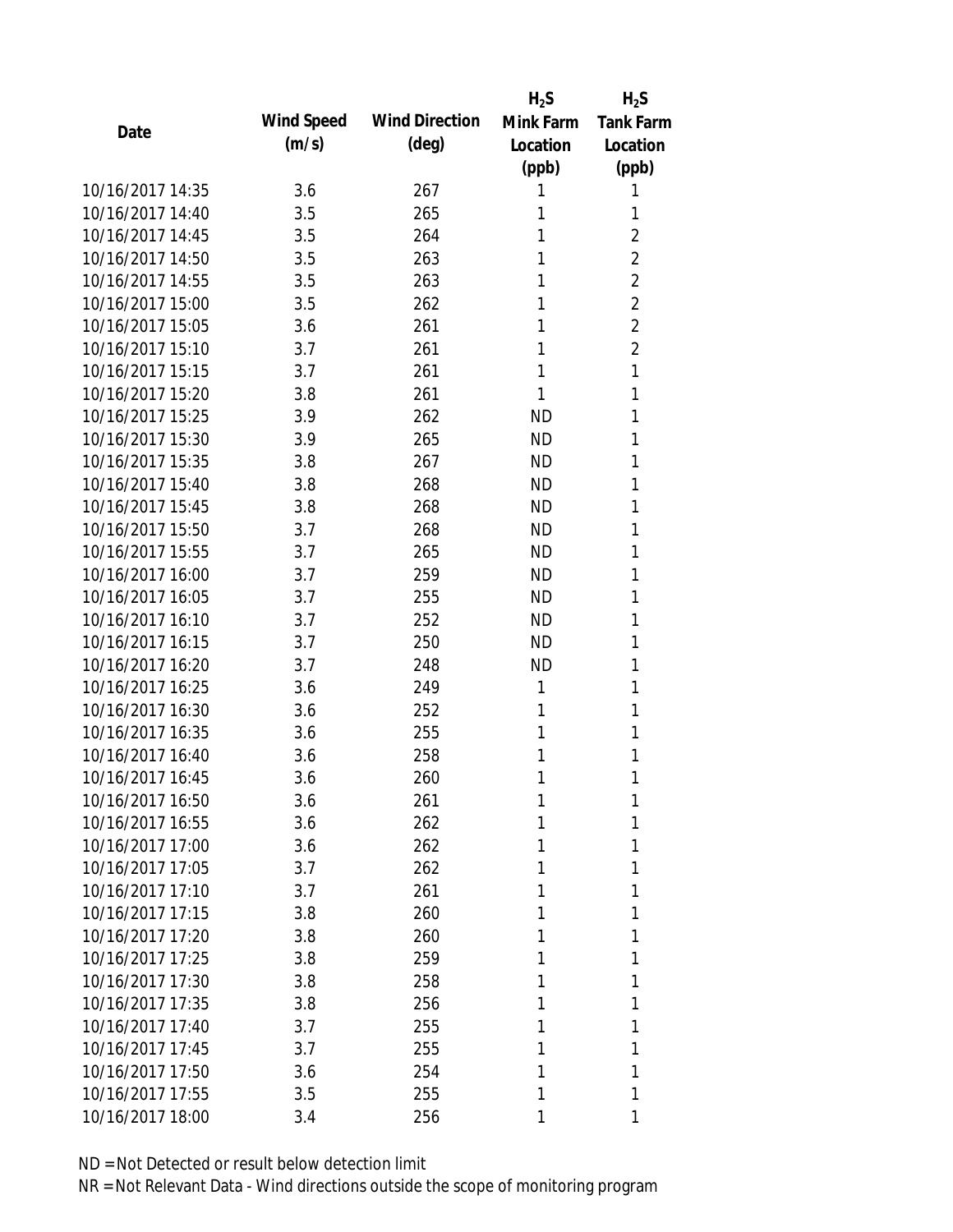|                  |            |                       | $H_2S$    | $H_2S$           |
|------------------|------------|-----------------------|-----------|------------------|
| Date             | Wind Speed | <b>Wind Direction</b> | Mink Farm | <b>Tank Farm</b> |
|                  | (m/s)      | $(\text{deg})$        | Location  | Location         |
|                  |            |                       | (ppb)     | (ppb)            |
| 10/16/2017 18:05 | 3.2        | 257                   | 1         | 1                |
| 10/16/2017 18:10 | 3.1        | 258                   | 1         | 1                |
| 10/16/2017 18:15 | 2.9        | 259                   | 1         | 1                |
| 10/16/2017 18:20 | 2.7        | 260                   | 1         | 1                |
| 10/16/2017 18:25 | 2.6        | 261                   | 1         | 1                |
| 10/16/2017 18:30 | 2.4        | 261                   | 1         | 1                |
| 10/16/2017 18:35 | 2.3        | 261                   | 1         | 1                |
| 10/16/2017 18:40 | 2.3        | 260                   | 1         | 1                |
| 10/16/2017 18:45 | 2.2        | 259                   | 1         | 1                |
| 10/16/2017 18:50 | 2.2        | 258                   | 1         | 1                |
| 10/16/2017 18:55 | 2.2        | 257                   | 1         | 1                |
| 10/16/2017 19:00 | 2.1        | 256                   | 1         | 1                |
| 10/16/2017 19:05 | 2.1        | 255                   | 1         | 1                |
| 10/16/2017 19:10 | 2.1        | 255                   | 1         | 1                |
| 10/16/2017 19:15 | 2.1        | 255                   | 1         | 1                |
| 10/16/2017 19:20 | 2.2        | 254                   | ND        | 1                |
| 10/16/2017 19:25 | 2.2        | 252                   | <b>ND</b> | 1                |
| 10/16/2017 19:30 | 2.2        | 249                   | <b>ND</b> | 1                |
| 10/16/2017 19:35 | 2.2        | 243                   | <b>ND</b> | 1                |
| 10/16/2017 19:40 | 2.2        | 237                   | <b>ND</b> | 1                |
| 10/16/2017 19:45 | 2.1        | 229                   | <b>NR</b> | 1                |
| 10/16/2017 19:50 | 2.1        | 220                   | <b>NR</b> | 1                |
| 10/16/2017 19:55 | 2.0        | 213                   | <b>NR</b> | 1                |
| 10/16/2017 20:00 | 1.9        | 208                   | <b>NR</b> | 1                |
| 10/16/2017 20:05 | 1.9        | 205                   | <b>NR</b> | 1                |
| 10/16/2017 20:10 | 1.8        | 204                   | <b>NR</b> | 1                |
| 10/16/2017 20:15 | 1.8        | 204                   | <b>NR</b> | 1                |
| 10/16/2017 20:20 | 1.8        | 204                   | NR        | 1                |
| 10/16/2017 20:25 | 1.8        | 205                   | <b>NR</b> | 1                |
| 10/16/2017 20:30 | 1.8        | 204                   | NR        | 1                |
| 10/16/2017 20:35 | 1.9        | 203                   | <b>NR</b> | 1                |
| 10/16/2017 20:40 | 1.9        | 202                   | <b>NR</b> | 1                |
| 10/16/2017 20:45 | 2.0        | 201                   | NR        | 1                |
| 10/16/2017 20:50 | 2.0        | 200                   | <b>NR</b> | 1                |
| 10/16/2017 20:55 | 2.0        | 199                   | NR        | 1                |
| 10/16/2017 21:00 | 2.1        | 198                   | NR        | 1                |
| 10/16/2017 21:05 | 2.1        | 197                   | <b>NR</b> | 1                |
| 10/16/2017 21:10 | 2.1        | 196                   | NR        | 1                |
| 10/16/2017 21:15 | 2.1        | 195                   | <b>NR</b> | 1                |
| 10/16/2017 21:20 | 2.1        | 194                   | NR        | 1                |
| 10/16/2017 21:25 | 2.2        | 191                   | <b>NR</b> | 1                |
| 10/16/2017 21:30 | 2.2        | 189                   | <b>NR</b> | 1                |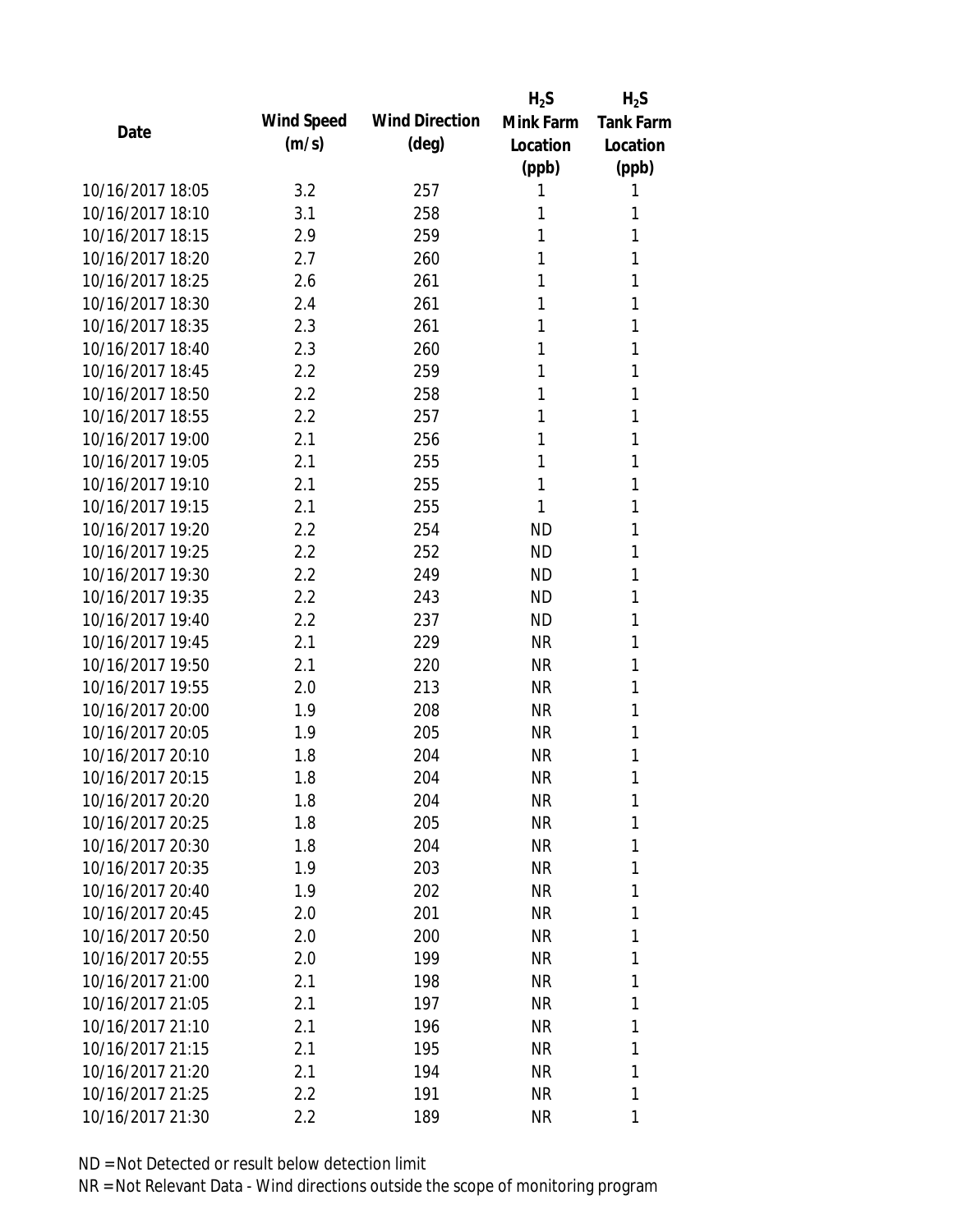|                  |                   |                       | $H_2S$    | $H_2S$           |
|------------------|-------------------|-----------------------|-----------|------------------|
| Date             | <b>Wind Speed</b> | <b>Wind Direction</b> | Mink Farm | <b>Tank Farm</b> |
|                  | (m/s)             | $(\text{deg})$        | Location  | Location         |
|                  |                   |                       | (ppb)     | (ppb)            |
| 10/16/2017 21:35 | 2.2               | 186                   | <b>NR</b> | 1                |
| 10/16/2017 21:40 | 2.3               | 184                   | <b>NR</b> | 1                |
| 10/16/2017 21:45 | 2.4               | 182                   | <b>NR</b> | 1                |
| 10/16/2017 21:50 | 2.5               | 180                   | <b>NR</b> | 1                |
| 10/16/2017 21:55 | 2.6               | 180                   | <b>NR</b> | 1                |
| 10/16/2017 22:00 | 2.7               | 179                   | <b>NR</b> | 1                |
| 10/16/2017 22:05 | 2.9               | 180                   | <b>NR</b> | 1                |
| 10/16/2017 22:10 | 3.0               | 180                   | <b>NR</b> | 1                |
| 10/16/2017 22:15 | 3.1               | 181                   | <b>NR</b> | 1                |
| 10/16/2017 22:20 | 3.2               | 182                   | <b>NR</b> | 1                |
| 10/16/2017 22:25 | 3.3               | 182                   | <b>NR</b> | 1                |
| 10/16/2017 22:30 | 3.4               | 183                   | <b>NR</b> | 1                |
| 10/16/2017 22:35 | 3.4               | 184                   | <b>NR</b> | 1                |
| 10/16/2017 22:40 | 3.5               | 185                   | <b>NR</b> | $\overline{2}$   |
| 10/16/2017 22:45 | 3.5               | 187                   | <b>NR</b> | $\overline{2}$   |
| 10/16/2017 22:50 | 3.6               | 190                   | <b>NR</b> | $\overline{2}$   |
| 10/16/2017 22:55 | 3.5               | 192                   | <b>NR</b> | $\overline{2}$   |
| 10/16/2017 23:00 | 3.5               | 195                   | <b>NR</b> | $\mathbf{1}$     |
| 10/16/2017 23:05 | 3.5               | 197                   | <b>NR</b> | 1                |
| 10/16/2017 23:10 | 3.4               | 199                   | <b>NR</b> | 1                |
| 10/16/2017 23:15 | 3.3               | 200                   | <b>NR</b> | 1                |
| 10/16/2017 23:20 | 3.2               | 200                   | <b>NR</b> | 1                |
| 10/16/2017 23:25 | 3.2               | 199                   | <b>NR</b> | 1                |
| 10/16/2017 23:30 | 3.1               | 197                   | <b>NR</b> | 1                |
| 10/16/2017 23:35 | 3.1               | 195                   | <b>NR</b> | 1                |
| 10/16/2017 23:40 | 3.0               | 194                   | <b>NR</b> | 1                |
| 10/16/2017 23:45 | 3.0               | 192                   | <b>NR</b> | 1                |
| 10/16/2017 23:50 | 3.0               | 192                   | <b>NR</b> | 1                |
| 10/16/2017 23:55 | 3.0               | 191                   | <b>NR</b> | 1                |
| 10/16/2017 24:00 | 3.0               | 192                   | <b>NR</b> | 1                |
| 10/17/2017 00:05 | 3.0               | 193                   | <b>NR</b> | 1                |
| 10/17/2017 00:10 | 3.0               | 195                   | <b>NR</b> | 1                |
| 10/17/2017 00:15 | 3.0               | 196                   | <b>NR</b> | 1                |
| 10/17/2017 00:20 | 3.0               | 198                   | <b>NR</b> | 1                |
| 10/17/2017 00:25 | 3.0               | 200                   | <b>NR</b> | 1                |
| 10/17/2017 00:30 | 3.0               | 201                   | <b>NR</b> | 1                |
| 10/17/2017 00:35 | 3.1               | 202                   | <b>NR</b> | 1                |
| 10/17/2017 00:40 | 3.2               | 203                   | <b>NR</b> | 1                |
| 10/17/2017 00:45 | 3.3               | 204                   | <b>NR</b> | 1                |
| 10/17/2017 00:50 | 3.4               | 205                   | <b>NR</b> | 1                |
| 10/17/2017 00:55 | 3.5               | 205                   | <b>NR</b> | 1                |
| 10/17/2017 01:00 |                   |                       | <b>NR</b> |                  |
|                  | 3.5               | 206                   |           | 1                |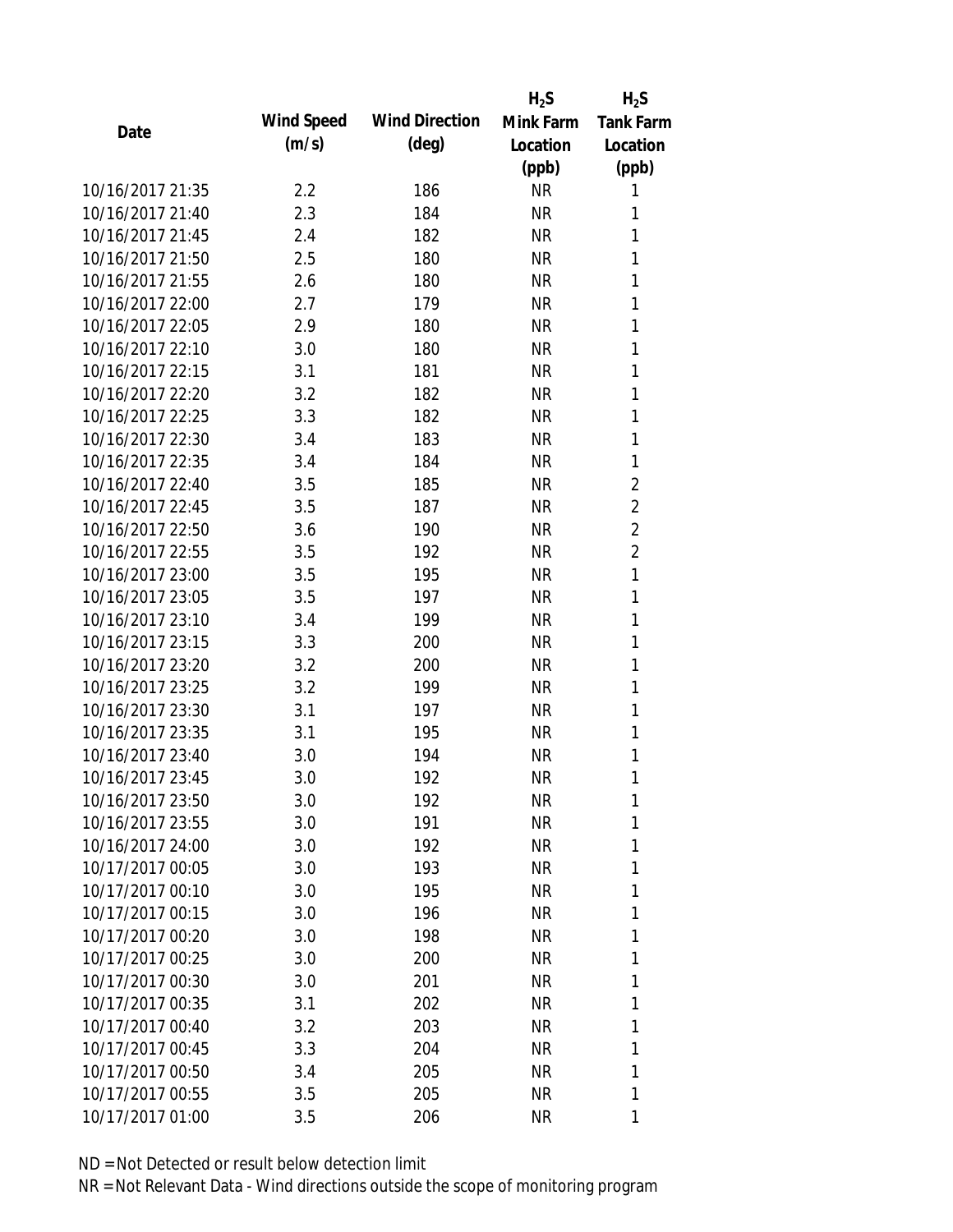|                  |            |                       | $H_2S$    | $H_2S$           |
|------------------|------------|-----------------------|-----------|------------------|
| Date             | Wind Speed | <b>Wind Direction</b> | Mink Farm | <b>Tank Farm</b> |
|                  | (m/s)      | $(\text{deg})$        | Location  | Location         |
|                  |            |                       | (ppb)     | (ppb)            |
| 10/17/2017 01:05 | 3.6        | 206                   | <b>NR</b> | 1                |
| 10/17/2017 01:10 | 3.6        | 206                   | <b>NR</b> | 1                |
| 10/17/2017 01:15 | 3.6        | 206                   | <b>NR</b> | 1                |
| 10/17/2017 01:20 | 3.6        | 206                   | <b>NR</b> | 1                |
| 10/17/2017 01:25 | 3.6        | 206                   | <b>NR</b> | 1                |
| 10/17/2017 01:30 | 3.6        | 206                   | <b>NR</b> | 1                |
| 10/17/2017 01:35 | 3.6        | 205                   | <b>NR</b> | $\overline{c}$   |
| 10/17/2017 01:40 | 3.5        | 205                   | <b>NR</b> | $\overline{c}$   |
| 10/17/2017 01:45 | 3.5        | 204                   | <b>NR</b> | $\overline{c}$   |
| 10/17/2017 01:50 | 3.5        | 203                   | <b>NR</b> | $\overline{2}$   |
| 10/17/2017 01:55 | 3.5        | 203                   | <b>NR</b> | $\overline{2}$   |
| 10/17/2017 02:00 | 3.5        | 203                   | <b>NR</b> | 1                |
| 10/17/2017 02:05 | 3.5        | 203                   | <b>NR</b> | 1                |
| 10/17/2017 02:10 | 3.5        | 203                   | <b>NR</b> | 1                |
| 10/17/2017 02:15 | 3.6        | 203                   | <b>NR</b> | 1                |
| 10/17/2017 02:20 | 3.6        | 204                   | <b>NR</b> | 1                |
| 10/17/2017 02:25 | 3.6        | 204                   | <b>NR</b> | 1                |
| 10/17/2017 02:30 | 3.7        | 205                   | <b>NR</b> | 1                |
| 10/17/2017 02:35 | 3.7        | 205                   | <b>NR</b> | 1                |
| 10/17/2017 02:40 | 3.8        | 206                   | <b>NR</b> | 1                |
| 10/17/2017 02:45 | 3.8        | 206                   | <b>NR</b> | 1                |
| 10/17/2017 02:50 | 3.9        | 206                   | <b>NR</b> | 1                |
| 10/17/2017 02:55 | 3.9        | 206                   | <b>NR</b> | 1                |
| 10/17/2017 03:00 | 3.9        | 206                   | <b>NR</b> | $\overline{2}$   |
| 10/17/2017 03:05 | 3.9        | 206                   | <b>NR</b> | $\overline{2}$   |
| 10/17/2017 03:10 | 3.8        | 205                   | <b>NR</b> | $\overline{c}$   |
| 10/17/2017 03:15 | 3.8        | 204                   | <b>NR</b> | $\overline{2}$   |
| 10/17/2017 03:20 | 3.7        | 204                   | <b>NR</b> | 2                |
| 10/17/2017 03:25 | 3.7        | 203                   | <b>NR</b> | $\overline{2}$   |
| 10/17/2017 03:30 | 3.6        | 202                   | <b>NR</b> | $\overline{2}$   |
| 10/17/2017 03:35 | 3.6        | 201                   | <b>NR</b> | $\overline{2}$   |
| 10/17/2017 03:40 | 3.6        | 200                   | <b>NR</b> | 1                |
| 10/17/2017 03:45 | 3.7        | 198                   | <b>NR</b> | 1                |
| 10/17/2017 03:50 | 3.7        | 197                   | <b>NR</b> | 1                |
| 10/17/2017 03:55 | 3.7        | 196                   | <b>NR</b> | 1                |
| 10/17/2017 04:00 | 3.7        | 195                   | <b>NR</b> | 1                |
| 10/17/2017 04:05 | 3.7        | 194                   | <b>NR</b> | 1                |
| 10/17/2017 04:10 | 3.7        | 195                   | <b>NR</b> | 1                |
| 10/17/2017 04:15 | 3.7        | 195                   | <b>NR</b> | 1                |
| 10/17/2017 04:20 | 3.7        | 196                   | <b>NR</b> | 1                |
| 10/17/2017 04:25 | 3.6        | 198                   | <b>NR</b> | 1                |
| 10/17/2017 04:30 | 3.6        | 199                   | <b>NR</b> | 1                |
|                  |            |                       |           |                  |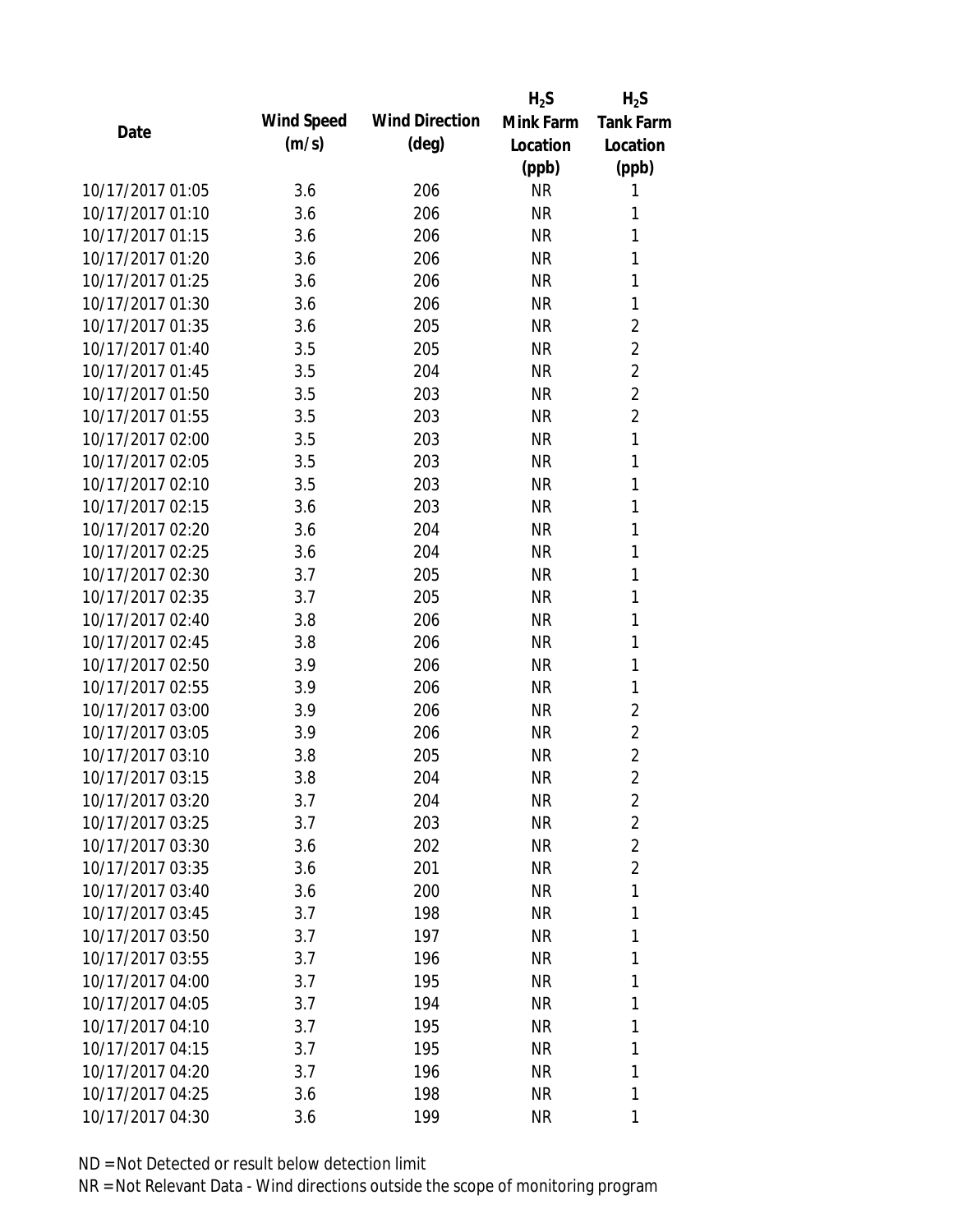|                  |            |                       | $H_2S$    | $H_2S$         |
|------------------|------------|-----------------------|-----------|----------------|
| Date             | Wind Speed | <b>Wind Direction</b> | Mink Farm | Tank Farm      |
|                  | (m/s)      | $(\text{deg})$        | Location  | Location       |
|                  |            |                       | (ppb)     | (ppb)          |
| 10/17/2017 04:35 | 3.6        | 200                   | <b>NR</b> | 1              |
| 10/17/2017 04:40 | 3.6        | 200                   | <b>NR</b> | 1              |
| 10/17/2017 04:45 | 3.6        | 200                   | <b>NR</b> | 1              |
| 10/17/2017 04:50 | 3.6        | 200                   | <b>NR</b> | $\overline{2}$ |
| 10/17/2017 04:55 | 3.6        | 199                   | <b>NR</b> | $\overline{2}$ |
| 10/17/2017 05:00 | 3.7        | 198                   | <b>NR</b> | $\overline{2}$ |
| 10/17/2017 05:05 | 3.7        | 198                   | <b>NR</b> | $\overline{2}$ |
| 10/17/2017 05:10 | 3.7        | 197                   | <b>NR</b> | $\overline{2}$ |
| 10/17/2017 05:15 | 3.8        | 197                   | <b>NR</b> | $\overline{c}$ |
| 10/17/2017 05:20 | 3.8        | 196                   | <b>NR</b> | $\overline{2}$ |
| 10/17/2017 05:25 | 3.8        | 196                   | <b>NR</b> | $\overline{2}$ |
| 10/17/2017 05:30 | 3.8        | 195                   | <b>NR</b> | $\overline{2}$ |
| 10/17/2017 05:35 | 3.9        | 195                   | <b>NR</b> | $\overline{2}$ |
| 10/17/2017 05:40 | 3.9        | 195                   | <b>NR</b> | $\overline{c}$ |
| 10/17/2017 05:45 | 3.9        | 195                   | <b>NR</b> | $\overline{c}$ |
| 10/17/2017 05:50 | 3.8        | 195                   | <b>NR</b> | $\overline{c}$ |
| 10/17/2017 05:55 | 3.8        | 196                   | <b>NR</b> | $\overline{2}$ |
| 10/17/2017 06:00 | 3.8        | 196                   | <b>NR</b> | $\overline{c}$ |
| 10/17/2017 06:05 | 3.7        | 196                   | <b>NR</b> | $\overline{2}$ |
| 10/17/2017 06:10 | 3.7        | 197                   | <b>NR</b> | $\overline{c}$ |
| 10/17/2017 06:15 | 3.7        | 197                   | <b>NR</b> | $\mathbf{1}$   |
| 10/17/2017 06:20 | 3.8        | 197                   | <b>NR</b> | 1              |
| 10/17/2017 06:25 | 3.8        | 197                   | <b>NR</b> | 1              |
| 10/17/2017 06:30 | 3.8        | 197                   | <b>NR</b> | 1              |
| 10/17/2017 06:35 | 3.9        | 197                   | <b>NR</b> | 1              |
| 10/17/2017 06:40 | 3.9        | 196                   | <b>NR</b> | 1              |
| 10/17/2017 06:45 | 3.9        | 196                   | <b>NR</b> | 1              |
| 10/17/2017 06:50 | 4.0        | 195                   | <b>NR</b> | 1              |
| 10/17/2017 06:55 | 4.0        | 194                   | <b>NR</b> | 1              |
| 10/17/2017 07:00 | 4.0        | 193                   | <b>NR</b> | 1              |
| 10/17/2017 07:05 | 4.0        | 192                   | <b>NR</b> | 1              |
| 10/17/2017 07:10 | 4.1        | 191                   | <b>NR</b> | $\overline{2}$ |
| 10/17/2017 07:15 | 4.1        | 190                   | <b>NR</b> | $\overline{2}$ |
| 10/17/2017 07:20 | 4.1        | 189                   | <b>NR</b> | $\overline{2}$ |
| 10/17/2017 07:25 | 4.0        | 188                   | <b>NR</b> | $\overline{2}$ |
| 10/17/2017 07:30 | 4.0        | 186                   | <b>NR</b> | $\overline{2}$ |
| 10/17/2017 07:35 | 3.8        | 185                   | <b>NR</b> | $\overline{2}$ |
| 10/17/2017 07:40 | 3.7        | 184                   | <b>NR</b> | $\overline{2}$ |
| 10/17/2017 07:45 | 3.5        | 184                   | <b>NR</b> | $\overline{c}$ |
| 10/17/2017 07:50 | 3.4        | 184                   | <b>NR</b> | $\overline{2}$ |
| 10/17/2017 07:55 | 3.4        | 184                   | <b>NR</b> | $\overline{2}$ |
| 10/17/2017 08:00 | 3.4        | 186                   | <b>NR</b> | $\overline{2}$ |
|                  |            |                       |           |                |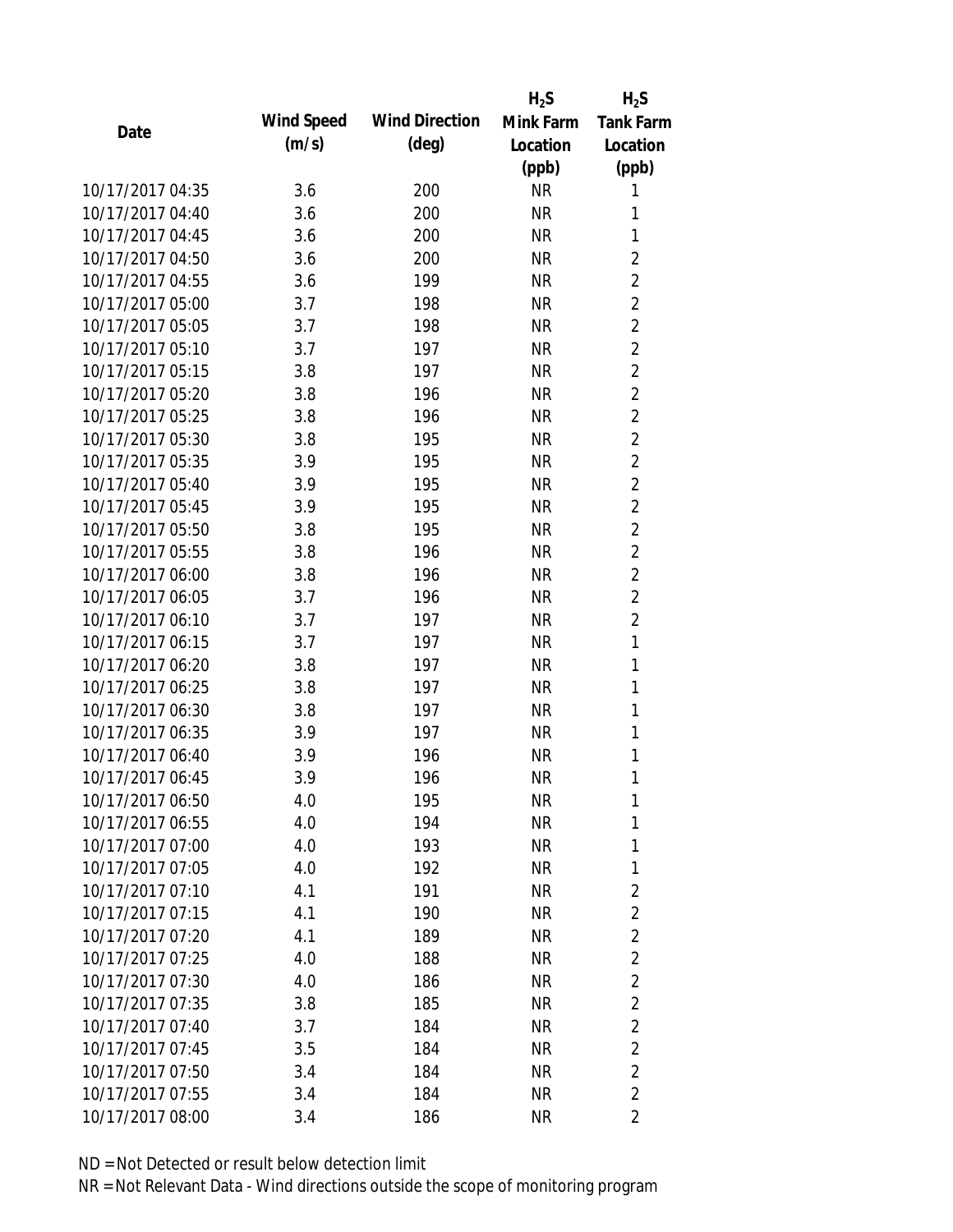|                  |            |                       | $H_2S$    | $H_2S$           |
|------------------|------------|-----------------------|-----------|------------------|
| Date             | Wind Speed | <b>Wind Direction</b> | Mink Farm | <b>Tank Farm</b> |
|                  | (m/s)      | $(\text{deg})$        | Location  | Location         |
|                  |            |                       | (ppb)     | (ppb)            |
| 10/17/2017 08:05 | 3.5        | 188                   | <b>NR</b> | 2                |
| 10/17/2017 08:10 | 3.6        | 190                   | <b>NR</b> | $\overline{2}$   |
| 10/17/2017 08:15 | 3.7        | 192                   | <b>NR</b> | $\overline{2}$   |
| 10/17/2017 08:20 | 3.9        | 195                   | <b>NR</b> | $\overline{2}$   |
| 10/17/2017 08:25 | 4.0        | 197                   | <b>NR</b> | $\mathbf{1}$     |
| 10/17/2017 08:30 | 4.1        | 198                   | <b>NR</b> | 1                |
| 10/17/2017 08:35 | 4.2        | 199                   | <b>NR</b> | 1                |
| 10/17/2017 08:40 | 4.4        | 200                   | <b>NR</b> | 1                |
| 10/17/2017 08:45 | 4.4        | 201                   | <b>NR</b> | 1                |
| 10/17/2017 08:50 | 4.6        | 201                   | <b>NR</b> | 1                |
| 10/17/2017 08:55 | 4.7        | 202                   | <b>NR</b> | 1                |
| 10/17/2017 09:00 | 4.8        | 203                   | <b>NR</b> | 1                |
| 10/17/2017 09:05 | 4.8        | 205                   | <b>NR</b> | 1                |
| 10/17/2017 09:10 | 4.8        | 207                   | <b>NR</b> | $\overline{c}$   |
| 10/17/2017 09:15 | 4.8        | 209                   | <b>NR</b> | $\overline{2}$   |
| 10/17/2017 09:20 | 4.8        | 211                   | <b>NR</b> | $\overline{2}$   |
| 10/17/2017 09:25 | 4.8        | 213                   | <b>NR</b> | $\overline{2}$   |
| 10/17/2017 09:30 | 4.8        | 214                   | <b>NR</b> | $\overline{c}$   |
| 10/17/2017 09:35 | 4.8        | 214                   | <b>NR</b> | $\mathbf{1}$     |
| 10/17/2017 09:40 | 4.8        | 214                   | <b>NR</b> | 1                |
| 10/17/2017 09:45 | 4.8        | 215                   | <b>NR</b> | 1                |
| 10/17/2017 09:50 | 4.9        | 215                   | <b>NR</b> | 1                |
| 10/17/2017 09:55 | 4.9        | 216                   | <b>NR</b> | 1                |
| 10/17/2017 10:00 | 5.0        | 216                   | <b>NR</b> | 1                |
| 10/17/2017 10:05 | 5.1        | 216                   | <b>NR</b> | 1                |
| 10/17/2017 10:10 | 5.1        | 216                   | <b>NR</b> | 1                |
| 10/17/2017 10:15 | 5.2        | 216                   | <b>NR</b> | 1                |
| 10/17/2017 10:20 | 5.2        | 216                   | <b>NR</b> | 1                |
| 10/17/2017 10:25 | 5.2        | 215                   | <b>NR</b> | 1                |
| 10/17/2017 10:30 | 5.2        | 215                   | NR        | 1                |
| 10/17/2017 10:35 | 5.2        | 215                   | <b>NR</b> | 1                |
| 10/17/2017 10:40 | 5.3        | 215                   | <b>NR</b> | 1                |
| 10/17/2017 10:45 | 5.3        | 216                   | <b>NR</b> | 1                |
| 10/17/2017 10:50 | 5.4        | 217                   | <b>NR</b> | 1                |
| 10/17/2017 10:55 | 5.6        | 218                   | <b>NR</b> | 1                |
| 10/17/2017 11:00 | 5.8        | 219                   | <b>NR</b> | 1                |
| 10/17/2017 11:05 | 5.9        | 219                   | <b>NR</b> | 1                |
| 10/17/2017 11:10 | 6.0        | 219                   | <b>NR</b> | 1                |
| 10/17/2017 11:15 | 6.2        | 219                   | <b>NR</b> | 1                |
| 10/17/2017 11:20 | 6.2        | 219                   | <b>NR</b> | 1                |
| 10/17/2017 11:25 | 6.3        | 220                   | <b>NR</b> | 1                |
| 10/17/2017 11:30 | 6.4        | 220                   | <b>NR</b> | 1                |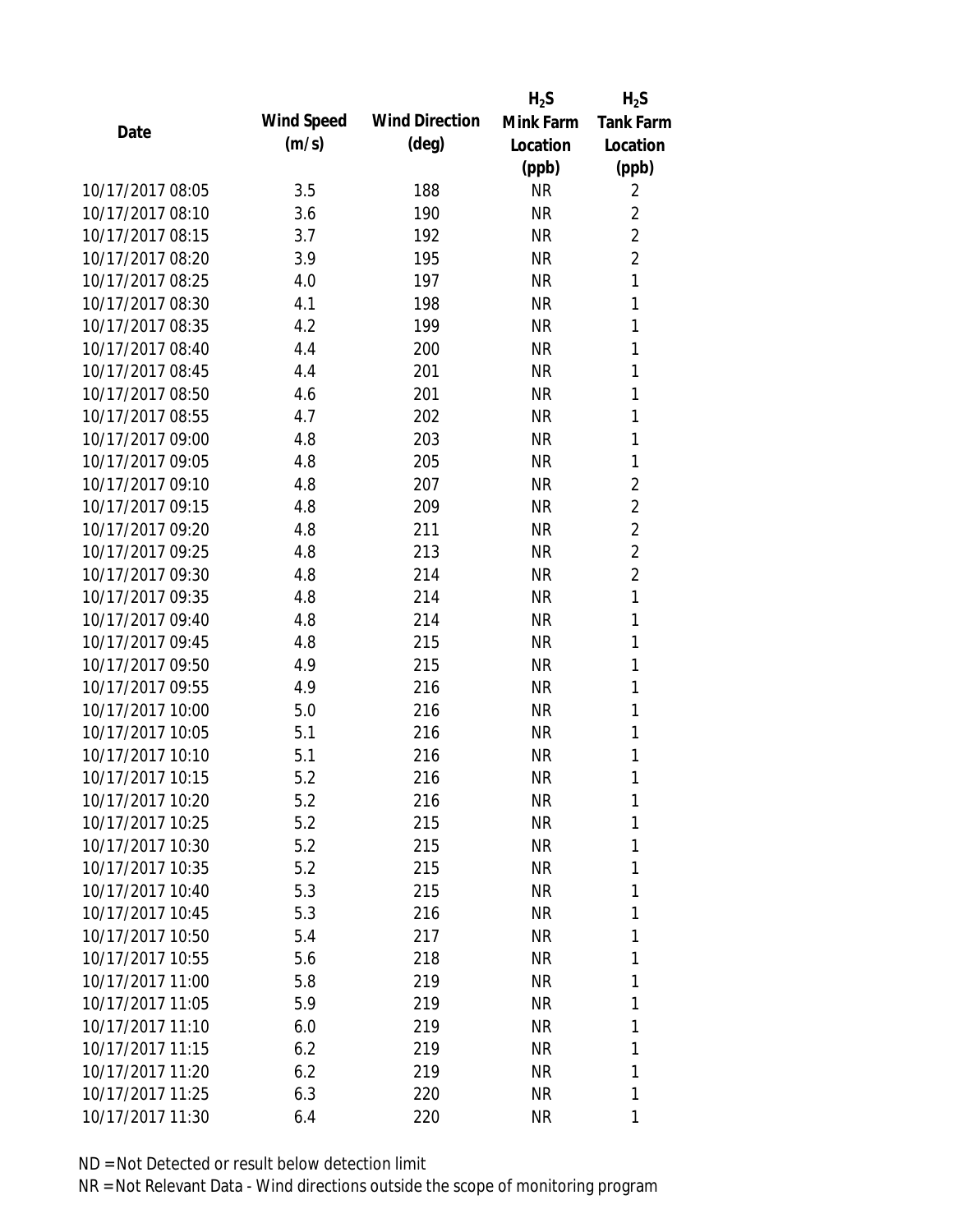|                  |            |                       | $H_2S$    | $H_2S$           |
|------------------|------------|-----------------------|-----------|------------------|
| Date             | Wind Speed | <b>Wind Direction</b> | Mink Farm | <b>Tank Farm</b> |
|                  | (m/s)      | $(\text{deg})$        | Location  | Location         |
|                  |            |                       | (ppb)     | (ppb)            |
| 10/17/2017 11:35 | 6.5        | 221                   | <b>NR</b> | 1                |
| 10/17/2017 11:40 | 6.5        | 222                   | <b>NR</b> | 1                |
| 10/17/2017 11:45 | 6.4        | 222                   | <b>NR</b> | 1                |
| 10/17/2017 11:50 | 6.5        | 222                   | <b>NR</b> | 1                |
| 10/17/2017 11:55 | 6.5        | 222                   | <b>NR</b> | 1                |
| 10/17/2017 12:00 | 6.5        | 222                   | <b>NR</b> | 1                |
| 10/17/2017 12:05 | 6.5        | 222                   | <b>NR</b> | 1                |
| 10/17/2017 12:10 | 6.7        | 221                   | <b>NR</b> | 1                |
| 10/17/2017 12:15 | 6.9        | 221                   | <b>NR</b> | 1                |
| 10/17/2017 12:20 | 7.0        | 221                   | <b>NR</b> | 1                |
| 10/17/2017 12:25 | 7.2        | 221                   | <b>NR</b> | 1                |
| 10/17/2017 12:30 | 7.4        | 221                   | <b>NR</b> | 1                |
| 10/17/2017 12:35 | 7.5        | 222                   | <b>NR</b> | 1                |
| 10/17/2017 12:40 | 7.5        | 222                   | <b>NR</b> | 1                |
| 10/17/2017 12:45 | 7.6        | 222                   | <b>NR</b> | 1                |
| 10/17/2017 12:50 | 7.6        | 223                   | <b>NR</b> | 1                |
| 10/17/2017 12:55 | 7.6        | 223                   | <b>NR</b> | 1                |
| 10/17/2017 13:00 | 7.6        | 222                   | <b>NR</b> | 1                |
| 10/17/2017 13:05 | 7.5        | 222                   | <b>NR</b> | 1                |
| 10/17/2017 13:10 | 7.5        | 222                   | <b>NR</b> | 1                |
| 10/17/2017 13:15 | 7.4        | 222                   | <b>NR</b> | 1                |
| 10/17/2017 13:20 | 7.3        | 222                   | <b>NR</b> | 1                |
| 10/17/2017 13:25 | 7.2        | 222                   | <b>NR</b> | 1                |
| 10/17/2017 13:30 | 7.2        | 222                   | <b>NR</b> | 1                |
| 10/17/2017 13:35 | 7.2        | 222                   | <b>NR</b> | 1                |
| 10/17/2017 13:40 | 7.3        | 222                   | <b>NR</b> | 1                |
| 10/17/2017 13:45 | 7.4        | 221                   | <b>NR</b> | 1                |
| 10/17/2017 13:50 | 7.4        | 222                   | NR        | 1                |
| 10/17/2017 13:55 | 7.5        | 222                   | <b>NR</b> | 1                |
| 10/17/2017 14:00 | 7.5        | 222                   | NR        | 1                |
| 10/17/2017 14:05 | 7.5        | 222                   | NR        | 1                |
| 10/17/2017 14:10 | 7.5        | 223                   | <b>NR</b> | 1                |
| 10/17/2017 14:15 | 7.4        | 223                   | NR        | 1                |
| 10/17/2017 14:20 | 7.4        | 223                   | <b>NR</b> | 1                |
| 10/17/2017 14:25 | 7.4        | 224                   | NR        | 1                |
| 10/17/2017 14:30 | 7.4        | 224                   | NR        | 1                |
| 10/17/2017 14:35 | 7.3        | 225                   | <b>NR</b> | 1                |
| 10/17/2017 14:40 | 7.3        | 225                   | NR        | 1                |
| 10/17/2017 14:45 | 7.2        | 225                   | <b>NR</b> | 1                |
| 10/17/2017 14:50 | 7.2        | 225                   | NR        | 1                |
| 10/17/2017 14:55 | 7.1        | 224                   | <b>NR</b> | 1                |
| 10/17/2017 15:00 | 7.1        | 224                   | <b>NR</b> | 1                |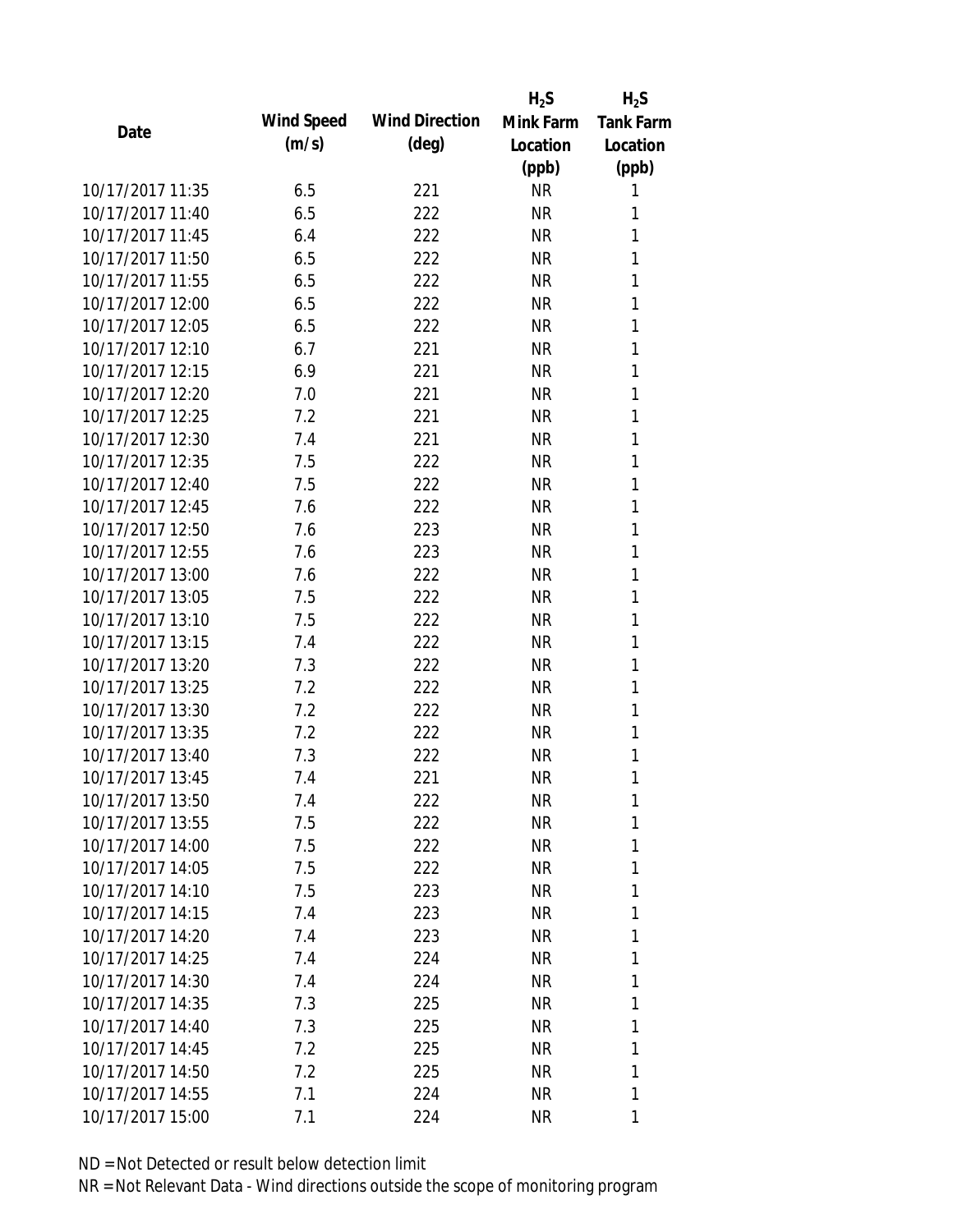|                  |            |                       | $H_2S$    | $H_2S$           |
|------------------|------------|-----------------------|-----------|------------------|
| Date             | Wind Speed | <b>Wind Direction</b> | Mink Farm | <b>Tank Farm</b> |
|                  | (m/s)      | $(\text{deg})$        | Location  | Location         |
|                  |            |                       | (ppb)     | (ppb)            |
| 10/17/2017 15:05 | 7.0        | 223                   | <b>NR</b> | 1                |
| 10/17/2017 15:10 | 7.0        | 223                   | <b>NR</b> | 1                |
| 10/17/2017 15:15 | 6.9        | 222                   | <b>NR</b> | 1                |
| 10/17/2017 15:20 | 6.9        | 222                   | <b>NR</b> | 1                |
| 10/17/2017 15:25 | 6.8        | 222                   | <b>NR</b> | 1                |
| 10/17/2017 15:30 | 6.7        | 222                   | <b>NR</b> | 1                |
| 10/17/2017 15:35 | 6.6        | 222                   | <b>NR</b> | 1                |
| 10/17/2017 15:40 | 6.6        | 222                   | <b>NR</b> | 1                |
| 10/17/2017 15:45 | 6.5        | 223                   | <b>NR</b> | 1                |
| 10/17/2017 15:50 | 6.5        | 222                   | <b>NR</b> | 1                |
| 10/17/2017 15:55 | 6.5        | 222                   | <b>NR</b> | 1                |
| 10/17/2017 16:00 | 6.5        | 221                   | <b>NR</b> | 1                |
| 10/17/2017 16:05 | 6.5        | 221                   | <b>NR</b> | 1                |
| 10/17/2017 16:10 | 6.4        | 221                   | <b>NR</b> | 1                |
| 10/17/2017 16:15 | 6.3        | 220                   | <b>NR</b> | 1                |
| 10/17/2017 16:20 | 6.2        | 220                   | <b>NR</b> | 1                |
| 10/17/2017 16:25 | 6.0        | 219                   | <b>NR</b> | 1                |
| 10/17/2017 16:30 | 5.9        | 219                   | <b>NR</b> | 1                |
| 10/17/2017 16:35 | 5.7        | 218                   | <b>NR</b> | 1                |
| 10/17/2017 16:40 | 5.6        | 217                   | <b>NR</b> | 1                |
| 10/17/2017 16:45 | 5.5        | 217                   | <b>NR</b> | 1                |
| 10/17/2017 16:50 | 5.4        | 216                   | <b>NR</b> | 1                |
| 10/17/2017 16:55 | 5.3        | 216                   | <b>NR</b> | 1                |
| 10/17/2017 17:00 | 5.3        | 216                   | <b>NR</b> | 1                |
| 10/17/2017 17:05 | 5.2        | 216                   | <b>NR</b> | 1                |
| 10/17/2017 17:10 | 5.1        | 216                   | <b>NR</b> | 1                |
| 10/17/2017 17:15 | 5.0        | 216                   | <b>NR</b> | 1                |
| 10/17/2017 17:20 | 4.9        | 215                   | NR        | 1                |
| 10/17/2017 17:25 | 4.8        | 215                   | <b>NR</b> | 1                |
| 10/17/2017 17:30 | 4.7        | 214                   | NR        | 1                |
| 10/17/2017 17:35 | 4.6        | 213                   | <b>NR</b> | 1                |
| 10/17/2017 17:40 | 4.4        | 212                   | NR        | 1                |
| 10/17/2017 17:45 | 4.2        | 211                   | NR        | 1                |
| 10/17/2017 17:50 | 4.1        | 209                   | <b>NR</b> | <b>ND</b>        |
| 10/17/2017 17:55 | 4.0        | 208                   | NR        | <b>ND</b>        |
| 10/17/2017 18:00 | 3.9        | 207                   | NR        | <b>ND</b>        |
| 10/17/2017 18:05 | 3.8        | 206                   | <b>NR</b> | 1                |
| 10/17/2017 18:10 | 3.8        | 205                   | NR        | 1                |
| 10/17/2017 18:15 | 3.7        | 204                   | NR        | 1                |
| 10/17/2017 18:20 | 3.7        | 203                   | NR        | 1                |
| 10/17/2017 18:25 | 3.6        | 202                   | <b>NR</b> | 1                |
| 10/17/2017 18:30 | 3.6        | 202                   | <b>NR</b> | 1                |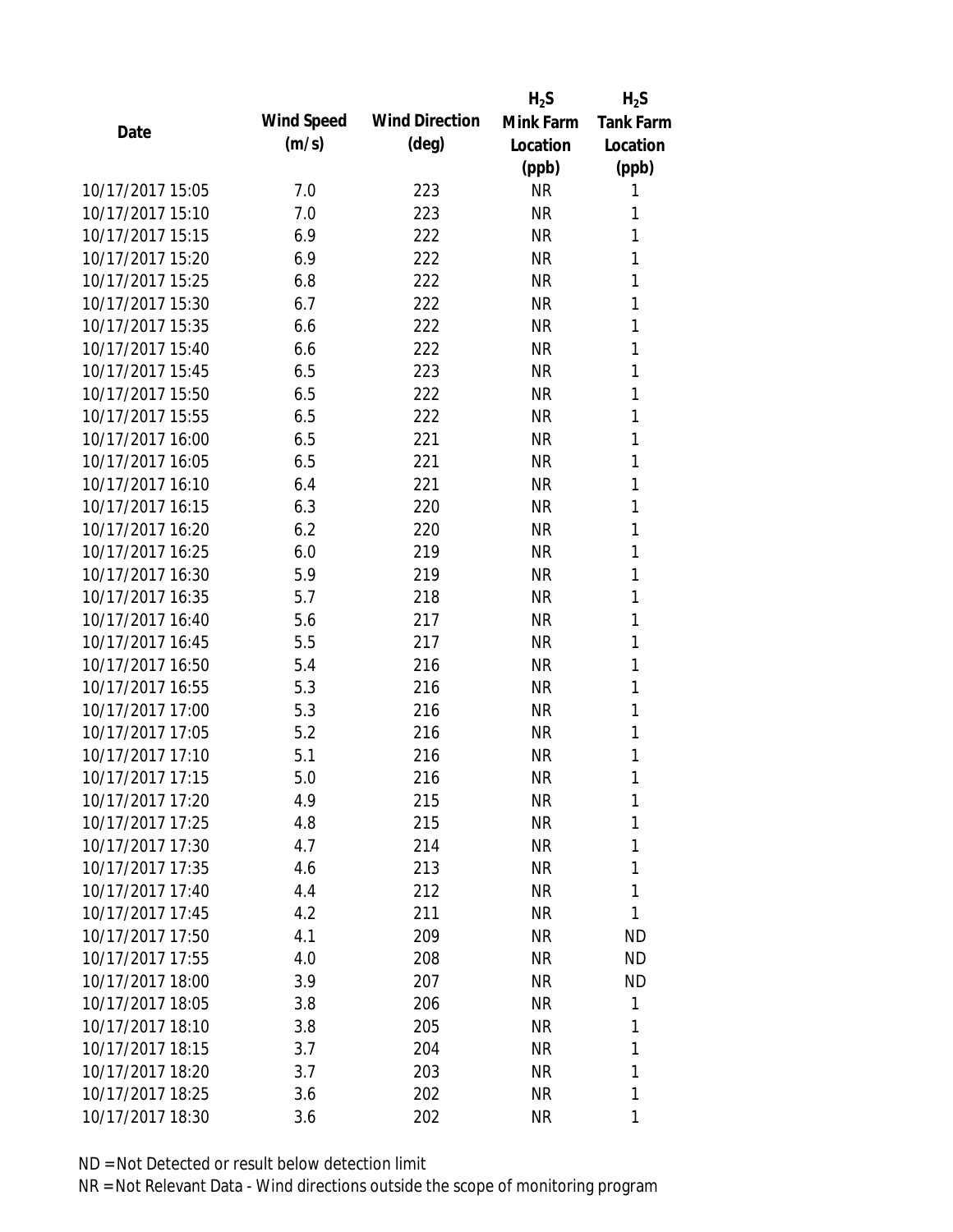|                  |            |                       | $H_2S$    | $H_2S$           |
|------------------|------------|-----------------------|-----------|------------------|
| Date             | Wind Speed | <b>Wind Direction</b> | Mink Farm | <b>Tank Farm</b> |
|                  | (m/s)      | $(\text{deg})$        | Location  | Location         |
|                  |            |                       | (ppb)     | (ppb)            |
| 10/17/2017 18:35 | 3.6        | 201                   | <b>NR</b> | 1                |
| 10/17/2017 18:40 | 3.6        | 200                   | <b>NR</b> | 1                |
| 10/17/2017 18:45 | 3.6        | 200                   | <b>NR</b> | 1                |
| 10/17/2017 18:50 | 3.6        | 200                   | <b>NR</b> | 1                |
| 10/17/2017 18:55 | 3.7        | 200                   | <b>NR</b> | $\overline{2}$   |
| 10/17/2017 19:00 | 3.7        | 199                   | <b>NR</b> | $\overline{2}$   |
| 10/17/2017 19:05 | 3.7        | 199                   | <b>NR</b> | $\overline{2}$   |
| 10/17/2017 19:10 | 3.8        | 199                   | <b>NR</b> | $\overline{2}$   |
| 10/17/2017 19:15 | 3.8        | 200                   | <b>NR</b> | $\overline{c}$   |
| 10/17/2017 19:20 | 3.9        | 200                   | <b>NR</b> | $\overline{2}$   |
| 10/17/2017 19:25 | 4.0        | 200                   | <b>NR</b> | $\overline{c}$   |
| 10/17/2017 19:30 | 4.1        | 200                   | <b>NR</b> | $\overline{c}$   |
| 10/17/2017 19:35 | 4.1        | 201                   | <b>NR</b> | $\overline{2}$   |
| 10/17/2017 19:40 | 4.1        | 201                   | <b>NR</b> | $\mathbf{1}$     |
| 10/17/2017 19:45 | 4.2        | 201                   | <b>NR</b> | $\mathbf{1}$     |
| 10/17/2017 19:50 | 4.1        | 201                   | <b>NR</b> | 1                |
| 10/17/2017 19:55 | 4.1        | 201                   | <b>NR</b> | 1                |
| 10/17/2017 20:00 | 4.1        | 201                   | <b>NR</b> | 1                |
| 10/17/2017 20:05 | 4.2        | 201                   | <b>NR</b> | 1                |
| 10/17/2017 20:10 | 4.3        | 201                   | <b>NR</b> | $\overline{2}$   |
| 10/17/2017 20:15 | 4.4        | 201                   | <b>NR</b> | $\overline{c}$   |
| 10/17/2017 20:20 | 4.4        | 201                   | <b>NR</b> | $\overline{2}$   |
| 10/17/2017 20:25 | 4.5        | 201                   | <b>NR</b> | $\overline{2}$   |
| 10/17/2017 20:30 | 4.5        | 201                   | <b>NR</b> | $\overline{2}$   |
| 10/17/2017 20:35 | 4.5        | 201                   | <b>NR</b> | $\overline{c}$   |
| 10/17/2017 20:40 | 4.4        | 201                   | <b>NR</b> | $\overline{2}$   |
| 10/17/2017 20:45 | 4.4        | 201                   | <b>NR</b> | 1                |
| 10/17/2017 20:50 | 4.4        | 201                   | <b>NR</b> | 1                |
| 10/17/2017 20:55 | 4.3        | 200                   | <b>NR</b> | 1                |
| 10/17/2017 21:00 | 4.3        | 199                   | <b>NR</b> | 1                |
| 10/17/2017 21:05 | 4.3        | 198                   | <b>NR</b> | 1                |
| 10/17/2017 21:10 | 4.4        | 197                   | <b>NR</b> | 1                |
| 10/17/2017 21:15 | 4.4        | 196                   | <b>NR</b> | 1                |
| 10/17/2017 21:20 | 4.4        | 195                   | <b>NR</b> | 1                |
| 10/17/2017 21:25 | 4.4        | 194                   | <b>NR</b> | 1                |
| 10/17/2017 21:30 | 4.4        | 193                   | <b>NR</b> | 1                |
| 10/17/2017 21:35 | 4.4        | 193                   | <b>NR</b> | 1                |
| 10/17/2017 21:40 | 4.4        | 193                   | <b>NR</b> | 1                |
| 10/17/2017 21:45 | 4.3        | 193                   | <b>NR</b> | 1                |
| 10/17/2017 21:50 | 4.2        | 192                   | <b>NR</b> | 1                |
| 10/17/2017 21:55 | 4.1        | 192                   | <b>NR</b> | 1                |
| 10/17/2017 22:00 | 4.0        | 192                   | <b>NR</b> | 1                |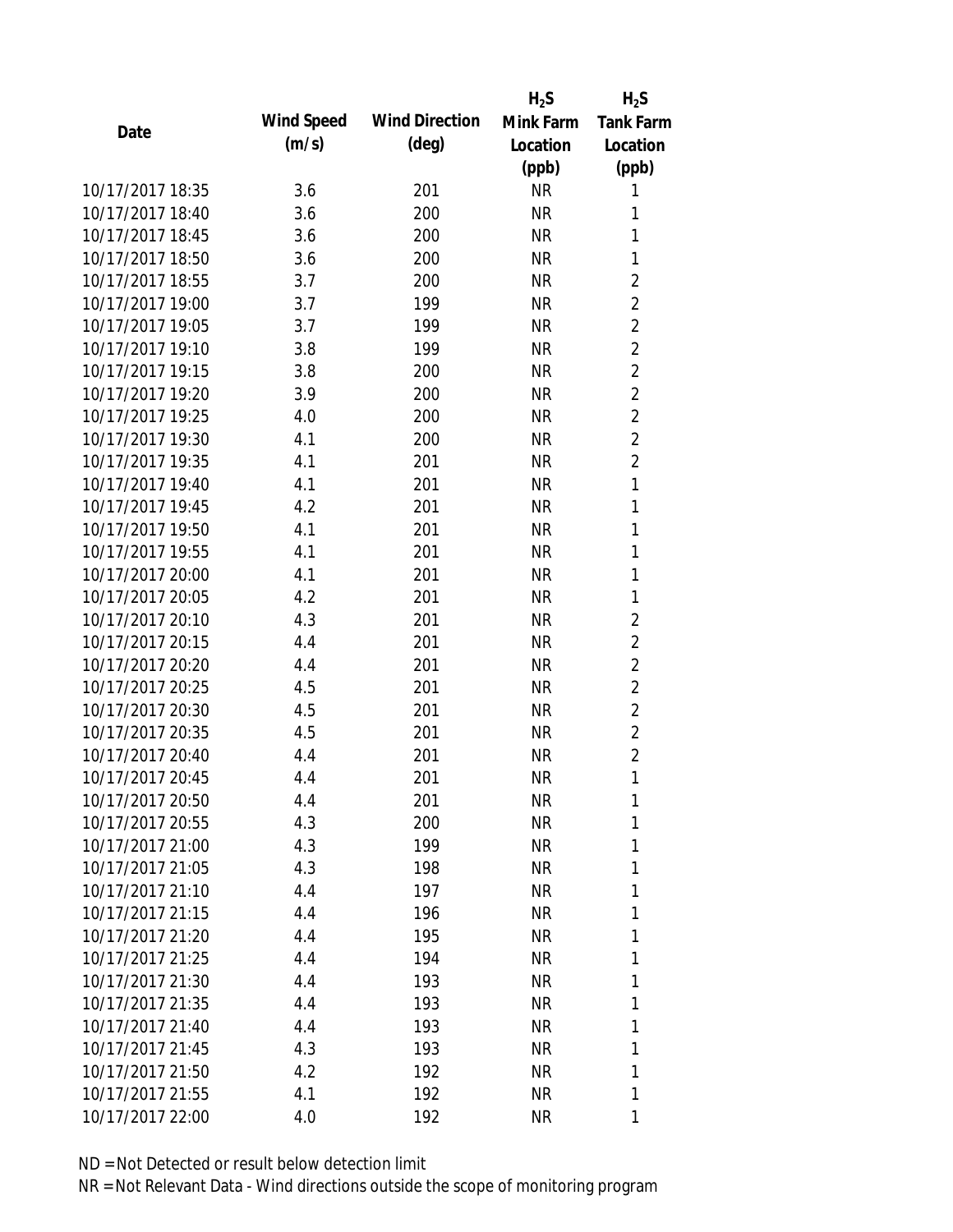|                  |            |                       | $H_2S$    | $H_2S$           |
|------------------|------------|-----------------------|-----------|------------------|
| Date             | Wind Speed | <b>Wind Direction</b> | Mink Farm | <b>Tank Farm</b> |
|                  | (m/s)      | $(\text{deg})$        | Location  | Location         |
|                  |            |                       | (ppb)     | (ppb)            |
| 10/17/2017 22:05 | 3.9        | 192                   | <b>NR</b> | 1                |
| 10/17/2017 22:10 | 3.8        | 192                   | <b>NR</b> | 1                |
| 10/17/2017 22:15 | 3.7        | 191                   | <b>NR</b> | 1                |
| 10/17/2017 22:20 | 3.7        | 192                   | <b>NR</b> | 1                |
| 10/17/2017 22:25 | 3.7        | 192                   | <b>NR</b> | 1                |
| 10/17/2017 22:30 | 3.7        | 192                   | <b>NR</b> | 1                |
| 10/17/2017 22:35 | 3.7        | 192                   | <b>NR</b> | 1                |
| 10/17/2017 22:40 | 3.7        | 191                   | <b>NR</b> | 1                |
| 10/17/2017 22:45 | 3.7        | 191                   | <b>NR</b> | 1                |
| 10/17/2017 22:50 | 3.7        | 191                   | <b>NR</b> | 1                |
| 10/17/2017 22:55 | 3.8        | 190                   | <b>NR</b> | 1                |
| 10/17/2017 23:00 | 3.8        | 190                   | <b>NR</b> | 1                |
| 10/17/2017 23:05 | 3.8        | 190                   | <b>NR</b> | 1                |
| 10/17/2017 23:10 | 3.8        | 190                   | <b>NR</b> | 1                |
| 10/17/2017 23:15 | 3.9        | 190                   | <b>NR</b> | 1                |
| 10/17/2017 23:20 | 3.9        | 191                   | <b>NR</b> | 1                |
| 10/17/2017 23:25 | 3.9        | 192                   | <b>NR</b> | 1                |
| 10/17/2017 23:30 | 3.9        | 192                   | <b>NR</b> | 1                |
| 10/17/2017 23:35 | 3.9        | 193                   | <b>NR</b> | 1                |
| 10/17/2017 23:40 | 3.9        | 194                   | <b>NR</b> | 1                |
| 10/17/2017 23:45 | 3.9        | 194                   | <b>NR</b> | 1                |
| 10/17/2017 23:50 | 3.9        | 194                   | <b>NR</b> | 1                |
| 10/17/2017 23:55 | 3.8        | 194                   | <b>NR</b> | 1                |
| 10/17/2017 24:00 | 3.8        | 194                   | <b>NR</b> | 1                |
| 10/18/2017 00:05 | 3.7        | 193                   | <b>NR</b> | 1                |
| 10/18/2017 00:10 | 3.7        | 193                   | <b>NR</b> | 1                |
| 10/18/2017 00:15 | 3.6        | 193                   | <b>NR</b> | 1                |
| 10/18/2017 00:20 | 3.6        | 192                   | NR        | 1                |
| 10/18/2017 00:25 | 3.6        | 193                   | <b>NR</b> | 1                |
| 10/18/2017 00:30 | 3.6        | 193                   | <b>NR</b> | 1                |
| 10/18/2017 00:35 | 3.7        | 192                   | <b>NR</b> | 1                |
| 10/18/2017 00:40 | 3.7        | 193                   | <b>NR</b> | 1                |
| 10/18/2017 00:45 | 3.7        | 193                   | NR        | 1                |
| 10/18/2017 00:50 | 3.8        | 193                   | <b>NR</b> | 1                |
| 10/18/2017 00:55 | 3.7        | 193                   | <b>NR</b> | 1                |
| 10/18/2017 01:00 | 3.7        | 192                   | <b>NR</b> | 1                |
| 10/18/2017 01:05 | 3.7        | 192                   | <b>NR</b> | 1                |
| 10/18/2017 01:10 | 3.7        | 191                   | <b>NR</b> | 1                |
| 10/18/2017 01:15 | 3.7        | 190                   | <b>NR</b> | 1                |
| 10/18/2017 01:20 | 3.7        | 189                   | ΝR        | 1                |
| 10/18/2017 01:25 | 3.7        | 188                   | <b>NR</b> | 1                |
| 10/18/2017 01:30 | 3.6        | 187                   | <b>NR</b> | 1                |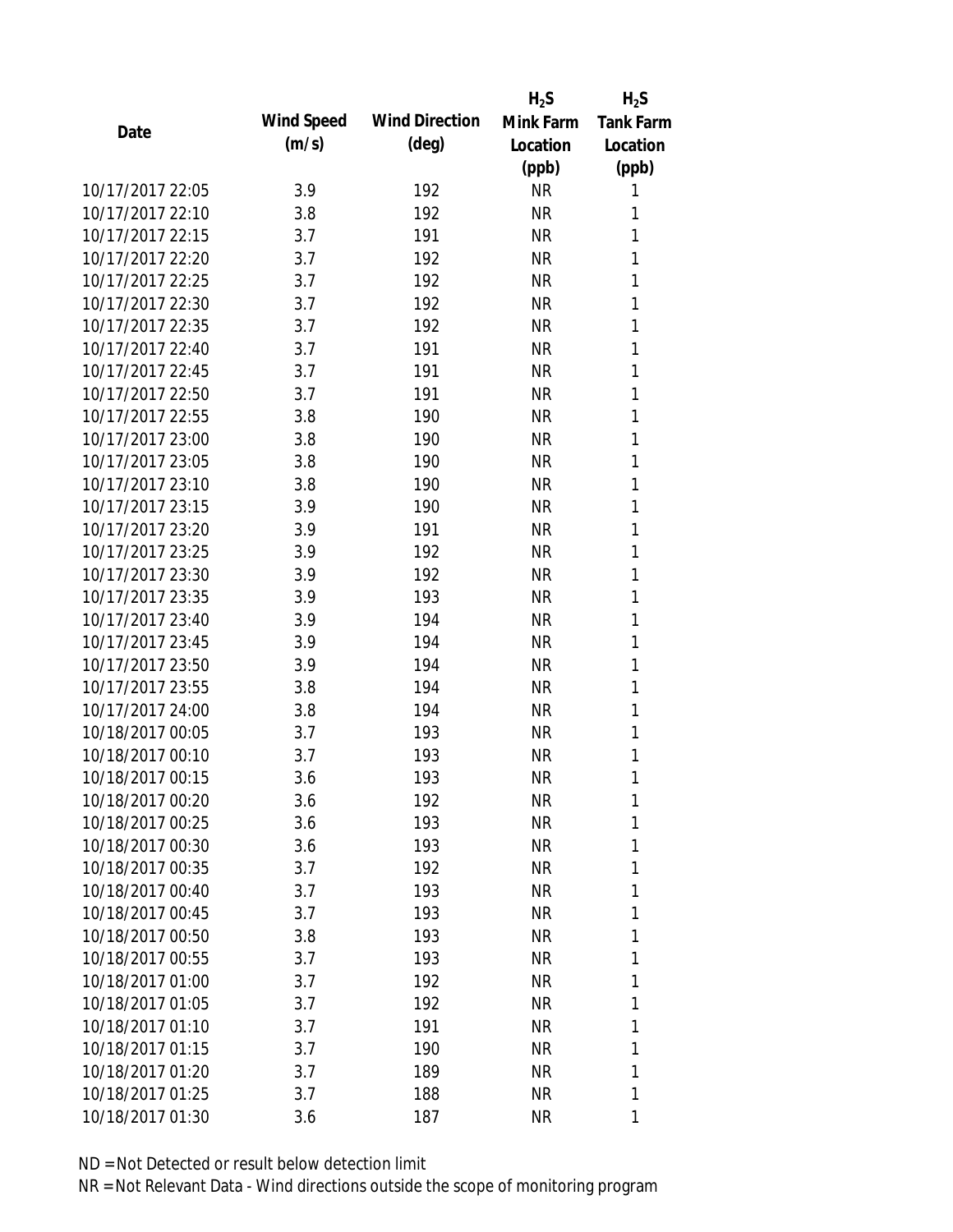|                  |            |                       | $H_2S$    | $H_2S$           |
|------------------|------------|-----------------------|-----------|------------------|
| Date             | Wind Speed | <b>Wind Direction</b> | Mink Farm | <b>Tank Farm</b> |
|                  | (m/s)      | $(\text{deg})$        | Location  | Location         |
|                  |            |                       | (ppb)     | (ppb)            |
| 10/18/2017 01:35 | 3.6        | 186                   | <b>NR</b> | 1                |
| 10/18/2017 01:40 | 3.5        | 185                   | <b>NR</b> | 1                |
| 10/18/2017 01:45 | 3.5        | 184                   | <b>NR</b> | 1                |
| 10/18/2017 01:50 | 3.4        | 183                   | <b>NR</b> | 1                |
| 10/18/2017 01:55 | 3.4        | 183                   | <b>NR</b> | 1                |
| 10/18/2017 02:00 | 3.4        | 182                   | <b>NR</b> | 1                |
| 10/18/2017 02:05 | 3.4        | 181                   | <b>NR</b> | 1                |
| 10/18/2017 02:10 | 3.4        | 180                   | <b>NR</b> | 1                |
| 10/18/2017 02:15 | 3.5        | 180                   | <b>NR</b> | 1                |
| 10/18/2017 02:20 | 3.5        | 179                   | <b>NR</b> | 1                |
| 10/18/2017 02:25 | 3.5        | 179                   | <b>NR</b> | 1                |
| 10/18/2017 02:30 | 3.5        | 179                   | <b>NR</b> | 1                |
| 10/18/2017 02:35 | 3.5        | 180                   | <b>NR</b> | 1                |
| 10/18/2017 02:40 | 3.6        | 181                   | <b>NR</b> | 1                |
| 10/18/2017 02:45 | 3.6        | 182                   | <b>NR</b> | 1                |
| 10/18/2017 02:50 | 3.6        | 183                   | <b>NR</b> | 1                |
| 10/18/2017 02:55 | 3.6        | 184                   | <b>NR</b> | 1                |
| 10/18/2017 03:00 | 3.6        | 184                   | <b>NR</b> | 1                |
| 10/18/2017 03:05 | 3.5        | 184                   | <b>NR</b> | 1                |
| 10/18/2017 03:10 | 3.5        | 183                   | <b>NR</b> | 1                |
| 10/18/2017 03:15 | 3.4        | 182                   | <b>NR</b> | 1                |
| 10/18/2017 03:20 | 3.3        | 180                   | <b>NR</b> | 1                |
| 10/18/2017 03:25 | 3.2        | 179                   | <b>NR</b> | 1                |
| 10/18/2017 03:30 | 3.2        | 177                   | <b>NR</b> | 1                |
| 10/18/2017 03:35 | 3.2        | 176                   | <b>NR</b> | 1                |
| 10/18/2017 03:40 | 3.2        | 176                   | <b>NR</b> | 1                |
| 10/18/2017 03:45 | 3.3        | 175                   | <b>NR</b> | 1                |
| 10/18/2017 03:50 | 3.3        | 175                   | ΝR        | 1                |
| 10/18/2017 03:55 | 3.3        | 175                   | <b>NR</b> | 1                |
| 10/18/2017 04:00 | 3.4        | 175                   | <b>NR</b> | 1                |
| 10/18/2017 04:05 | 3.4        | 174                   | <b>NR</b> | 1                |
| 10/18/2017 04:10 | 3.4        | 173                   | <b>NR</b> | 1                |
| 10/18/2017 04:15 | 3.5        | 172                   | NR        | 1                |
| 10/18/2017 04:20 | 3.5        | 171                   | <b>NR</b> | 1                |
| 10/18/2017 04:25 | 3.6        | 170                   | <b>NR</b> | 1                |
| 10/18/2017 04:30 | 3.7        | 169                   | <b>NR</b> | <b>NR</b>        |
| 10/18/2017 04:35 | 3.7        | 168                   | <b>NR</b> | <b>NR</b>        |
| 10/18/2017 04:40 | 3.8        | 168                   | NR        | <b>NR</b>        |
| 10/18/2017 04:45 | 3.9        | 168                   | <b>NR</b> | <b>NR</b>        |
| 10/18/2017 04:50 | 4.0        | 168                   | ΝR        | <b>NR</b>        |
| 10/18/2017 04:55 | 4.0        | 169                   | <b>NR</b> | <b>NR</b>        |
| 10/18/2017 05:00 | 4.1        | 169                   | <b>NR</b> | <b>NR</b>        |
|                  |            |                       |           |                  |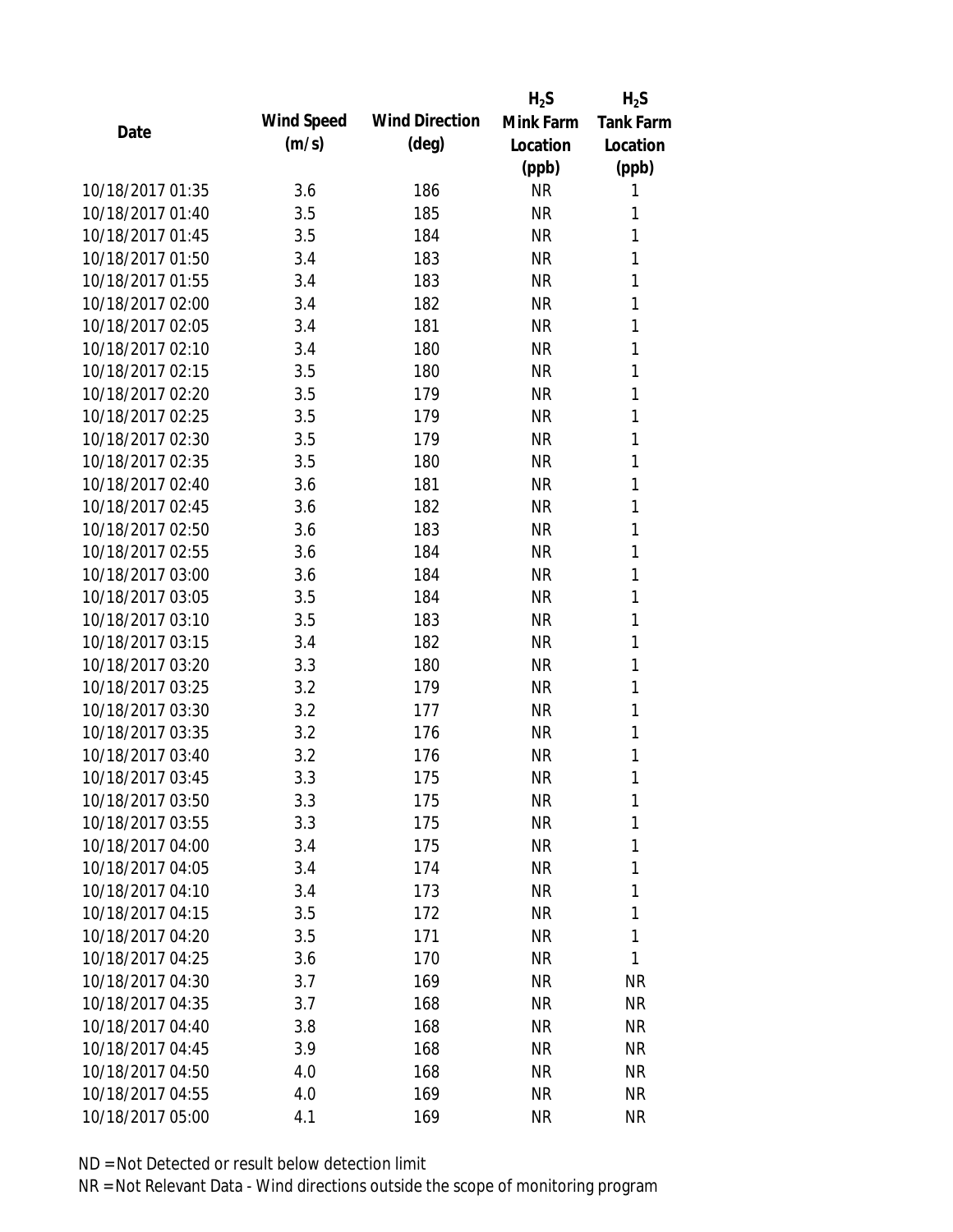|                  |                   |                       | $H_2S$    | $H_2S$           |
|------------------|-------------------|-----------------------|-----------|------------------|
| Date             | <b>Wind Speed</b> | <b>Wind Direction</b> | Mink Farm | <b>Tank Farm</b> |
|                  | (m/s)             | $(\text{deg})$        | Location  | Location         |
|                  |                   |                       | (ppb)     | (ppb)            |
| 10/18/2017 05:05 | 4.1               | 169                   | <b>NR</b> | <b>NR</b>        |
| 10/18/2017 05:10 | 4.2               | 169                   | <b>NR</b> | <b>NR</b>        |
| 10/18/2017 05:15 | 4.2               | 170                   | <b>NR</b> | $\mathbf{1}$     |
| 10/18/2017 05:20 | 4.3               | 170                   | <b>NR</b> | 1                |
| 10/18/2017 05:25 | 4.3               | 170                   | <b>NR</b> | 1                |
| 10/18/2017 05:30 | 4.3               | 170                   | <b>NR</b> | 1                |
| 10/18/2017 05:35 | 4.3               | 170                   | <b>NR</b> | 1                |
| 10/18/2017 05:40 | 4.3               | 171                   | <b>NR</b> | 1                |
| 10/18/2017 05:45 | 4.3               | 171                   | <b>NR</b> | 1                |
| 10/18/2017 05:50 | 4.3               | 171                   | <b>NR</b> | 1                |
| 10/18/2017 05:55 | 4.2               | 171                   | <b>NR</b> | 1                |
| 10/18/2017 06:00 | 4.1               | 171                   | <b>NR</b> | 1                |
| 10/18/2017 06:05 | 4.1               | 171                   | <b>NR</b> | 1                |
| 10/18/2017 06:10 | 4.0               | 171                   | <b>NR</b> | 1                |
| 10/18/2017 06:15 | 4.0               | 171                   | <b>NR</b> | 1                |
| 10/18/2017 06:20 | 4.1               | 170                   | <b>NR</b> | 1                |
| 10/18/2017 06:25 | 4.1               | 170                   | <b>NR</b> | 1                |
| 10/18/2017 06:30 | 4.2               | 170                   | <b>NR</b> | 1                |
| 10/18/2017 06:35 | 4.3               | 170                   | <b>NR</b> | 1                |
| 10/18/2017 06:40 | 4.3               | 170                   | <b>NR</b> | 1                |
| 10/18/2017 06:45 | 4.3               | 170                   | <b>NR</b> | 1                |
| 10/18/2017 06:50 | 4.3               | 171                   | <b>NR</b> | 1                |
| 10/18/2017 06:55 | 4.3               | 171                   | <b>NR</b> | 1                |
| 10/18/2017 07:00 | 4.3               | 171                   | <b>NR</b> | 1                |
| 10/18/2017 07:05 | 4.3               | 171                   | <b>NR</b> | 1                |
| 10/18/2017 07:10 | 4.3               | 171                   | <b>NR</b> | 1                |
| 10/18/2017 07:15 | 4.4               | 170                   | <b>NR</b> | 1                |
| 10/18/2017 07:20 | 4.5               | 170                   | <b>NR</b> | 1                |
| 10/18/2017 07:25 | 4.6               | 170                   | <b>NR</b> | 1                |
| 10/18/2017 07:30 | 4.6               | 170                   | <b>NR</b> | 1                |
| 10/18/2017 07:35 | 4.7               | 170                   | <b>NR</b> | 1                |
| 10/18/2017 07:40 | 4.6               | 171                   | <b>NR</b> | 1                |
| 10/18/2017 07:45 | 4.6               | 171                   | <b>NR</b> | 1                |
| 10/18/2017 07:50 | 4.5               | 172                   | <b>NR</b> | 1                |
| 10/18/2017 07:55 | 4.4               | 172                   | <b>NR</b> | 1                |
| 10/18/2017 08:00 | 4.3               | 173                   | <b>NR</b> | 1                |
| 10/18/2017 08:05 | 4.2               | 173                   | <b>NR</b> | 1                |
| 10/18/2017 08:10 | 4.2               | 174                   | <b>NR</b> | 1                |
| 10/18/2017 08:15 | 4.2               | 175                   | <b>NR</b> | 1                |
| 10/18/2017 08:20 | 4.1               | 176                   | <b>NR</b> | 1                |
| 10/18/2017 08:25 | 4.1               | 177                   | <b>NR</b> | 1                |
| 10/18/2017 08:30 | 4.1               | 178                   | <b>NR</b> | 1                |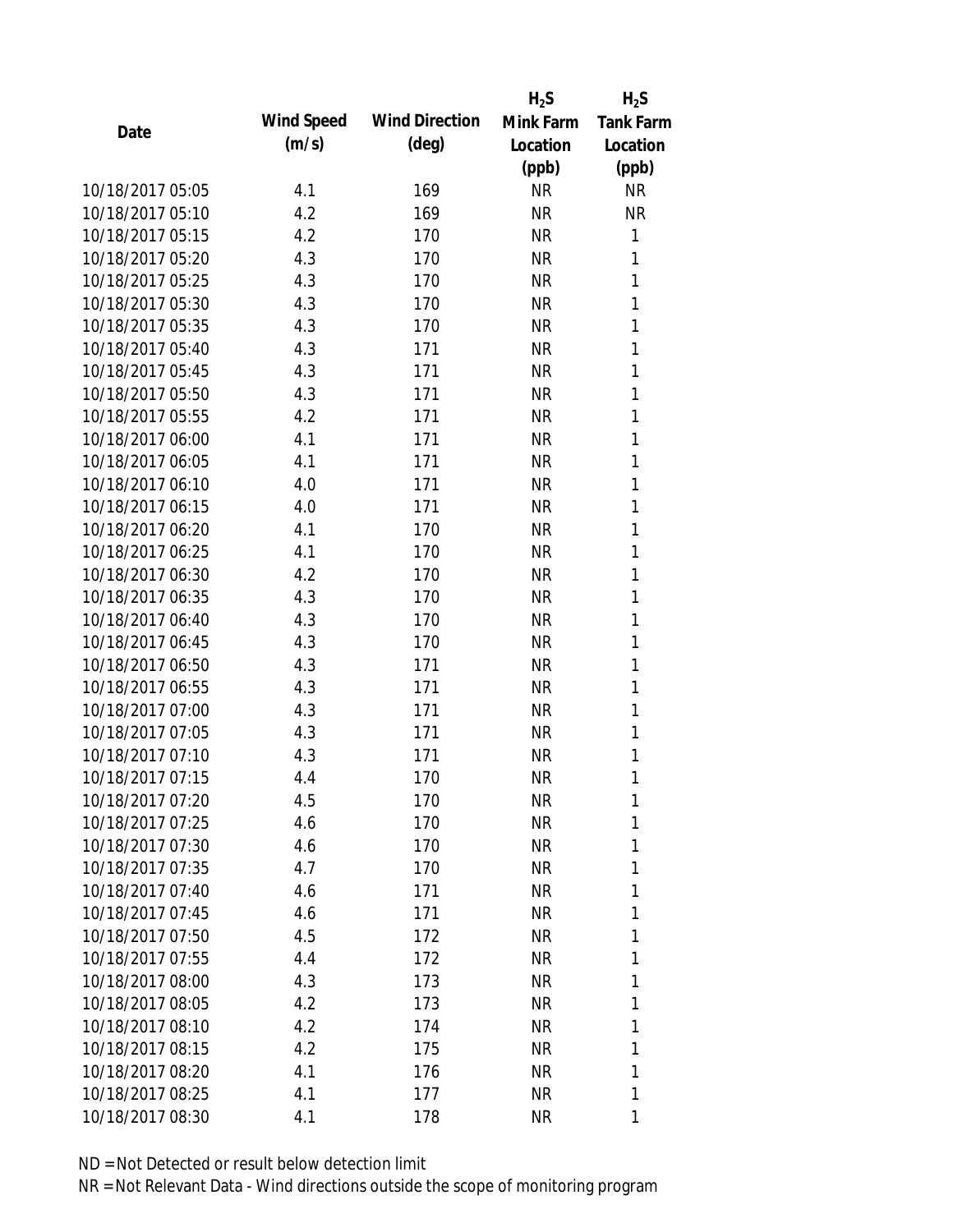|                  |            |                       | $H_2S$    | $H_2S$           |
|------------------|------------|-----------------------|-----------|------------------|
| Date             | Wind Speed | <b>Wind Direction</b> | Mink Farm | <b>Tank Farm</b> |
|                  | (m/s)      | $(\text{deg})$        | Location  | Location         |
|                  |            |                       | (ppb)     | (ppb)            |
| 10/18/2017 08:35 | 4.1        | 179                   | <b>NR</b> | 1                |
| 10/18/2017 08:40 | 4.1        | 180                   | <b>NR</b> | 1                |
| 10/18/2017 08:45 | 4.1        | 180                   | <b>NR</b> | 1                |
| 10/18/2017 08:50 | 4.1        | 180                   | <b>NR</b> | 1                |
| 10/18/2017 08:55 | 4.1        | 181                   | <b>NR</b> | 1                |
| 10/18/2017 09:00 | 4.1        | 182                   | <b>NR</b> | 1                |
| 10/18/2017 09:05 | 4.2        | 183                   | <b>NR</b> | 1                |
| 10/18/2017 09:10 | 4.1        | 184                   | <b>NR</b> | 1                |
| 10/18/2017 09:15 | 4.1        | 185                   | <b>NR</b> | 1                |
| 10/18/2017 09:20 | 4.0        | 187                   | <b>NR</b> | 1                |
| 10/18/2017 09:25 | 4.0        | 188                   | <b>NR</b> | 1                |
| 10/18/2017 09:30 | 4.0        | 189                   | <b>NR</b> | 1                |
| 10/18/2017 09:35 | 4.1        | 190                   | <b>NR</b> | 1                |
| 10/18/2017 09:40 | 4.1        | 191                   | <b>NR</b> | 1                |
| 10/18/2017 09:45 | 4.2        | 191                   | <b>NR</b> | 1                |
| 10/18/2017 09:50 | 4.3        | 191                   | <b>NR</b> | 1                |
| 10/18/2017 09:55 | 4.4        | 191                   | <b>NR</b> | 1                |
| 10/18/2017 10:00 | 4.4        | 191                   | <b>NR</b> | 1                |
| 10/18/2017 10:05 | 4.5        | 191                   | <b>NR</b> | 1                |
| 10/18/2017 10:10 | 4.5        | 191                   | <b>NR</b> | 1                |
| 10/18/2017 10:15 | 4.5        | 191                   | <b>NR</b> | 1                |
| 10/18/2017 10:20 | 4.5        | 191                   | <b>NR</b> | 1                |
| 10/18/2017 10:25 | 4.4        | 190                   | <b>NR</b> | 1                |
| 10/18/2017 10:30 | 4.4        | 189                   | <b>NR</b> | 1                |
| 10/18/2017 10:35 | 4.3        | 188                   | <b>NR</b> | 1                |
| 10/18/2017 10:40 | 4.3        | 187                   | <b>NR</b> | 1                |
| 10/18/2017 10:45 | 4.2        | 185                   | <b>NR</b> | 1                |
| 10/18/2017 10:50 | 4.1        | 184                   | NR        | 1                |
| 10/18/2017 10:55 | 4.1        | 183                   | <b>NR</b> | 1                |
| 10/18/2017 11:00 | 4.1        | 183                   | <b>NR</b> | 1                |
| 10/18/2017 11:05 | 4.1        | 183                   | <b>NR</b> | 1                |
| 10/18/2017 11:10 | 4.2        | 183                   | <b>NR</b> | 1                |
| 10/18/2017 11:15 | 4.3        | 184                   | NR        | 1                |
| 10/18/2017 11:20 | 4.3        | 185                   | <b>NR</b> | 1                |
| 10/18/2017 11:25 | 4.4        | 187                   | NR        | 1                |
| 10/18/2017 11:30 | 4.5        | 189                   | <b>NR</b> | 1                |
| 10/18/2017 11:35 | 4.6        | 191                   | <b>NR</b> | 1                |
| 10/18/2017 11:40 | 4.8        | 194                   | <b>NR</b> | 1                |
| 10/18/2017 11:45 | 4.9        | 195                   | <b>NR</b> | 1                |
| 10/18/2017 11:50 | 5.1        | 197                   | NR        | 1                |
| 10/18/2017 11:55 | 5.3        | 197                   | <b>NR</b> | 1                |
| 10/18/2017 12:00 | 5.4        | 198                   | <b>NR</b> | 1                |
|                  |            |                       |           |                  |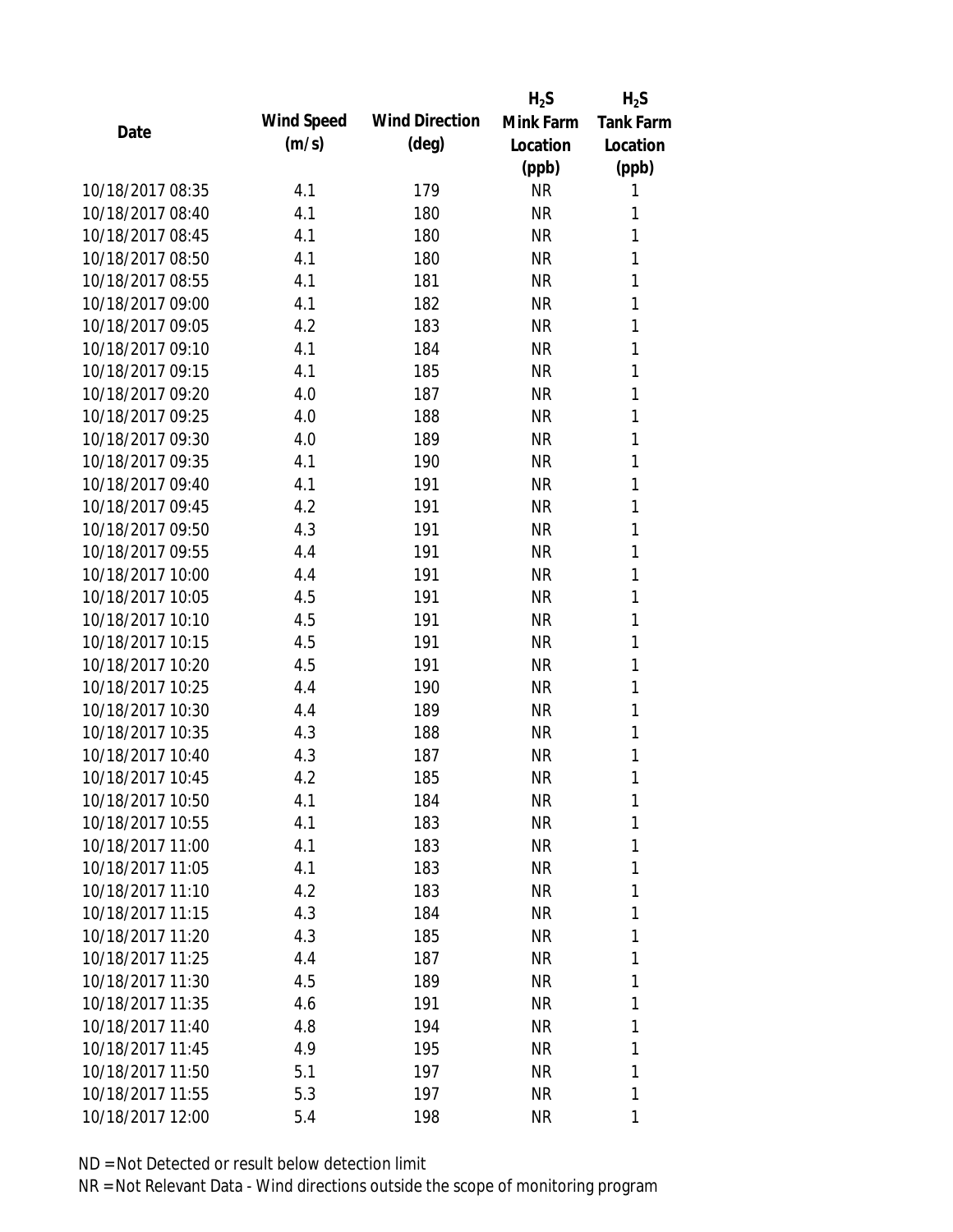|                  |            |                       | $H_2S$    | $H_2S$           |
|------------------|------------|-----------------------|-----------|------------------|
| Date             | Wind Speed | <b>Wind Direction</b> | Mink Farm | <b>Tank Farm</b> |
|                  | (m/s)      | $(\text{deg})$        | Location  | Location         |
|                  |            |                       | (ppb)     | (ppb)            |
| 10/18/2017 12:05 | 5.5        | 198                   | <b>NR</b> | 1                |
| 10/18/2017 12:10 | 5.5        | 198                   | <b>NR</b> | 1                |
| 10/18/2017 12:15 | 5.6        | 198                   | <b>NR</b> | 1                |
| 10/18/2017 12:20 | 5.6        | 198                   | <b>NR</b> | 1                |
| 10/18/2017 12:25 | 5.6        | 199                   | <b>NR</b> | 1                |
| 10/18/2017 12:30 | 5.6        | 200                   | <b>NR</b> | 1                |
| 10/18/2017 12:35 | 5.6        | 200                   | <b>NR</b> | 1                |
| 10/18/2017 12:40 | 5.6        | 200                   | <b>NR</b> | 1                |
| 10/18/2017 12:45 | 5.5        | 201                   | NR        | 1                |
| 10/18/2017 12:50 | 5.5        | 202                   | <b>NR</b> | 1                |
| 10/18/2017 12:55 | 5.6        | 202                   | <b>NR</b> | 1                |
| 10/18/2017 13:00 | 5.6        | 202                   | <b>NR</b> | 1                |
| 10/18/2017 13:05 | 5.7        | 201                   | <b>NR</b> | 1                |
| 10/18/2017 13:10 | 5.7        | 200                   | <b>NR</b> | 1                |
| 10/18/2017 13:15 | 5.7        | 199                   | <b>NR</b> | 1                |
| 10/18/2017 13:20 | 5.8        | 197                   | <b>NR</b> | 1                |
| 10/18/2017 13:25 | 5.8        | 196                   | <b>NR</b> | 1                |
| 10/18/2017 13:30 | 5.8        | 196                   | <b>NR</b> | 1                |
| 10/18/2017 13:35 | 5.8        | 196                   | <b>NR</b> | 1                |
| 10/18/2017 13:40 | 5.8        | 198                   | <b>NR</b> | 1                |
| 10/18/2017 13:45 | 5.9        | 200                   | <b>NR</b> | 1                |
| 10/18/2017 13:50 | 6.1        | 201                   | <b>NR</b> | 1                |
| 10/18/2017 13:55 | 6.2        | 202                   | <b>NR</b> | 1                |
| 10/18/2017 14:00 | 6.4        | 202                   | <b>NR</b> | 1                |
| 10/18/2017 14:05 | 6.5        | 201                   | <b>NR</b> | 1                |
| 10/18/2017 14:10 | 6.7        | 199                   | <b>NR</b> | 1                |
| 10/18/2017 14:15 | 6.8        | 197                   | <b>NR</b> | 1                |
| 10/18/2017 14:20 | 6.8        | 196                   | ΝR        | 1                |
| 10/18/2017 14:25 | 6.8        | 195                   | <b>NR</b> | 1                |
| 10/18/2017 14:30 | 6.8        | 196                   | NR        | 1                |
| 10/18/2017 14:35 | 6.8        | 196                   | NR        | 1                |
| 10/18/2017 14:40 | 6.7        | 198                   | <b>NR</b> | 1                |
| 10/18/2017 14:45 | 6.6        | 199                   | NR        | 1                |
| 10/18/2017 14:50 | 6.6        | 200                   | <b>NR</b> | 1                |
| 10/18/2017 14:55 | 6.6        | 201                   | NR        | 1                |
| 10/18/2017 15:00 | 6.6        | 200                   | NR        | 1                |
| 10/18/2017 15:05 | 6.6        | 199                   | <b>NR</b> | 1                |
| 10/18/2017 15:10 | 6.6        | 198                   | NR        | 1                |
| 10/18/2017 15:15 | 6.5        | 196                   | <b>NR</b> | 1                |
| 10/18/2017 15:20 | 6.5        | 195                   | NR        | 1                |
| 10/18/2017 15:25 | 6.3        | 194                   | <b>NR</b> | 1                |
| 10/18/2017 15:30 | 6.3        | 194                   | <b>NR</b> | 1                |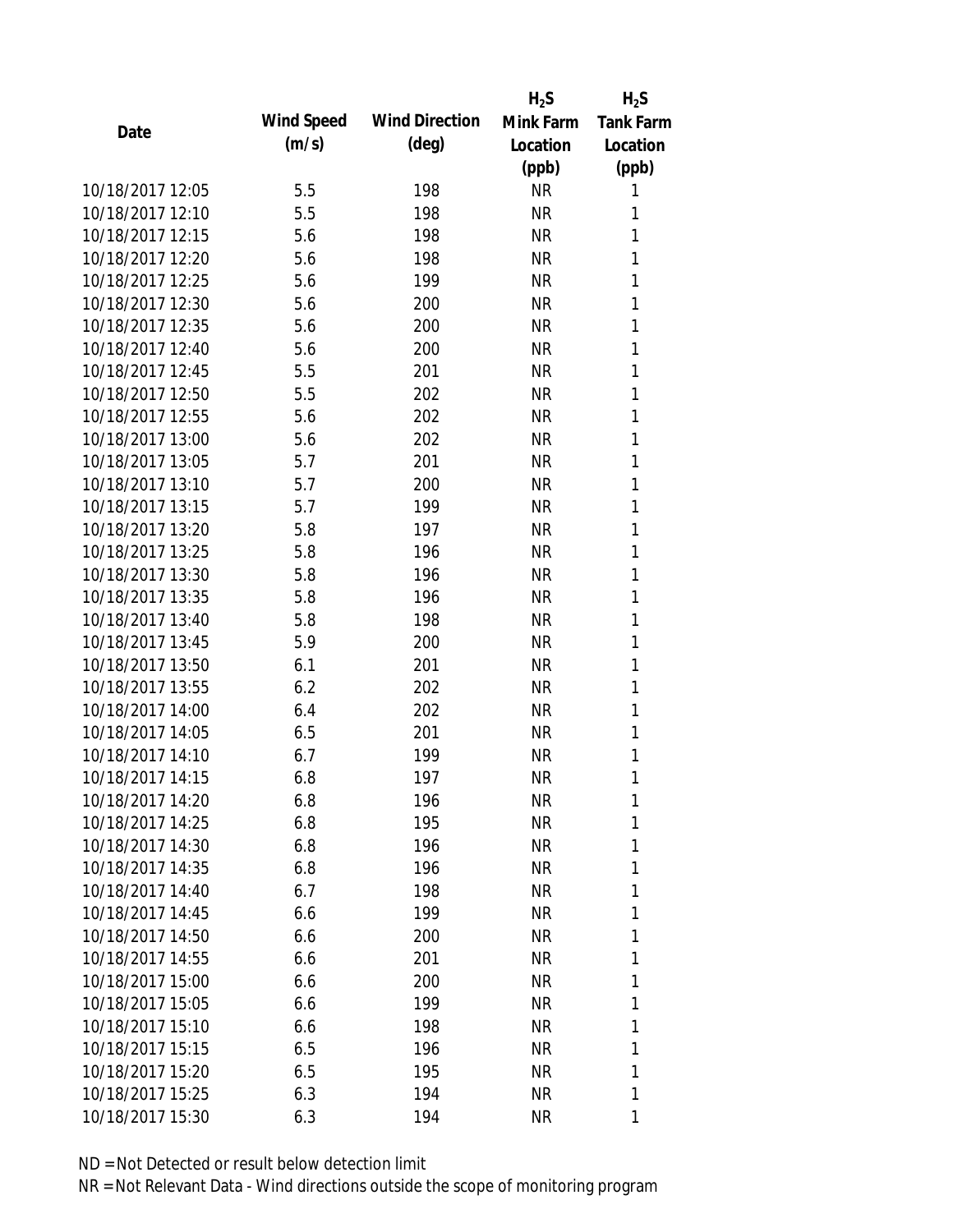|                  |            |                       | $H_2S$    | $H_2S$           |
|------------------|------------|-----------------------|-----------|------------------|
| Date             | Wind Speed | <b>Wind Direction</b> | Mink Farm | <b>Tank Farm</b> |
|                  | (m/s)      | $(\text{deg})$        | Location  | Location         |
|                  |            |                       | (ppb)     | (ppb)            |
| 10/18/2017 15:35 | 6.2        | 194                   | <b>NR</b> | 1                |
| 10/18/2017 15:40 | 6.2        | 194                   | <b>NR</b> | 1                |
| 10/18/2017 15:45 | 6.2        | 194                   | <b>NR</b> | 1                |
| 10/18/2017 15:50 | 6.1        | 195                   | <b>NR</b> | 1                |
| 10/18/2017 15:55 | 6.1        | 195                   | <b>NR</b> | 1                |
| 10/18/2017 16:00 | 6.1        | 196                   | <b>NR</b> | 1                |
| 10/18/2017 16:05 | 6.0        | 197                   | <b>NR</b> | 1                |
| 10/18/2017 16:10 | 6.0        | 198                   | <b>NR</b> | 1                |
| 10/18/2017 16:15 | 5.9        | 198                   | <b>NR</b> | 1                |
| 10/18/2017 16:20 | 6.0        | 198                   | <b>NR</b> | 1                |
| 10/18/2017 16:25 | 5.9        | 198                   | <b>NR</b> | 1                |
| 10/18/2017 16:30 | 6.0        | 197                   | <b>NR</b> | 1                |
| 10/18/2017 16:35 | 6.0        | 197                   | <b>NR</b> | 1                |
| 10/18/2017 16:40 | 6.1        | 197                   | <b>NR</b> | 1                |
| 10/18/2017 16:45 | 6.1        | 197                   | <b>NR</b> | 1                |
| 10/18/2017 16:50 | 6.1        | 197                   | <b>NR</b> | 1                |
| 10/18/2017 16:55 | 6.1        | 197                   | <b>NR</b> | 1                |
| 10/18/2017 17:00 | 6.1        | 198                   | <b>NR</b> | 1                |
| 10/18/2017 17:05 | 6.1        | 198                   | <b>NR</b> | 1                |
| 10/18/2017 17:10 | 6.1        | 198                   | <b>NR</b> | 1                |
| 10/18/2017 17:15 | 6.0        | 198                   | <b>NR</b> | 1                |
| 10/18/2017 17:20 | 5.9        | 198                   | <b>NR</b> | 1                |
| 10/18/2017 17:25 | 5.8        | 198                   | <b>NR</b> | 1                |
| 10/18/2017 17:30 | 5.8        | 198                   | <b>NR</b> | 1                |
| 10/18/2017 17:35 | 5.7        | 198                   | <b>NR</b> | 1                |
| 10/18/2017 17:40 | 5.6        | 198                   | <b>NR</b> | 1                |
| 10/18/2017 17:45 | 5.5        | 198                   | <b>NR</b> | 1                |
| 10/18/2017 17:50 | 5.4        | 197                   | NR        | 1                |
| 10/18/2017 17:55 | 5.4        | 197                   | <b>NR</b> | 1                |
| 10/18/2017 18:00 | 5.3        | 196                   | <b>NR</b> | 1                |
| 10/18/2017 18:05 | 5.3        | 195                   | <b>NR</b> | 1                |
| 10/18/2017 18:10 | 5.3        | 194                   | <b>NR</b> | 1                |
| 10/18/2017 18:15 | 5.3        | 194                   | NR        | 1                |
| 10/18/2017 18:20 | 5.2        | 194                   | <b>NR</b> | 1                |
| 10/18/2017 18:25 | 5.1        | 194                   | NR        | 1                |
| 10/18/2017 18:30 | 5.1        | 194                   | <b>NR</b> | 1                |
| 10/18/2017 18:35 | 4.9        | 195                   | <b>NR</b> | 1                |
| 10/18/2017 18:40 | 4.8        | 195                   | <b>NR</b> | 1                |
| 10/18/2017 18:45 | 4.6        | 195                   | <b>NR</b> | 1                |
| 10/18/2017 18:50 | 4.5        | 196                   | NR        | 1                |
| 10/18/2017 18:55 | 4.4        | 197                   | <b>NR</b> | 1                |
| 10/18/2017 19:00 | 4.4        | 197                   | <b>NR</b> | 1                |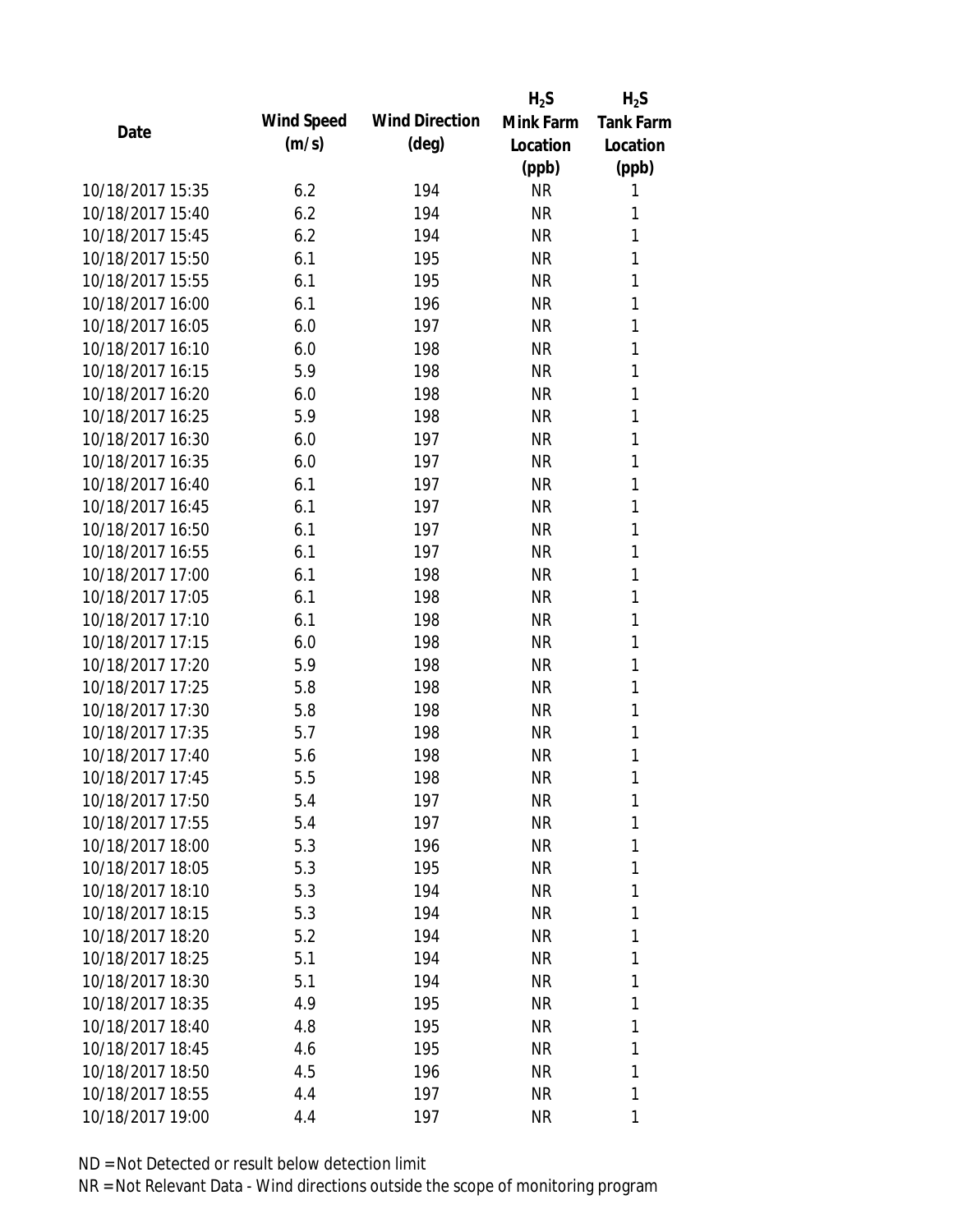|                  |            |                       | $H_2S$    | $H_2S$           |
|------------------|------------|-----------------------|-----------|------------------|
| Date             | Wind Speed | <b>Wind Direction</b> | Mink Farm | <b>Tank Farm</b> |
|                  | (m/s)      | $(\text{deg})$        | Location  | Location         |
|                  |            |                       | (ppb)     | (ppb)            |
| 10/18/2017 19:05 | 4.4        | 198                   | <b>NR</b> | 1                |
| 10/18/2017 19:10 | 4.4        | 199                   | <b>NR</b> | 1                |
| 10/18/2017 19:15 | 4.4        | 200                   | <b>NR</b> | 1                |
| 10/18/2017 19:20 | 4.5        | 200                   | <b>NR</b> | 1                |
| 10/18/2017 19:25 | 4.5        | 201                   | <b>NR</b> | 1                |
| 10/18/2017 19:30 | 4.5        | 201                   | <b>NR</b> | 1                |
| 10/18/2017 19:35 | 4.5        | 202                   | <b>NR</b> | 1                |
| 10/18/2017 19:40 | 4.4        | 202                   | <b>NR</b> | 1                |
| 10/18/2017 19:45 | 4.4        | 201                   | NR        | 1                |
| 10/18/2017 19:50 | 4.4        | 201                   | <b>NR</b> | 1                |
| 10/18/2017 19:55 | 4.4        | 200                   | <b>NR</b> | 1                |
| 10/18/2017 20:00 | 4.4        | 199                   | <b>NR</b> | 1                |
| 10/18/2017 20:05 | 4.4        | 198                   | <b>NR</b> | 1                |
| 10/18/2017 20:10 | 4.5        | 197                   | <b>NR</b> | 1                |
| 10/18/2017 20:15 | 4.5        | 196                   | <b>NR</b> | 1                |
| 10/18/2017 20:20 | 4.6        | 195                   | <b>NR</b> | 1                |
| 10/18/2017 20:25 | 4.6        | 194                   | <b>NR</b> | 1                |
| 10/18/2017 20:30 | 4.7        | 193                   | <b>NR</b> | 1                |
| 10/18/2017 20:35 | 4.7        | 192                   | <b>NR</b> | 1                |
| 10/18/2017 20:40 | 4.7        | 191                   | <b>NR</b> | 1                |
| 10/18/2017 20:45 | 4.7        | 190                   | <b>NR</b> | 1                |
| 10/18/2017 20:50 | 4.7        | 189                   | <b>NR</b> | 1                |
| 10/18/2017 20:55 | 4.6        | 188                   | <b>NR</b> | 1                |
| 10/18/2017 21:00 | 4.6        | 188                   | <b>NR</b> | 1                |
| 10/18/2017 21:05 | 4.6        | 188                   | <b>NR</b> | 1                |
| 10/18/2017 21:10 | 4.6        | 188                   | <b>NR</b> | 1                |
| 10/18/2017 21:15 | 4.7        | 188                   | <b>NR</b> | 1                |
| 10/18/2017 21:20 | 4.7        | 188                   | NR        | 1                |
| 10/18/2017 21:25 | 4.7        | 188                   | <b>NR</b> | 1                |
| 10/18/2017 21:30 | 4.7        | 189                   | NR        | 1                |
| 10/18/2017 21:35 | 4.7        | 189                   | <b>NR</b> | 1                |
| 10/18/2017 21:40 | 4.6        | 190                   | <b>NR</b> | 1                |
| 10/18/2017 21:45 | 4.5        | 190                   | NR        | 1                |
| 10/18/2017 21:50 | 4.5        | 191                   | <b>NR</b> | 1                |
| 10/18/2017 21:55 | 4.4        | 192                   | NR        | 1                |
| 10/18/2017 22:00 | 4.4        | 193                   | <b>NR</b> | 1                |
| 10/18/2017 22:05 | 4.4        | 195                   | <b>NR</b> | 1                |
| 10/18/2017 22:10 | 4.3        | 196                   | NR        | 1                |
| 10/18/2017 22:15 | 4.3        | 198                   | <b>NR</b> | 1                |
| 10/18/2017 22:20 | 4.2        | 200                   | NR        | 1                |
| 10/18/2017 22:25 | 4.1        | 202                   | <b>NR</b> | 1                |
| 10/18/2017 22:30 | 4.0        | 204                   | <b>NR</b> | 1                |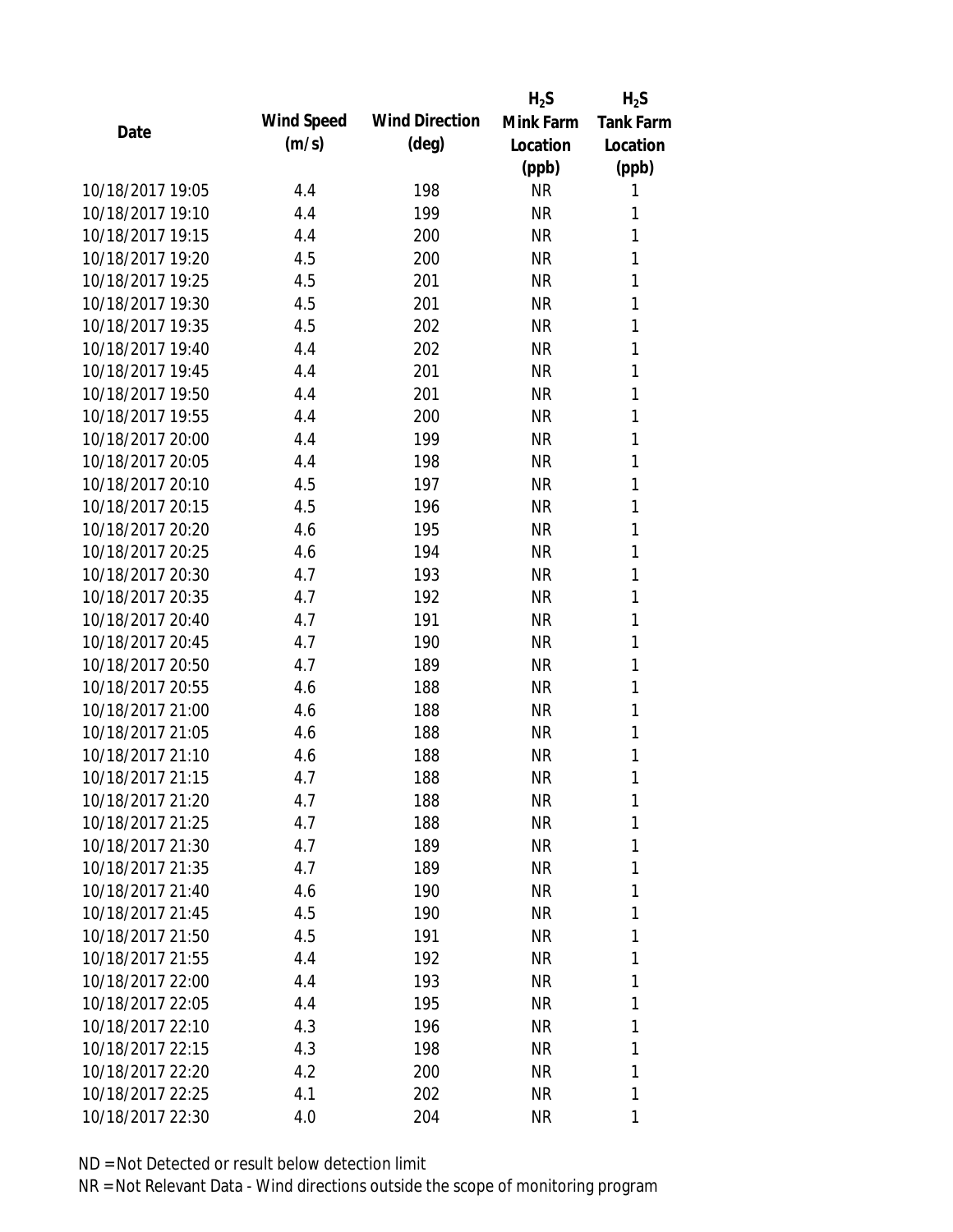|                  |            |                       | $H_2S$    | $H_2S$           |
|------------------|------------|-----------------------|-----------|------------------|
| Date             | Wind Speed | <b>Wind Direction</b> | Mink Farm | <b>Tank Farm</b> |
|                  | (m/s)      | $(\text{deg})$        | Location  | Location         |
|                  |            |                       | (ppb)     | (ppb)            |
| 10/18/2017 22:35 | 3.9        | 206                   | <b>NR</b> | 1                |
| 10/18/2017 22:40 | 3.9        | 207                   | <b>NR</b> | 1                |
| 10/18/2017 22:45 | 3.8        | 208                   | <b>NR</b> | 1                |
| 10/18/2017 22:50 | 3.8        | 209                   | <b>NR</b> | 1                |
| 10/18/2017 22:55 | 3.9        | 210                   | <b>NR</b> | 1                |
| 10/18/2017 23:00 | 3.9        | 211                   | <b>NR</b> | 1                |
| 10/18/2017 23:05 | 3.9        | 211                   | <b>NR</b> | 1                |
| 10/18/2017 23:10 | 4.0        | 211                   | <b>NR</b> | 1                |
| 10/18/2017 23:15 | 4.1        | 211                   | NR        | 1                |
| 10/18/2017 23:20 | 4.1        | 211                   | <b>NR</b> | 1                |
| 10/18/2017 23:25 | 4.2        | 210                   | <b>NR</b> | 1                |
| 10/18/2017 23:30 | 4.3        | 208                   | <b>NR</b> | 1                |
| 10/18/2017 23:35 | 4.4        | 207                   | <b>NR</b> | 1                |
| 10/18/2017 23:40 | 4.5        | 206                   | <b>NR</b> | 1                |
| 10/18/2017 23:45 | 4.6        | 206                   | <b>NR</b> | 1                |
| 10/18/2017 23:50 | 4.7        | 205                   | <b>NR</b> | 1                |
| 10/18/2017 23:55 | 4.8        | 205                   | <b>NR</b> | 1                |
| 10/18/2017 24:00 | 4.8        | 205                   | <b>NR</b> | 1                |
| 10/19/2017 00:05 | 4.9        | 205                   | <b>NR</b> | 1                |
| 10/19/2017 00:10 | 4.9        | 205                   | <b>NR</b> | 1                |
| 10/19/2017 00:15 | 4.8        | 204                   | <b>NR</b> | 1                |
| 10/19/2017 00:20 | 4.8        | 204                   | <b>NR</b> | 1                |
| 10/19/2017 00:25 | 4.7        | 204                   | <b>NR</b> | 1                |
| 10/19/2017 00:30 | 4.6        | 204                   | <b>NR</b> | $\overline{c}$   |
| 10/19/2017 00:35 | 4.6        | 204                   | <b>NR</b> | $\overline{c}$   |
| 10/19/2017 00:40 | 4.5        | 203                   | <b>NR</b> | $\overline{c}$   |
| 10/19/2017 00:45 | 4.4        | 202                   | <b>NR</b> | $\overline{2}$   |
| 10/19/2017 00:50 | 4.3        | 201                   | NR        | 2                |
| 10/19/2017 00:55 | 4.3        | 200                   | <b>NR</b> | $\overline{2}$   |
| 10/19/2017 01:00 | 4.2        | 198                   | <b>NR</b> | $\overline{2}$   |
| 10/19/2017 01:05 | 4.1        | 197                   | <b>NR</b> | 1                |
| 10/19/2017 01:10 | 4.1        | 196                   | <b>NR</b> | 1                |
| 10/19/2017 01:15 | 4.1        | 195                   | NR        | 1                |
| 10/19/2017 01:20 | 4.1        | 195                   | <b>NR</b> | 1                |
| 10/19/2017 01:25 | 4.1        | 195                   | NR        | 1                |
| 10/19/2017 01:30 | 4.1        | 196                   | <b>NR</b> | 1                |
| 10/19/2017 01:35 | 4.1        | 197                   | <b>NR</b> | 1                |
| 10/19/2017 01:40 | 4.1        | 197                   | <b>NR</b> | 1                |
| 10/19/2017 01:45 | 4.1        | 198                   | <b>NR</b> | 1                |
| 10/19/2017 01:50 | 4.1        | 199                   | ΝR        | 1                |
| 10/19/2017 01:55 | 4.1        | 200                   | <b>NR</b> | 1                |
| 10/19/2017 02:00 | 4.1        | 200                   | <b>NR</b> | 1                |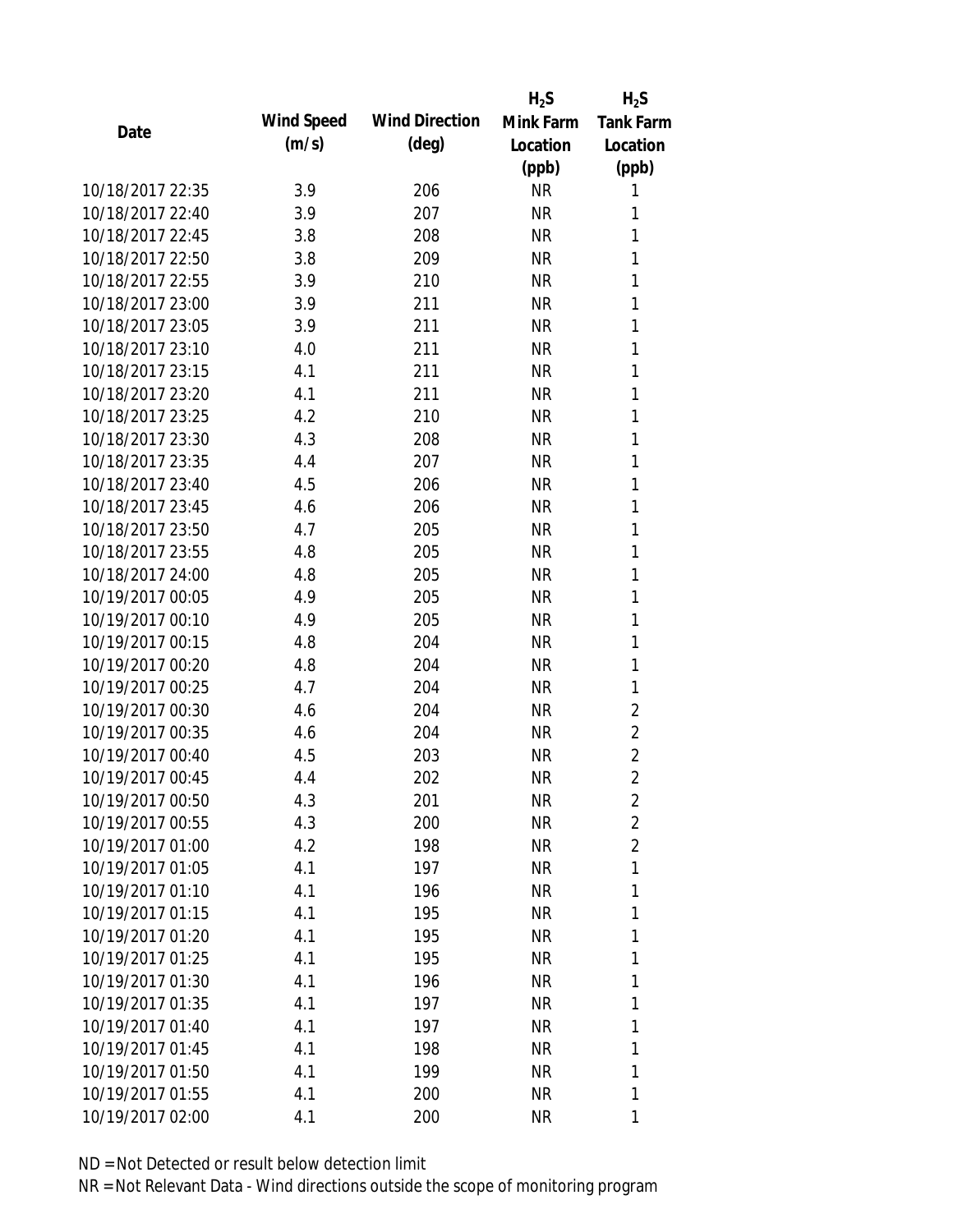|                  |            |                       | $H_2S$    | $H_2S$           |
|------------------|------------|-----------------------|-----------|------------------|
| Date             | Wind Speed | <b>Wind Direction</b> | Mink Farm | <b>Tank Farm</b> |
|                  | (m/s)      | $(\text{deg})$        | Location  | Location         |
|                  |            |                       | (ppb)     | (ppb)            |
| 10/19/2017 02:05 | 4.1        | 201                   | <b>NR</b> | 1                |
| 10/19/2017 02:10 | 4.0        | 202                   | <b>NR</b> | 1                |
| 10/19/2017 02:15 | 4.0        | 203                   | <b>NR</b> | 1                |
| 10/19/2017 02:20 | 3.9        | 203                   | <b>NR</b> | 1                |
| 10/19/2017 02:25 | 3.9        | 205                   | <b>NR</b> | 1                |
| 10/19/2017 02:30 | 3.8        | 206                   | <b>NR</b> | 1                |
| 10/19/2017 02:35 | 3.8        | 207                   | <b>NR</b> | 1                |
| 10/19/2017 02:40 | 3.7        | 208                   | <b>NR</b> | 1                |
| 10/19/2017 02:45 | 3.7        | 209                   | <b>NR</b> | 1                |
| 10/19/2017 02:50 | 3.7        | 209                   | <b>NR</b> | 1                |
| 10/19/2017 02:55 | 3.7        | 209                   | <b>NR</b> | 1                |
| 10/19/2017 03:00 | 3.7        | 209                   | <b>NR</b> | 1                |
| 10/19/2017 03:05 | 3.8        | 209                   | <b>NR</b> | 1                |
| 10/19/2017 03:10 | 3.9        | 209                   | <b>NR</b> | 1                |
| 10/19/2017 03:15 | 4.0        | 209                   | <b>NR</b> | 1                |
| 10/19/2017 03:20 | 4.1        | 209                   | <b>NR</b> | 1                |
| 10/19/2017 03:25 | 4.1        | 209                   | <b>NR</b> | 1                |
| 10/19/2017 03:30 | 4.3        | 208                   | <b>NR</b> | 1                |
| 10/19/2017 03:35 | 4.3        | 208                   | <b>NR</b> | 1                |
| 10/19/2017 03:40 | 4.4        | 208                   | <b>NR</b> | 1                |
| 10/19/2017 03:45 | 4.4        | 207                   | <b>NR</b> | 1                |
| 10/19/2017 03:50 | 4.4        | 207                   | <b>NR</b> | 1                |
| 10/19/2017 03:55 | 4.4        | 206                   | <b>NR</b> | 1                |
| 10/19/2017 04:00 | 4.3        | 206                   | <b>NR</b> | 1                |
| 10/19/2017 04:05 | 4.3        | 205                   | <b>NR</b> | 1                |
| 10/19/2017 04:10 | 4.2        | 204                   | <b>NR</b> | 1                |
| 10/19/2017 04:15 | 4.1        | 204                   | <b>NR</b> | 1                |
| 10/19/2017 04:20 | 3.9        | 203                   | NR        | 1                |
| 10/19/2017 04:25 | 3.7        | 203                   | <b>NR</b> | 1                |
| 10/19/2017 04:30 | 3.5        | 204                   | <b>NR</b> | 1                |
| 10/19/2017 04:35 | 3.4        | 205                   | <b>NR</b> | 1                |
| 10/19/2017 04:40 | 3.2        | 206                   | <b>NR</b> | 1                |
| 10/19/2017 04:45 | 3.0        | 209                   | NR        | 1                |
| 10/19/2017 04:50 | 2.8        | 212                   | <b>NR</b> | 1                |
| 10/19/2017 04:55 | 2.7        | 215                   | <b>NR</b> | 1                |
| 10/19/2017 05:00 | 2.7        | 219                   | <b>NR</b> | 1                |
| 10/19/2017 05:05 | 2.6        | 224                   | <b>NR</b> | 1                |
| 10/19/2017 05:10 | 2.6        | 230                   | 1         | 1                |
| 10/19/2017 05:15 | 2.7        | 235                   | 1         | 1                |
| 10/19/2017 05:20 | 2.8        | 242                   | 1         | 1                |
| 10/19/2017 05:25 | 2.9        | 248                   | 1         | 1                |
| 10/19/2017 05:30 | 3.0        | 252                   | 1         | 1                |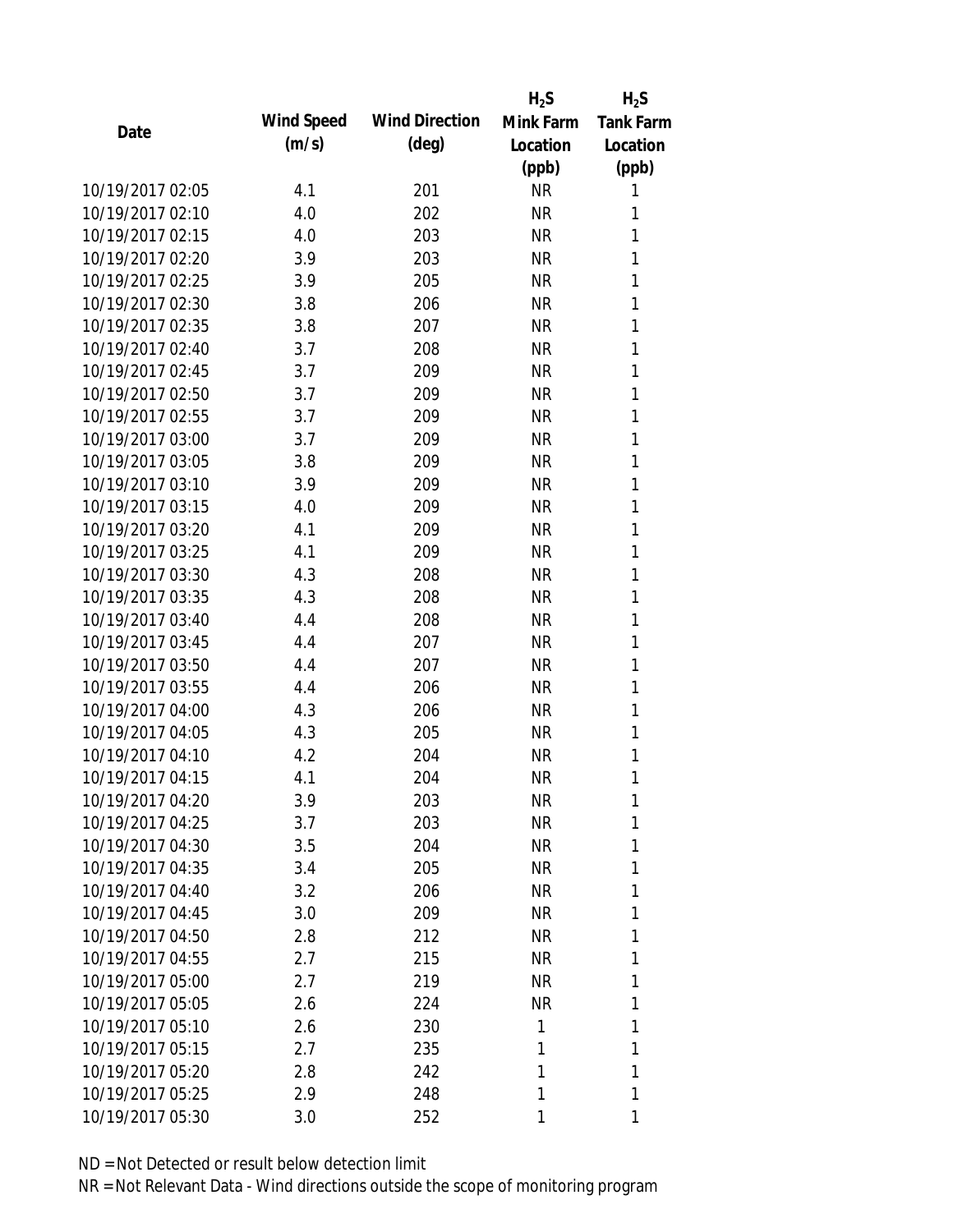|                  |            |                       | $H_2S$    | $H_2S$           |
|------------------|------------|-----------------------|-----------|------------------|
| Date             | Wind Speed | <b>Wind Direction</b> | Mink Farm | <b>Tank Farm</b> |
|                  | (m/s)      | $(\text{deg})$        | Location  | Location         |
|                  |            |                       | (ppb)     | (ppb)            |
| 10/19/2017 05:35 | 3.2        | 255                   |           | 1                |
| 10/19/2017 05:40 | 3.3        | 257                   | 1         | 1                |
| 10/19/2017 05:45 | 3.4        | 258                   | 1         | 1                |
| 10/19/2017 05:50 | 3.5        | 257                   | 1         | 1                |
| 10/19/2017 05:55 | 3.5        | 256                   | 1         | 1                |
| 10/19/2017 06:00 | 3.5        | 255                   | 1         | 1                |
| 10/19/2017 06:05 | 3.5        | 254                   | 1         | 1                |
| 10/19/2017 06:10 | 3.4        | 253                   |           | 1                |
| 10/19/2017 06:15 | 3.3        | 252                   | 1         | 1                |
| 10/19/2017 06:20 | 3.3        | 251                   | 1         | 1                |
| 10/19/2017 06:25 | 3.2        | 250                   | 1         | 1                |
| 10/19/2017 06:30 | 3.1        | 250                   | 1         | 1                |
| 10/19/2017 06:35 | 3.0        | 250                   | 1         | 1                |
| 10/19/2017 06:40 | 2.9        | 251                   | 1         | 1                |
| 10/19/2017 06:45 | 2.7        | 252                   | 1         | 1                |
| 10/19/2017 06:50 | 2.5        | 252                   | 1         | 1                |
| 10/19/2017 06:55 | 2.3        | 253                   | 1         | 1                |
| 10/19/2017 07:00 | 2.2        | 252                   | 1         | 1                |
| 10/19/2017 07:05 | 2.0        | 252                   | 1         | 1                |
| 10/19/2017 07:10 | 1.9        | 251                   | 1         | 1                |
| 10/19/2017 07:15 | 1.8        | 249                   | 1         | 1                |
| 10/19/2017 07:20 | 1.8        | 247                   | 1         | 1                |
| 10/19/2017 07:25 | 1.7        | 244                   | 1         | 1                |
| 10/19/2017 07:30 | 1.7        | 242                   | 1         | $\overline{2}$   |
| 10/19/2017 07:35 | 1.7        | 240                   | 1         | $\overline{2}$   |
| 10/19/2017 07:40 | 1.8        | 238                   | 1         | $\overline{2}$   |
| 10/19/2017 07:45 | 1.8        | 236                   | 1         | $\overline{2}$   |
| 10/19/2017 07:50 | 1.7        | 236                   | 1         | $\overline{2}$   |
| 10/19/2017 07:55 | 1.8        | 237                   | 1         | $\overline{2}$   |
| 10/19/2017 08:00 | 1.7        | 238                   | 1         | $\overline{2}$   |
| 10/19/2017 08:05 | 1.7        | 239                   | 1         | $\overline{2}$   |
| 10/19/2017 08:10 | 1.6        | 242                   | 1         | 1                |
| 10/19/2017 08:15 | 1.6        | 245                   | 1         | 1                |
| 10/19/2017 08:20 | 1.5        | 246                   | 1         | 1                |
| 10/19/2017 08:25 |            |                       |           |                  |
| 10/19/2017 08:30 | 1.5        | 248                   | 1<br>1    | 1<br>1           |
|                  | 1.4        | 249                   |           |                  |
| 10/19/2017 08:35 | 1.3        | 249                   | 1         | 1                |
| 10/19/2017 08:40 | 1.3        | 250                   | 1         | 1                |
| 10/19/2017 08:45 | 1.2        | 252                   |           | 1                |
| 10/19/2017 08:50 | 1.1        | 257                   | 1         | 1                |
| 10/19/2017 08:55 | 1.1        | 266                   | 1         | 1                |
| 10/19/2017 09:00 | 1.0        | 279                   | 1         | <b>NR</b>        |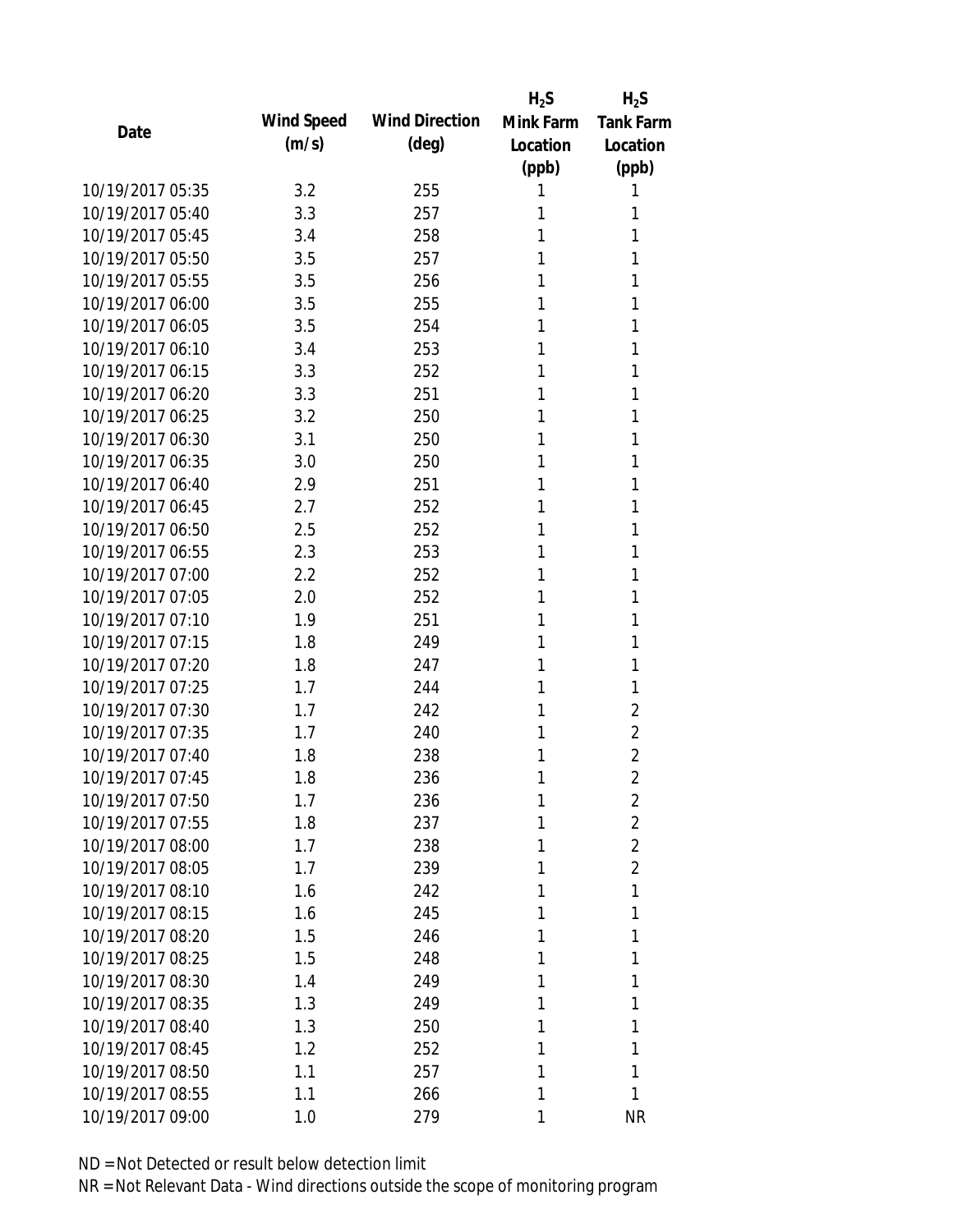|            |                       | $H_2S$    | $H_2S$             |
|------------|-----------------------|-----------|--------------------|
| Wind Speed | <b>Wind Direction</b> | Mink Farm | <b>Tank Farm</b>   |
| (m/s)      | $(\text{deg})$        | Location  | Location           |
|            |                       |           | (ppb)              |
| 1.0        | 295                   | 1         | <b>NR</b>          |
| 0.9        | 311                   | 1         | <b>NR</b>          |
| 1.0        | 328                   | 1         | <b>NR</b>          |
| 1.0        | 283                   | 1         | <b>NR</b>          |
| 1.1        | 234                   | 1         | $\mathbf{1}$       |
| 1.2        | 182                   | <b>NR</b> | 1                  |
| 1.3        | 127                   | <b>NR</b> | <b>NR</b>          |
| 1.5        | 72                    | <b>NR</b> | <b>NR</b>          |
| 1.6        | 15                    | 1         | <b>NR</b>          |
| 1.7        | 18                    | 1         | <b>NR</b>          |
| 1.8        | 21                    | 1         | <b>NR</b>          |
| 1.9        | 24                    | 1         | <b>NR</b>          |
| 2.0        | 26                    | 1         | <b>NR</b>          |
| 2.1        | 28                    | 1         | <b>NR</b>          |
| 2.2        | 30                    | 1         | <b>NR</b>          |
| 2.3        | 31                    | 1         | <b>NR</b>          |
| 2.4        | 31                    | <b>ND</b> | <b>NR</b>          |
|            |                       |           | <b>NR</b>          |
| 2.4        | 30                    | <b>ND</b> | <b>NR</b>          |
| 2.5        | 30                    | 1         | <b>NR</b>          |
| 2.5        | 31                    | 1         | <b>NR</b>          |
| 2.5        | 30                    | 1         | <b>NR</b>          |
| 2.5        | 31                    | 1         | <b>NR</b>          |
| 2.5        | 33                    | 1         | <b>NR</b>          |
| 2.5        | 35                    | 1         | <b>NR</b>          |
| 2.4        | 39                    | 1         | <b>NR</b>          |
| 2.4        | 42                    | <b>NR</b> | <b>NR</b>          |
|            |                       | <b>NR</b> | <b>NR</b>          |
| 2.3        | 50                    | <b>NR</b> | <b>NR</b>          |
| 2.3        | 51                    | <b>NR</b> | <b>NR</b>          |
| 2.2        | 52                    | <b>NR</b> | <b>NR</b>          |
| 2.2        | 52                    | <b>NR</b> | <b>NR</b>          |
| 2.2        | 51                    | <b>NR</b> | <b>NR</b>          |
| 2.1        | 48                    | <b>NR</b> | <b>NR</b>          |
| 2.0        | 45                    | <b>NR</b> | <b>NR</b>          |
| 1.9        | 44                    | <b>NR</b> | <b>NR</b>          |
| 1.9        | 44                    | <b>NR</b> | <b>NR</b>          |
| 1.8        | 45                    | <b>NR</b> | <b>NR</b>          |
| 1.8        | 45                    | <b>NR</b> | <b>NR</b>          |
| 1.9        | 47                    | <b>NR</b> | <b>NR</b>          |
| 1.9        | 52                    | <b>NR</b> | <b>NR</b>          |
| 2.0        | 57                    | <b>NR</b> | <b>NR</b>          |
|            | 2.4<br>2.4            | 31<br>46  | (ppb)<br><b>ND</b> |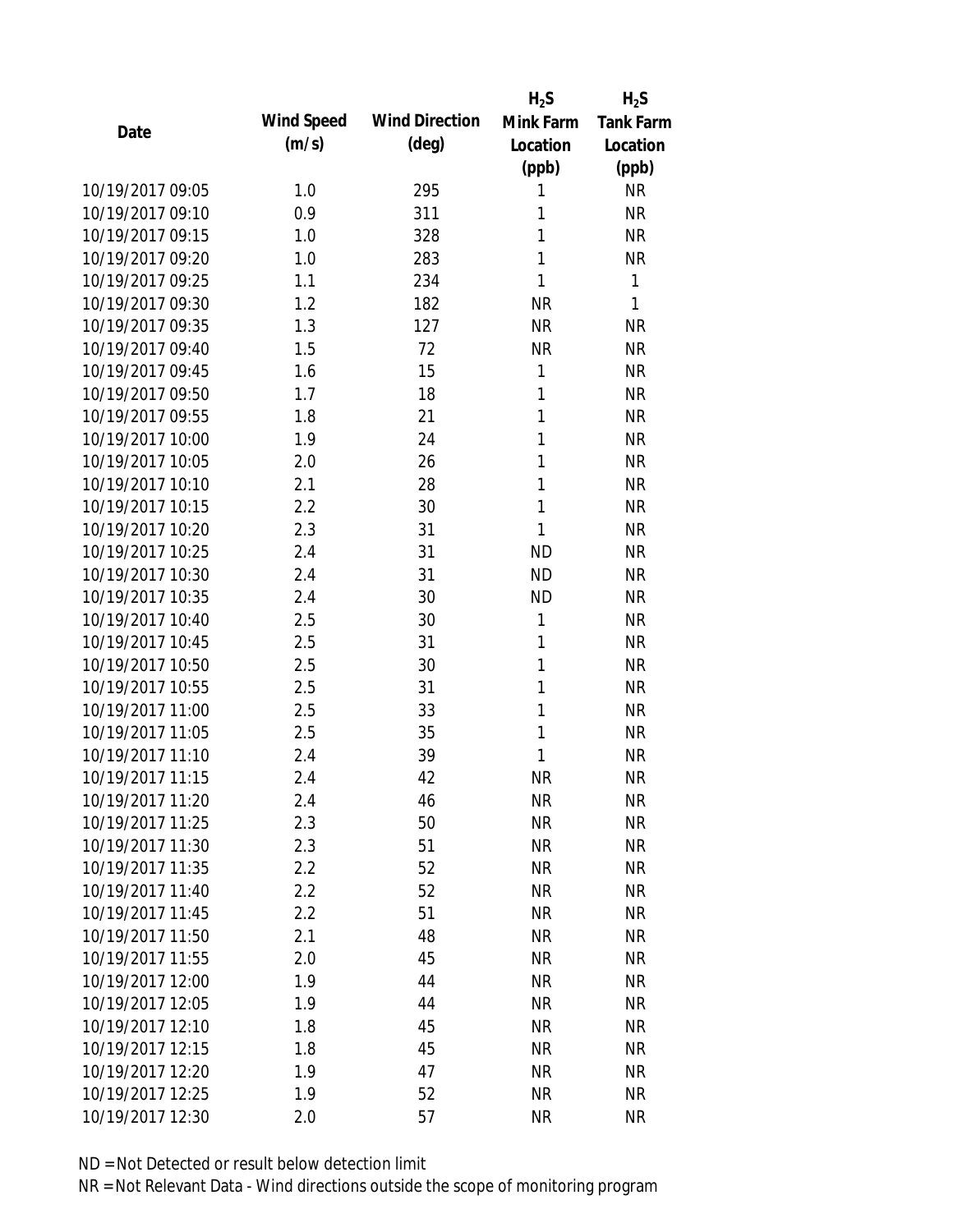|                  |            |                       | $H_2S$    | $H_2S$           |
|------------------|------------|-----------------------|-----------|------------------|
| Date             | Wind Speed | <b>Wind Direction</b> | Mink Farm | <b>Tank Farm</b> |
|                  | (m/s)      | $(\text{deg})$        | Location  | Location         |
|                  |            |                       | (ppb)     | (ppb)            |
| 10/19/2017 12:35 | 2.0        | 60                    | <b>NR</b> | <b>NR</b>        |
| 10/19/2017 12:40 | 2.0        | 66                    | <b>NR</b> | <b>NR</b>        |
| 10/19/2017 12:45 | 1.9        | 73                    | <b>NR</b> | <b>NR</b>        |
| 10/19/2017 12:50 | 1.8        | 80                    | <b>NR</b> | <b>NR</b>        |
| 10/19/2017 12:55 | 1.7        | 86                    | <b>NR</b> | <b>NR</b>        |
| 10/19/2017 13:00 | 1.6        | 85                    | <b>NR</b> | <b>NR</b>        |
| 10/19/2017 13:05 | 1.6        | 86                    | <b>NR</b> | <b>NR</b>        |
| 10/19/2017 13:10 | 1.5        | 87                    | <b>NR</b> | <b>NR</b>        |
| 10/19/2017 13:15 | 1.5        | 92                    | <b>NR</b> | <b>NR</b>        |
| 10/19/2017 13:20 | 1.5        | 99                    | <b>NR</b> | <b>NR</b>        |
| 10/19/2017 13:25 | 1.5        | 102                   | <b>NR</b> | <b>NR</b>        |
| 10/19/2017 13:30 | 1.5        | 109                   | <b>NR</b> | <b>NR</b>        |
| 10/19/2017 13:35 | 1.5        | 114                   | <b>NR</b> | <b>NR</b>        |
| 10/19/2017 13:40 | 1.5        | 115                   | <b>NR</b> | <b>NR</b>        |
| 10/19/2017 13:45 | 1.4        | 107                   | <b>NR</b> | <b>NR</b>        |
| 10/19/2017 13:50 | 1.4        | 99                    | <b>NR</b> | <b>NR</b>        |
| 10/19/2017 13:55 | 1.4        | 98                    | <b>NR</b> | <b>NR</b>        |
| 10/19/2017 14:00 | 1.4        | 99                    | <b>NR</b> | <b>NR</b>        |
| 10/19/2017 14:05 | 1.4        | 103                   | <b>NR</b> | <b>NR</b>        |
| 10/19/2017 14:10 | 1.4        | 110                   | <b>NR</b> | <b>NR</b>        |
| 10/19/2017 14:15 | 1.5        | 120                   | <b>NR</b> | <b>NR</b>        |
| 10/19/2017 14:20 | 1.5        | 128                   | <b>NR</b> | <b>NR</b>        |
| 10/19/2017 14:25 | 1.5        | 132                   | <b>NR</b> | <b>NR</b>        |
| 10/19/2017 14:30 | 1.5        | 131                   | <b>NR</b> | <b>NR</b>        |
| 10/19/2017 14:35 | 1.5        | 130                   | <b>NR</b> | <b>NR</b>        |
| 10/19/2017 14:40 | 1.5        | 128                   | <b>NR</b> | <b>NR</b>        |
| 10/19/2017 14:45 | 1.6        | 124                   | <b>NR</b> | <b>NR</b>        |
| 10/19/2017 14:50 | 1.6        | 121                   | <b>NR</b> | <b>NR</b>        |
| 10/19/2017 14:55 | 1.6        | 120                   | <b>NR</b> | <b>NR</b>        |
| 10/19/2017 15:00 | 1.7        | 121                   | <b>NR</b> | <b>NR</b>        |
| 10/19/2017 15:05 | 1.6        | 122                   | <b>NR</b> | <b>NR</b>        |
| 10/19/2017 15:10 | 1.5        | 123                   | <b>NR</b> | <b>NR</b>        |
| 10/19/2017 15:15 | 1.5        | 125                   | <b>NR</b> | <b>NR</b>        |
| 10/19/2017 15:20 | 1.4        | 126                   | <b>NR</b> | <b>NR</b>        |
| 10/19/2017 15:25 | 1.3        | 127                   | <b>NR</b> | <b>NR</b>        |
| 10/19/2017 15:30 | 1.3        | 129                   | <b>NR</b> | <b>NR</b>        |
| 10/19/2017 15:35 | 1.3        | 131                   | <b>NR</b> | <b>NR</b>        |
| 10/19/2017 15:40 | 1.4        | 134                   | <b>NR</b> | <b>NR</b>        |
| 10/19/2017 15:45 | 1.5        | 139                   | <b>NR</b> | <b>NR</b>        |
| 10/19/2017 15:50 | 1.7        | 147                   | <b>NR</b> | <b>NR</b>        |
| 10/19/2017 15:55 | 1.8        | 153                   | <b>NR</b> | <b>NR</b>        |
| 10/19/2017 16:00 | 1.8        | 158                   | <b>NR</b> | <b>NR</b>        |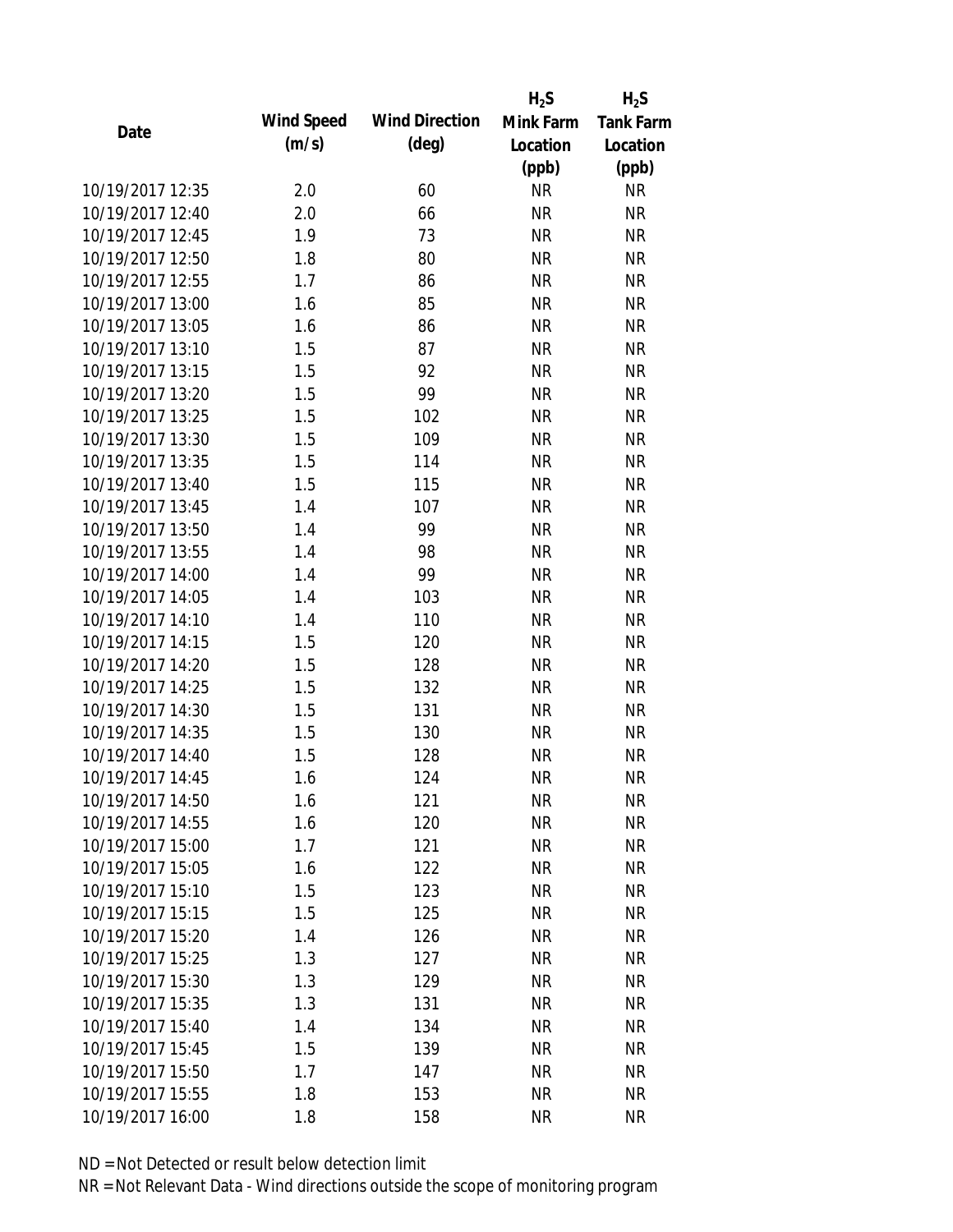|                  |            |                       | $H_2S$    | $H_2S$           |
|------------------|------------|-----------------------|-----------|------------------|
| Date             | Wind Speed | <b>Wind Direction</b> | Mink Farm | <b>Tank Farm</b> |
|                  | (m/s)      | $(\text{deg})$        | Location  | Location         |
|                  |            |                       | (ppb)     | (ppb)            |
| 10/19/2017 16:05 | 1.9        | 161                   | <b>NR</b> | <b>NR</b>        |
| 10/19/2017 16:10 | 1.9        | 161                   | <b>NR</b> | <b>NR</b>        |
| 10/19/2017 16:15 | 1.9        | 156                   | <b>NR</b> | <b>NR</b>        |
| 10/19/2017 16:20 | 1.8        | 150                   | <b>NR</b> | <b>NR</b>        |
| 10/19/2017 16:25 | 1.8        | 144                   | <b>NR</b> | <b>NR</b>        |
| 10/19/2017 16:30 | 1.8        | 139                   | <b>NR</b> | <b>NR</b>        |
| 10/19/2017 16:35 | 1.8        | 136                   | <b>NR</b> | <b>NR</b>        |
| 10/19/2017 16:40 | 1.8        | 136                   | <b>NR</b> | <b>NR</b>        |
| 10/19/2017 16:45 | 1.8        | 138                   | <b>NR</b> | <b>NR</b>        |
| 10/19/2017 16:50 | 1.8        | 140                   | <b>NR</b> | <b>NR</b>        |
| 10/19/2017 16:55 | 1.9        | 142                   | <b>NR</b> | <b>NR</b>        |
| 10/19/2017 17:00 | 1.9        | 143                   | <b>NR</b> | <b>NR</b>        |
| 10/19/2017 17:05 | 1.9        | 143                   | <b>NR</b> | <b>NR</b>        |
| 10/19/2017 17:10 | 2.0        | 142                   | <b>NR</b> | <b>NR</b>        |
| 10/19/2017 17:15 | 2.0        | 141                   | <b>NR</b> | <b>NR</b>        |
| 10/19/2017 17:20 | 2.0        | 139                   | <b>NR</b> | <b>NR</b>        |
| 10/19/2017 17:25 | 1.9        | 137                   | <b>NR</b> | <b>NR</b>        |
| 10/19/2017 17:30 | 1.9        | 135                   | <b>NR</b> | <b>NR</b>        |
| 10/19/2017 17:35 | 1.9        | 132                   | <b>NR</b> | <b>NR</b>        |
| 10/19/2017 17:40 | 1.8        | 129                   | <b>NR</b> | <b>NR</b>        |
| 10/19/2017 17:45 | 1.8        | 125                   | <b>NR</b> | <b>NR</b>        |
| 10/19/2017 17:50 | 1.8        | 122                   | <b>NR</b> | <b>NR</b>        |
| 10/19/2017 17:55 | 1.8        | 119                   | <b>NR</b> | <b>NR</b>        |
| 10/19/2017 18:00 | 1.8        | 117                   | <b>NR</b> | <b>NR</b>        |
| 10/19/2017 18:05 | 1.8        | 115                   | <b>NR</b> | <b>NR</b>        |
| 10/19/2017 18:10 | 1.9        | 114                   | <b>NR</b> | <b>NR</b>        |
| 10/19/2017 18:15 | 2.1        | 114                   | <b>NR</b> | <b>NR</b>        |
| 10/19/2017 18:20 | 2.2        | 113                   | NR        | <b>NR</b>        |
| 10/19/2017 18:25 | 2.4        | 113                   | <b>NR</b> | <b>NR</b>        |
| 10/19/2017 18:30 | 2.5        | 112                   | <b>NR</b> | <b>NR</b>        |
| 10/19/2017 18:35 | 2.6        | 111                   | <b>NR</b> | <b>NR</b>        |
| 10/19/2017 18:40 | 2.6        | 110                   | <b>NR</b> | <b>NR</b>        |
| 10/19/2017 18:45 | 2.6        | 108                   | <b>NR</b> | <b>NR</b>        |
| 10/19/2017 18:50 | 2.5        | 106                   | <b>NR</b> | <b>NR</b>        |
| 10/19/2017 18:55 | 2.5        | 104                   | <b>NR</b> | <b>NR</b>        |
| 10/19/2017 19:00 | 2.5        | 103                   | <b>NR</b> | <b>NR</b>        |
| 10/19/2017 19:05 | 2.5        | 102                   | <b>NR</b> | <b>NR</b>        |
| 10/19/2017 19:10 | 2.6        | 103                   | <b>NR</b> | <b>NR</b>        |
| 10/19/2017 19:15 | 2.8        | 104                   | <b>NR</b> | <b>NR</b>        |
| 10/19/2017 19:20 | 3.0        | 105                   | NR        | <b>NR</b>        |
| 10/19/2017 19:25 | 3.1        | 106                   | <b>NR</b> | <b>NR</b>        |
| 10/19/2017 19:30 |            |                       |           |                  |
|                  | 3.2        | 107                   | <b>NR</b> | <b>NR</b>        |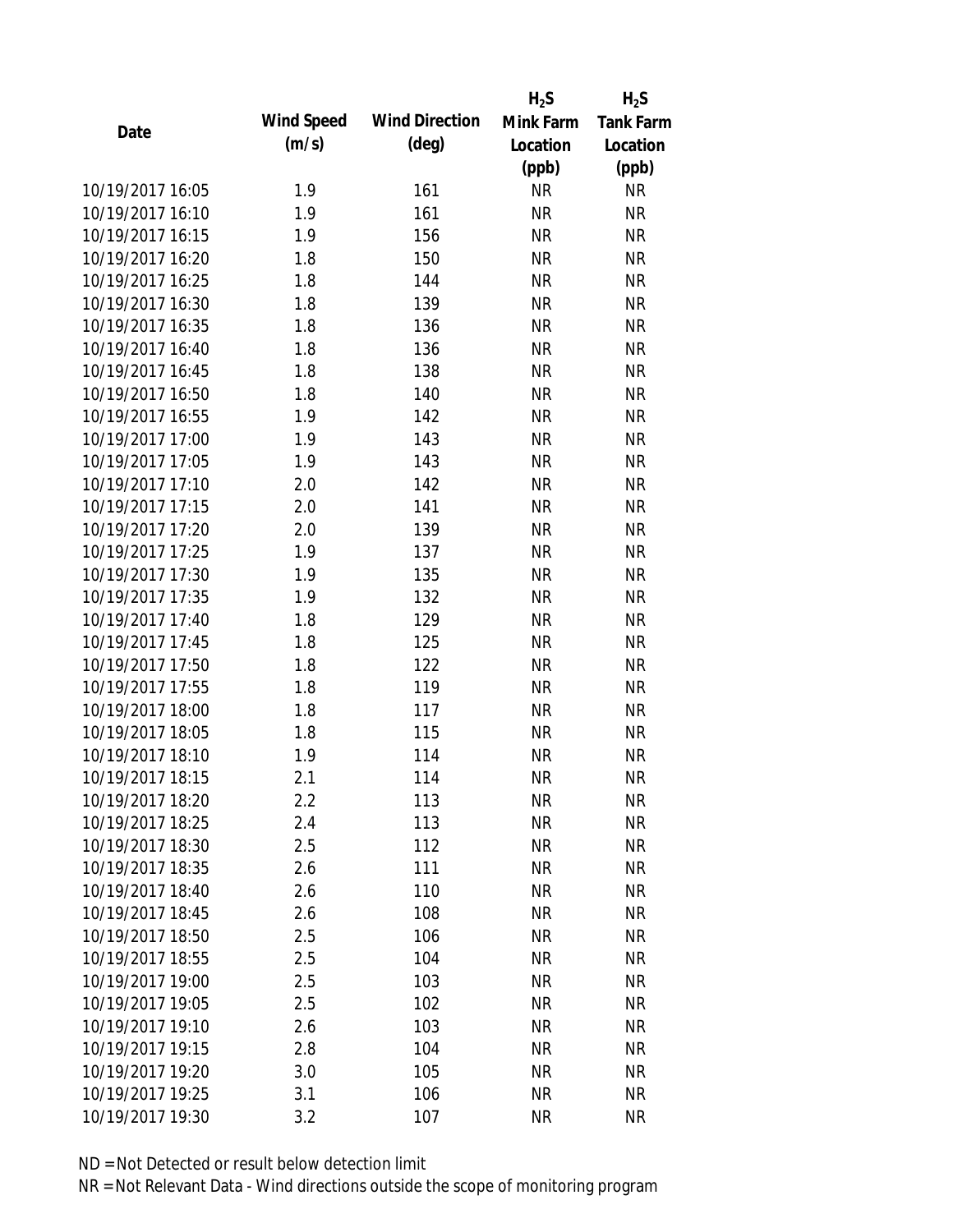|                  |            |                       | $H_2S$    | $H_2S$           |
|------------------|------------|-----------------------|-----------|------------------|
| Date             | Wind Speed | <b>Wind Direction</b> | Mink Farm | <b>Tank Farm</b> |
|                  | (m/s)      | $(\text{deg})$        | Location  | Location         |
|                  |            |                       | (ppb)     | (ppb)            |
| 10/19/2017 19:35 | 3.2        | 107                   | <b>NR</b> | <b>NR</b>        |
| 10/19/2017 19:40 | 3.1        | 107                   | <b>NR</b> | <b>NR</b>        |
| 10/19/2017 19:45 | 3.0        | 106                   | <b>NR</b> | <b>NR</b>        |
| 10/19/2017 19:50 | 2.9        | 106                   | <b>NR</b> | <b>NR</b>        |
| 10/19/2017 19:55 | 2.8        | 105                   | <b>NR</b> | <b>NR</b>        |
| 10/19/2017 20:00 | 2.8        | 105                   | <b>NR</b> | <b>NR</b>        |
| 10/19/2017 20:05 | 2.8        | 105                   | <b>NR</b> | <b>NR</b>        |
| 10/19/2017 20:10 | 2.8        | 105                   | <b>NR</b> | <b>NR</b>        |
| 10/19/2017 20:15 | 2.8        | 106                   | <b>NR</b> | <b>NR</b>        |
| 10/19/2017 20:20 | 2.9        | 107                   | <b>NR</b> | <b>NR</b>        |
| 10/19/2017 20:25 | 3.0        | 109                   | <b>NR</b> | <b>NR</b>        |
| 10/19/2017 20:30 | 3.1        | 110                   | <b>NR</b> | <b>NR</b>        |
| 10/19/2017 20:35 | 3.2        | 112                   | <b>NR</b> | <b>NR</b>        |
| 10/19/2017 20:40 | 3.4        | 114                   | <b>NR</b> | <b>NR</b>        |
| 10/19/2017 20:45 | 3.5        | 116                   | <b>NR</b> | <b>NR</b>        |
| 10/19/2017 20:50 | 3.7        | 117                   | <b>NR</b> | <b>NR</b>        |
| 10/19/2017 20:55 | 3.9        | 118                   | <b>NR</b> | <b>NR</b>        |
| 10/19/2017 21:00 | 4.0        | 119                   | <b>NR</b> | <b>NR</b>        |
| 10/19/2017 21:05 | 4.0        | 119                   | <b>NR</b> | <b>NR</b>        |
| 10/19/2017 21:10 | 4.0        | 120                   | <b>NR</b> | <b>NR</b>        |
| 10/19/2017 21:15 | 4.0        | 120                   | <b>NR</b> | <b>NR</b>        |
| 10/19/2017 21:20 | 3.8        | 121                   | <b>NR</b> | <b>NR</b>        |
| 10/19/2017 21:25 | 3.7        | 121                   | <b>NR</b> | <b>NR</b>        |
| 10/19/2017 21:30 | 3.6        | 121                   | <b>NR</b> | <b>NR</b>        |
| 10/19/2017 21:35 | 3.4        | 122                   | <b>NR</b> | <b>NR</b>        |
| 10/19/2017 21:40 | 3.3        | 122                   | <b>NR</b> | <b>NR</b>        |
| 10/19/2017 21:45 | 3.2        | 123                   | <b>NR</b> | <b>NR</b>        |
| 10/19/2017 21:50 | 3.1        | 123                   | <b>NR</b> | <b>NR</b>        |
| 10/19/2017 21:55 | 3.1        | 124                   | <b>NR</b> | <b>NR</b>        |
| 10/19/2017 22:00 | 3.1        | 125                   | <b>NR</b> | <b>NR</b>        |
| 10/19/2017 22:05 | 3.1        | 127                   | <b>NR</b> | <b>NR</b>        |
| 10/19/2017 22:10 | 3.1        | 128                   | <b>NR</b> | <b>NR</b>        |
| 10/19/2017 22:15 | 3.2        | 129                   | <b>NR</b> | <b>NR</b>        |
| 10/19/2017 22:20 | 3.2        | 130                   | <b>NR</b> | <b>NR</b>        |
| 10/19/2017 22:25 | 3.3        | 131                   | <b>NR</b> | <b>NR</b>        |
| 10/19/2017 22:30 | 3.3        | 131                   | <b>NR</b> | <b>NR</b>        |
| 10/19/2017 22:35 | 3.3        | 131                   | <b>NR</b> | <b>NR</b>        |
| 10/19/2017 22:40 | 3.3        | 132                   | <b>NR</b> | <b>NR</b>        |
| 10/19/2017 22:45 | 3.3        | 132                   | <b>NR</b> | <b>NR</b>        |
| 10/19/2017 22:50 | 3.3        | 133                   | NR        | <b>NR</b>        |
| 10/19/2017 22:55 | 3.3        | 134                   | <b>NR</b> | <b>NR</b>        |
| 10/19/2017 23:00 | 3.3        | 136                   | <b>NR</b> | <b>NR</b>        |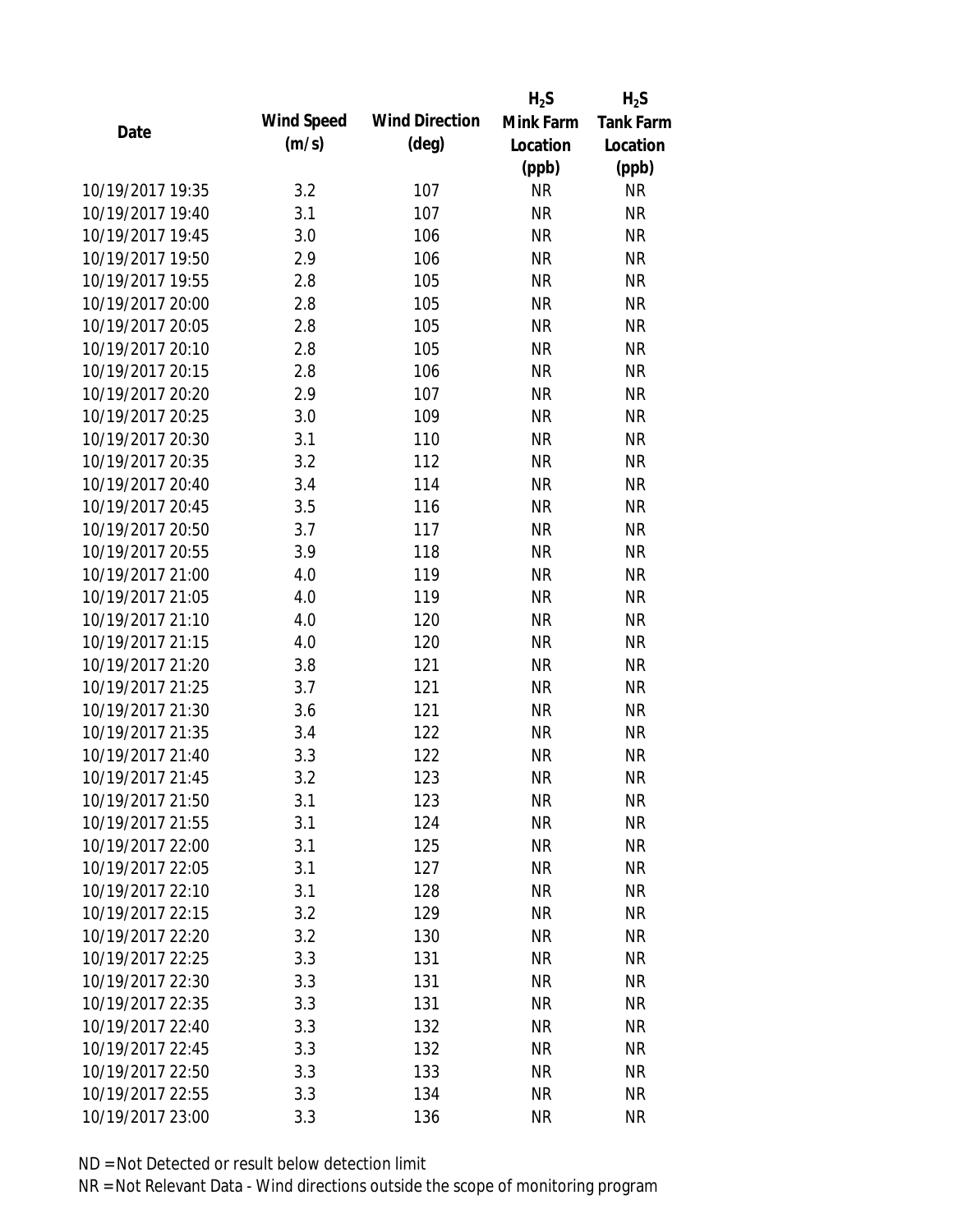|                  |            |                       | $H_2S$    | $H_2S$           |
|------------------|------------|-----------------------|-----------|------------------|
| Date             | Wind Speed | <b>Wind Direction</b> | Mink Farm | <b>Tank Farm</b> |
|                  | (m/s)      | $(\text{deg})$        | Location  | Location         |
|                  |            |                       | (ppb)     | (ppb)            |
| 10/19/2017 23:05 | 3.2        | 137                   | <b>NR</b> | <b>NR</b>        |
| 10/19/2017 23:10 | 3.2        | 139                   | <b>NR</b> | <b>NR</b>        |
| 10/19/2017 23:15 | 3.1        | 140                   | <b>NR</b> | <b>NR</b>        |
| 10/19/2017 23:20 | 3.0        | 142                   | <b>NR</b> | <b>NR</b>        |
| 10/19/2017 23:25 | 2.9        | 143                   | <b>NR</b> | <b>NR</b>        |
| 10/19/2017 23:30 | 2.9        | 144                   | <b>NR</b> | <b>NR</b>        |
| 10/19/2017 23:35 | 2.9        | 144                   | <b>NR</b> | <b>NR</b>        |
| 10/19/2017 23:40 | 2.9        | 145                   | <b>NR</b> | <b>NR</b>        |
| 10/19/2017 23:45 | 2.9        | 145                   | <b>NR</b> | <b>NR</b>        |
| 10/19/2017 23:50 | 3.0        | 145                   | <b>NR</b> | <b>NR</b>        |
| 10/19/2017 23:55 | 3.0        | 145                   | <b>NR</b> | <b>NR</b>        |
| 10/19/2017 24:00 | 3.1        | 146                   | <b>NR</b> | <b>NR</b>        |
| 10/20/2017 00:05 | 3.1        | 146                   | <b>NR</b> | <b>NR</b>        |
| 10/20/2017 00:10 | 3.1        | 147                   | <b>NR</b> | <b>NR</b>        |
| 10/20/2017 00:15 | 3.1        | 148                   | <b>NR</b> | <b>NR</b>        |
| 10/20/2017 00:20 | 3.2        | 148                   | <b>NR</b> | <b>NR</b>        |
| 10/20/2017 00:25 | 3.2        | 149                   | <b>NR</b> | <b>NR</b>        |
| 10/20/2017 00:30 | 3.2        | 150                   | <b>NR</b> | <b>NR</b>        |
| 10/20/2017 00:35 | 3.2        | 150                   | <b>NR</b> | <b>NR</b>        |
| 10/20/2017 00:40 | 3.2        | 151                   | <b>NR</b> | <b>NR</b>        |
| 10/20/2017 00:45 | 3.2        | 151                   | <b>NR</b> | <b>NR</b>        |
| 10/20/2017 00:50 | 3.2        | 152                   | <b>NR</b> | <b>NR</b>        |
| 10/20/2017 00:55 | 3.2        | 152                   | <b>NR</b> | <b>NR</b>        |
| 10/20/2017 01:00 | 3.2        | 152                   | <b>NR</b> | <b>NR</b>        |
| 10/20/2017 01:05 | 3.2        | 153                   | <b>NR</b> | <b>NR</b>        |
| 10/20/2017 01:10 | 3.2        | 153                   | <b>NR</b> | <b>NR</b>        |
| 10/20/2017 01:15 | 3.2        | 153                   | <b>NR</b> | <b>NR</b>        |
| 10/20/2017 01:20 | 3.3        | 153                   | <b>NR</b> | <b>NR</b>        |
| 10/20/2017 01:25 | 3.3        | 153                   | <b>NR</b> | <b>NR</b>        |
| 10/20/2017 01:30 | 3.3        | 153                   | <b>NR</b> | <b>NR</b>        |
| 10/20/2017 01:35 | 3.2        | 153                   | <b>NR</b> | <b>NR</b>        |
| 10/20/2017 01:40 | 3.2        | 153                   | <b>NR</b> | <b>NR</b>        |
| 10/20/2017 01:45 | 3.1        | 153                   | <b>NR</b> | <b>NR</b>        |
| 10/20/2017 01:50 | 3.1        | 154                   | <b>NR</b> | <b>NR</b>        |
| 10/20/2017 01:55 | 3.0        | 155                   | <b>NR</b> | <b>NR</b>        |
| 10/20/2017 02:00 | 2.9        | 157                   | <b>NR</b> | <b>NR</b>        |
| 10/20/2017 02:05 | 2.9        | 159                   | <b>NR</b> | <b>NR</b>        |
| 10/20/2017 02:10 | 2.8        | 161                   | <b>NR</b> | <b>NR</b>        |
| 10/20/2017 02:15 | 2.9        | 163                   | <b>NR</b> | <b>NR</b>        |
| 10/20/2017 02:20 | 2.9        | 165                   | <b>NR</b> | <b>NR</b>        |
| 10/20/2017 02:25 | 3.0        | 167                   | <b>NR</b> | <b>NR</b>        |
| 10/20/2017 02:30 | 3.1        | 168                   | <b>NR</b> | <b>NR</b>        |
|                  |            |                       |           |                  |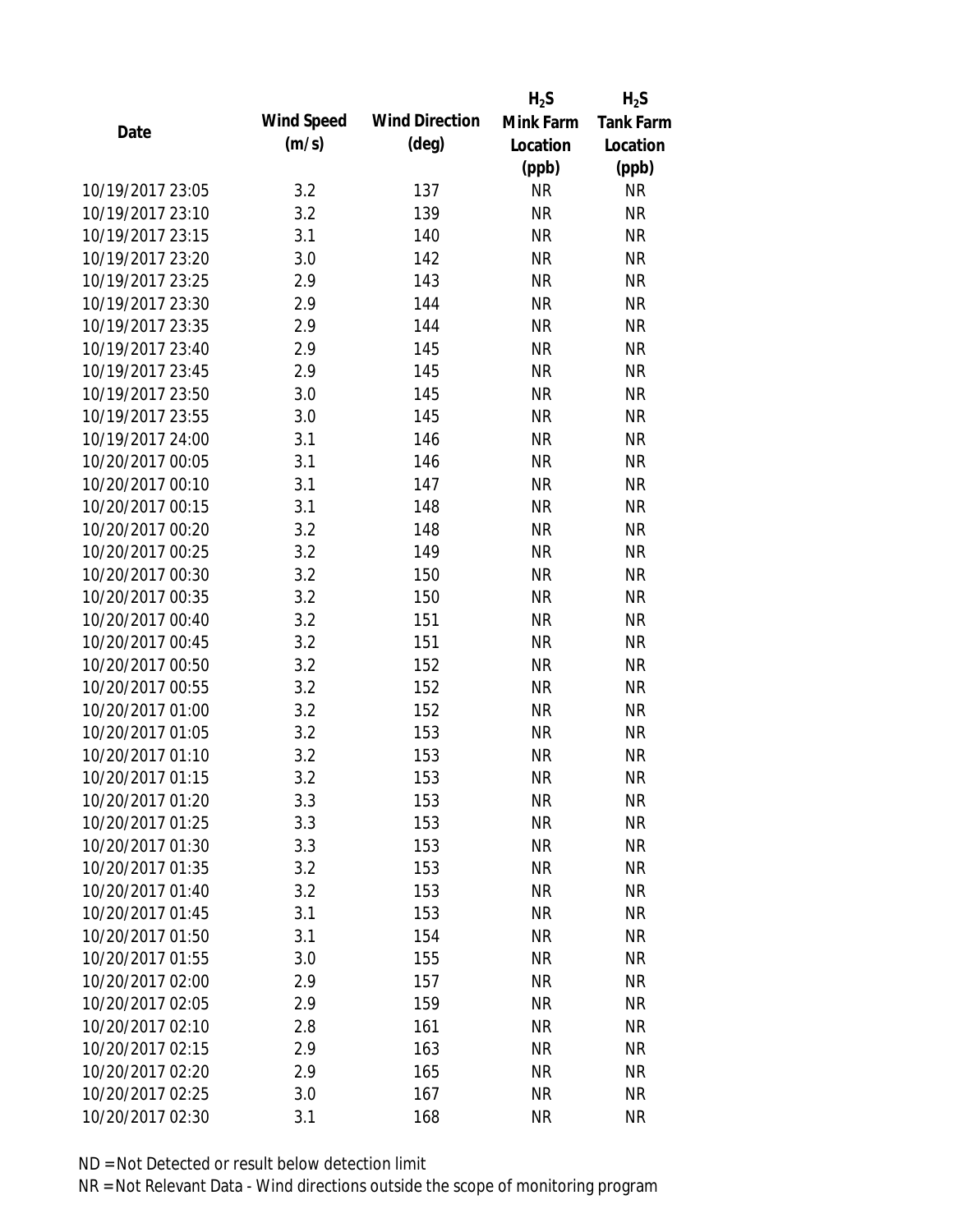|                  |            |                       | $H_2S$    | $H_2S$           |
|------------------|------------|-----------------------|-----------|------------------|
| Date             | Wind Speed | <b>Wind Direction</b> | Mink Farm | <b>Tank Farm</b> |
|                  | (m/s)      | $(\text{deg})$        | Location  | Location         |
|                  |            |                       | (ppb)     | (ppb)            |
| 10/20/2017 02:35 | 3.3        | 168                   | <b>NR</b> | <b>NR</b>        |
| 10/20/2017 02:40 | 3.4        | 168                   | <b>NR</b> | <b>NR</b>        |
| 10/20/2017 02:45 | 3.5        | 168                   | <b>NR</b> | <b>NR</b>        |
| 10/20/2017 02:50 | 3.7        | 168                   | <b>NR</b> | <b>NR</b>        |
| 10/20/2017 02:55 | 3.7        | 168                   | <b>NR</b> | <b>NR</b>        |
| 10/20/2017 03:00 | 3.7        | 167                   | <b>NR</b> | <b>NR</b>        |
| 10/20/2017 03:05 | 3.7        | 167                   | <b>NR</b> | <b>NR</b>        |
| 10/20/2017 03:10 | 3.6        | 167                   | <b>NR</b> | <b>NR</b>        |
| 10/20/2017 03:15 | 3.6        | 167                   | <b>NR</b> | <b>NR</b>        |
| 10/20/2017 03:20 | 3.6        | 167                   | <b>NR</b> | <b>NR</b>        |
| 10/20/2017 03:25 | 3.6        | 167                   | <b>NR</b> | <b>NR</b>        |
| 10/20/2017 03:30 | 3.7        | 167                   | <b>NR</b> | <b>NR</b>        |
| 10/20/2017 03:35 | 3.8        | 166                   | <b>NR</b> | <b>NR</b>        |
| 10/20/2017 03:40 | 3.9        | 166                   | <b>NR</b> | <b>NR</b>        |
| 10/20/2017 03:45 | 3.9        | 166                   | <b>NR</b> | <b>NR</b>        |
| 10/20/2017 03:50 | 3.9        | 166                   | <b>NR</b> | <b>NR</b>        |
| 10/20/2017 03:55 | 3.8        | 166                   | <b>NR</b> | <b>NR</b>        |
| 10/20/2017 04:00 | 3.8        | 166                   | <b>NR</b> | <b>NR</b>        |
| 10/20/2017 04:05 | 3.7        | 166                   | <b>NR</b> | <b>NR</b>        |
| 10/20/2017 04:10 | 3.7        | 166                   | <b>NR</b> | <b>NR</b>        |
| 10/20/2017 04:15 | 3.8        | 166                   | <b>NR</b> | <b>NR</b>        |
| 10/20/2017 04:20 | 3.8        | 166                   | <b>NR</b> | <b>NR</b>        |
| 10/20/2017 04:25 | 3.8        | 166                   | <b>NR</b> | <b>NR</b>        |
| 10/20/2017 04:30 | 3.9        | 167                   | <b>NR</b> | <b>NR</b>        |
| 10/20/2017 04:35 | 3.9        | 167                   | <b>NR</b> | <b>NR</b>        |
| 10/20/2017 04:40 | 3.9        | 168                   | <b>NR</b> | <b>NR</b>        |
| 10/20/2017 04:45 | 3.8        | 169                   | <b>NR</b> | <b>NR</b>        |
| 10/20/2017 04:50 | 3.8        | 169                   | <b>NR</b> | <b>NR</b>        |
| 10/20/2017 04:55 | 3.7        | 169                   | <b>NR</b> | <b>NR</b>        |
| 10/20/2017 05:00 | 3.7        | 169                   | <b>NR</b> | <b>NR</b>        |
| 10/20/2017 05:05 | 3.7        | 169                   | <b>NR</b> | <b>NR</b>        |
| 10/20/2017 05:10 | 3.7        | 168                   | <b>NR</b> | <b>NR</b>        |
| 10/20/2017 05:15 | 3.7        | 167                   | <b>NR</b> | <b>NR</b>        |
| 10/20/2017 05:20 | 3.7        | 166                   | <b>NR</b> | <b>NR</b>        |
| 10/20/2017 05:25 | 3.7        | 166                   | <b>NR</b> | <b>NR</b>        |
| 10/20/2017 05:30 | 3.7        | 166                   | <b>NR</b> | <b>NR</b>        |
| 10/20/2017 05:35 | 3.7        | 166                   | <b>NR</b> | <b>NR</b>        |
| 10/20/2017 05:40 | 3.7        | 167                   | <b>NR</b> | <b>NR</b>        |
| 10/20/2017 05:45 | 3.8        | 167                   | <b>NR</b> | <b>NR</b>        |
| 10/20/2017 05:50 | 3.8        | 167                   | ΝR        | <b>NR</b>        |
| 10/20/2017 05:55 | 3.8        | 167                   | <b>NR</b> | <b>NR</b>        |
| 10/20/2017 06:00 | 3.8        | 167                   | <b>NR</b> | <b>NR</b>        |
|                  |            |                       |           |                  |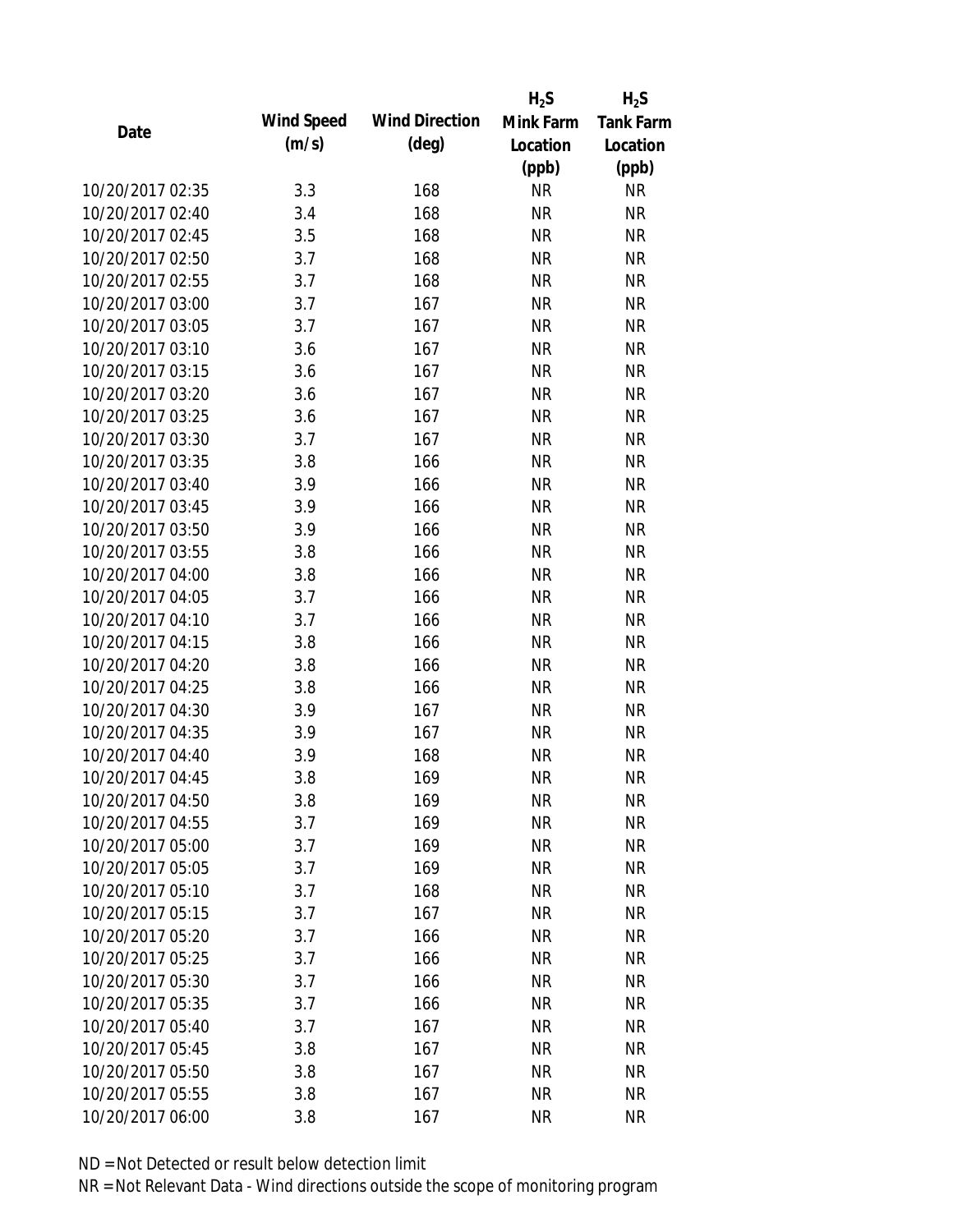|                  |            |                       | $H_2S$    | $H_2S$           |
|------------------|------------|-----------------------|-----------|------------------|
| Date             | Wind Speed | <b>Wind Direction</b> | Mink Farm | <b>Tank Farm</b> |
|                  | (m/s)      | $(\text{deg})$        | Location  | Location         |
|                  |            |                       | (ppb)     | (ppb)            |
| 10/20/2017 06:05 | 3.9        | 167                   | <b>NR</b> | <b>NR</b>        |
| 10/20/2017 06:10 | 3.9        | 167                   | <b>NR</b> | <b>NR</b>        |
| 10/20/2017 06:15 | 3.9        | 167                   | <b>NR</b> | <b>NR</b>        |
| 10/20/2017 06:20 | 4.0        | 167                   | <b>NR</b> | <b>NR</b>        |
| 10/20/2017 06:25 | 4.0        | 167                   | <b>NR</b> | <b>NR</b>        |
| 10/20/2017 06:30 | 4.0        | 167                   | <b>NR</b> | <b>NR</b>        |
| 10/20/2017 06:35 | 3.9        | 168                   | <b>NR</b> | <b>NR</b>        |
| 10/20/2017 06:40 | 3.9        | 168                   | <b>NR</b> | <b>NR</b>        |
| 10/20/2017 06:45 | 3.8        | 169                   | <b>NR</b> | <b>NR</b>        |
| 10/20/2017 06:50 | 3.7        | 170                   | <b>NR</b> | 1                |
| 10/20/2017 06:55 | 3.7        | 170                   | <b>NR</b> | 1                |
| 10/20/2017 07:00 | 3.6        | 171                   | <b>NR</b> | 1                |
| 10/20/2017 07:05 | 3.5        | 172                   | <b>NR</b> | 1                |
| 10/20/2017 07:10 | 3.5        | 173                   | <b>NR</b> | 1                |
| 10/20/2017 07:15 | 3.4        | 173                   | <b>NR</b> | 1                |
| 10/20/2017 07:20 | 3.4        | 173                   | <b>NR</b> | 1                |
| 10/20/2017 07:25 | 3.4        | 173                   | <b>NR</b> | 1                |
| 10/20/2017 07:30 | 3.4        | 174                   | <b>NR</b> | 1                |
| 10/20/2017 07:35 | 3.4        | 174                   | <b>NR</b> | 1                |
| 10/20/2017 07:40 | 3.4        | 174                   | <b>NR</b> | 1                |
| 10/20/2017 07:45 | 3.4        | 174                   | <b>NR</b> | 1                |
| 10/20/2017 07:50 | 3.4        | 175                   | <b>NR</b> | 1                |
| 10/20/2017 07:55 | 3.4        | 175                   | <b>NR</b> | 1                |
| 10/20/2017 08:00 | 3.4        | 176                   | <b>NR</b> | 1                |
| 10/20/2017 08:05 | 3.4        | 176                   | <b>NR</b> | 1                |
| 10/20/2017 08:10 | 3.4        | 176                   | <b>NR</b> | 1                |
| 10/20/2017 08:15 | 3.4        | 176                   | <b>NR</b> | 1                |
| 10/20/2017 08:20 | 3.4        | 176                   | <b>NR</b> | 1                |
| 10/20/2017 08:25 | 3.4        | 177                   | <b>NR</b> | 1                |
| 10/20/2017 08:30 | 3.4        | 177                   | <b>NR</b> | 1                |
| 10/20/2017 08:35 | 3.4        | 178                   | <b>NR</b> | 1                |
| 10/20/2017 08:40 | 3.5        | 178                   | <b>NR</b> | 1                |
| 10/20/2017 08:45 | 3.5        | 180                   | <b>NR</b> | 1                |
| 10/20/2017 08:50 | 3.5        | 181                   | <b>NR</b> | 1                |
| 10/20/2017 08:55 | 3.5        | 182                   | <b>NR</b> | 1                |
| 10/20/2017 09:00 | 3.6        | 184                   | <b>NR</b> | 1                |
| 10/20/2017 09:05 | 3.5        | 186                   | <b>NR</b> | 1                |
| 10/20/2017 09:10 | 3.5        | 188                   | <b>NR</b> | 1                |
| 10/20/2017 09:15 | 3.4        | 191                   | <b>NR</b> | 1                |
| 10/20/2017 09:20 | 3.3        | 194                   | <b>NR</b> | 1                |
| 10/20/2017 09:25 | 3.2        | 197                   | <b>NR</b> | 1                |
| 10/20/2017 09:30 | 3.2        | 200                   | <b>NR</b> | 1                |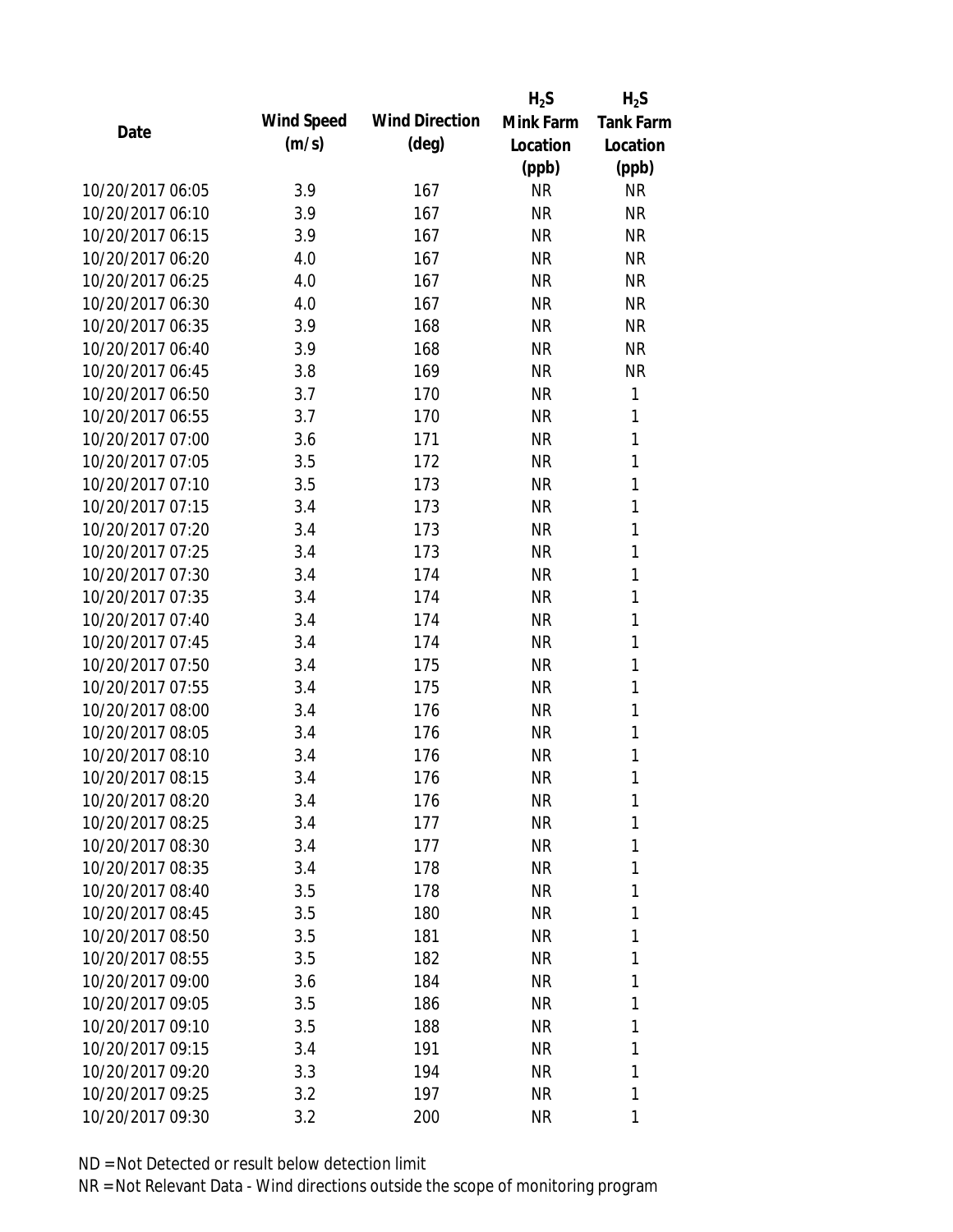|                  |            |                       | $H_2S$    | $H_2S$           |
|------------------|------------|-----------------------|-----------|------------------|
| Date             | Wind Speed | <b>Wind Direction</b> | Mink Farm | <b>Tank Farm</b> |
|                  | (m/s)      | $(\text{deg})$        | Location  | Location         |
|                  |            |                       | (ppb)     | (ppb)            |
| 10/20/2017 09:35 | 3.2        | 202                   | <b>NR</b> | 1                |
| 10/20/2017 09:40 | 3.2        | 203                   | <b>NR</b> | 1                |
| 10/20/2017 09:45 | 3.2        | 204                   | <b>NR</b> | 1                |
| 10/20/2017 09:50 | 3.3        | 204                   | <b>NR</b> | 1                |
| 10/20/2017 09:55 | 3.4        | 204                   | <b>NR</b> | 1                |
| 10/20/2017 10:00 | 3.4        | 203                   | <b>NR</b> | 1                |
| 10/20/2017 10:05 | 3.5        | 202                   | <b>NR</b> | 1                |
| 10/20/2017 10:10 | 3.5        | 201                   | <b>NR</b> | 1                |
| 10/20/2017 10:15 | 3.6        | 200                   | <b>NR</b> | 1                |
| 10/20/2017 10:20 | 3.6        | 198                   | <b>NR</b> | 1                |
| 10/20/2017 10:25 | 3.6        | 196                   | <b>NR</b> | 1                |
| 10/20/2017 10:30 | 3.6        | 195                   | <b>NR</b> | 1                |
| 10/20/2017 10:35 | 3.6        | 194                   | <b>NR</b> | 1                |
| 10/20/2017 10:40 | 3.6        | 193                   | <b>NR</b> | 1                |
| 10/20/2017 10:45 | 3.5        | 193                   | <b>NR</b> | 1                |
| 10/20/2017 10:50 | 3.4        | 193                   | <b>NR</b> | 1                |
| 10/20/2017 10:55 | 3.3        | 192                   | <b>NR</b> | 1                |
| 10/20/2017 11:00 | 3.2        | 192                   | <b>NR</b> | 1                |
| 10/20/2017 11:05 | 3.1        | 192                   | <b>NR</b> | 1                |
| 10/20/2017 11:10 | 2.9        | 191                   | <b>NR</b> | 1                |
| 10/20/2017 11:15 | 2.9        | 191                   | <b>NR</b> | 1                |
| 10/20/2017 11:20 | 2.9        | 190                   | <b>NR</b> | 1                |
| 10/20/2017 11:25 | 2.8        | 192                   | <b>NR</b> | 1                |
| 10/20/2017 11:30 | 2.8        | 193                   | <b>NR</b> | 1                |
| 10/20/2017 11:35 | 2.9        | 195                   | <b>NR</b> | 1                |
| 10/20/2017 11:40 | 2.9        | 197                   | <b>NR</b> | 1                |
| 10/20/2017 11:45 | 3.0        | 198                   | <b>NR</b> | 1                |
| 10/20/2017 11:50 | 3.1        | 198                   | ΝR        | 1                |
| 10/20/2017 11:55 | 3.2        | 198                   | <b>NR</b> | 1                |
| 10/20/2017 12:00 | 3.3        | 199                   | <b>NR</b> | 1                |
| 10/20/2017 12:05 | 3.3        | 199                   | <b>NR</b> | 1                |
| 10/20/2017 12:10 | 3.4        | 197                   | <b>NR</b> | 1                |
| 10/20/2017 12:15 | 3.4        | 197                   | NR        | 1                |
| 10/20/2017 12:20 | 3.4        | 198                   | <b>NR</b> | 1                |
| 10/20/2017 12:25 | 3.4        | 197                   | <b>NR</b> | 1                |
| 10/20/2017 12:30 |            |                       | <b>NR</b> | 1                |
|                  | 3.4        | 194                   |           |                  |
| 10/20/2017 12:35 | 3.4        | 190                   | <b>NR</b> | 1                |
| 10/20/2017 12:40 | 3.4        | 188                   | NR        | 1                |
| 10/20/2017 12:45 | 3.4        | 186                   | <b>NR</b> | 1                |
| 10/20/2017 12:50 | 3.4        | 184                   | ΝR        | 1                |
| 10/20/2017 12:55 | 3.5        | 183                   | <b>NR</b> | 1                |
| 10/20/2017 13:00 | 3.5        | 184                   | <b>NR</b> | 1                |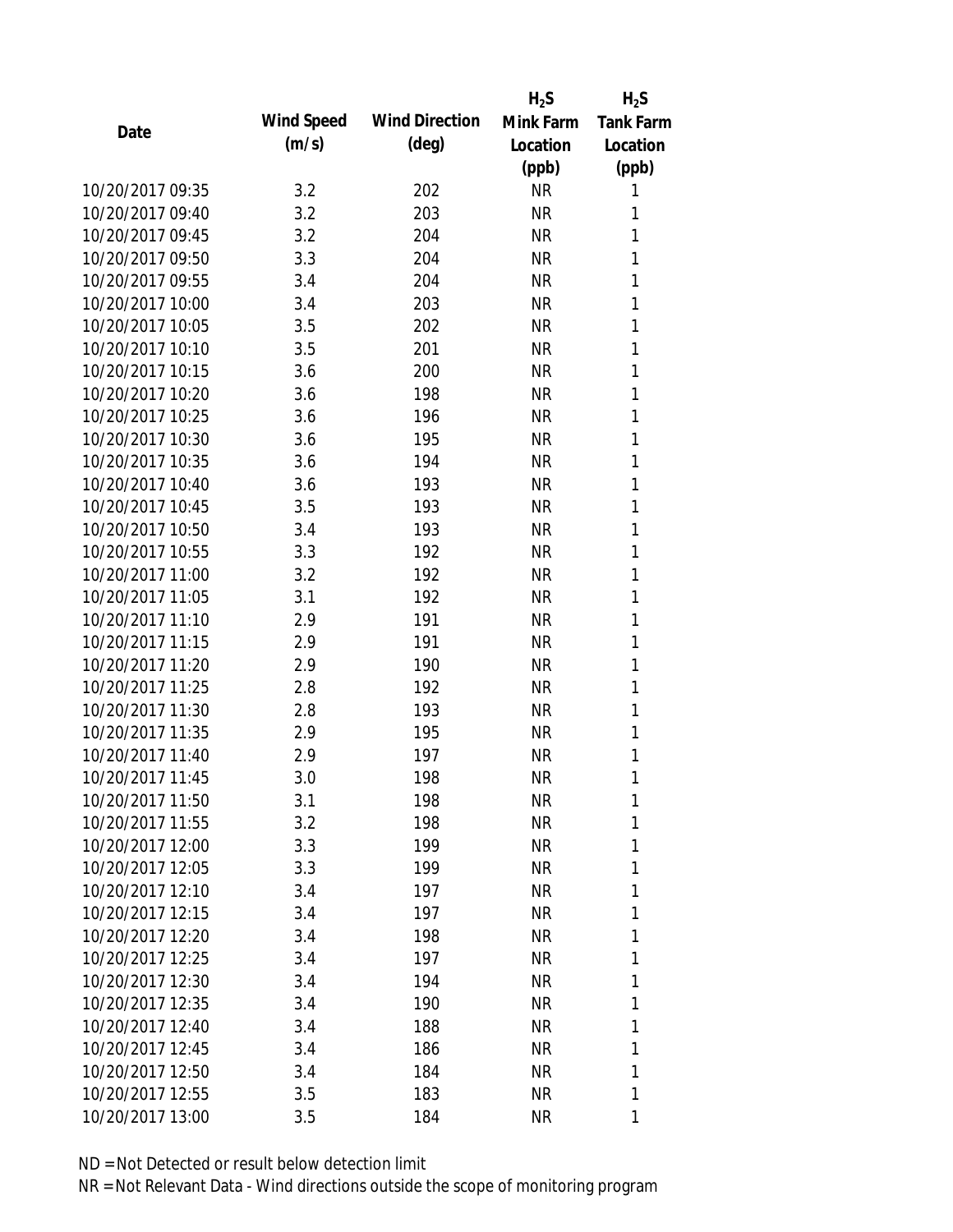|                  |            |                       | $H_2S$    | $H_2S$           |
|------------------|------------|-----------------------|-----------|------------------|
| Date             | Wind Speed | <b>Wind Direction</b> | Mink Farm | <b>Tank Farm</b> |
|                  | (m/s)      | $(\text{deg})$        | Location  | Location         |
|                  |            |                       | (ppb)     | (ppb)            |
| 10/20/2017 13:05 | 3.5        | 185                   | <b>NR</b> | 1                |
| 10/20/2017 13:10 | 3.6        | 186                   | <b>NR</b> | 1                |
| 10/20/2017 13:15 | 3.6        | 187                   | <b>NR</b> | 1                |
| 10/20/2017 13:20 | 3.7        | 187                   | <b>NR</b> | 1                |
| 10/20/2017 13:25 | 3.8        | 188                   | <b>NR</b> | 1                |
| 10/20/2017 13:30 | 3.8        | 189                   | <b>NR</b> | 1                |
| 10/20/2017 13:35 | 3.9        | 190                   | <b>NR</b> | 1                |
| 10/20/2017 13:40 | 4.0        | 191                   | <b>NR</b> | 1                |
| 10/20/2017 13:45 | 4.1        | 193                   | NR        | 1                |
| 10/20/2017 13:50 | 4.2        | 194                   | <b>NR</b> | 1                |
| 10/20/2017 13:55 | 4.3        | 196                   | <b>NR</b> | 1                |
| 10/20/2017 14:00 | 4.5        | 198                   | <b>NR</b> | 1                |
| 10/20/2017 14:05 | 4.6        | 200                   | <b>NR</b> | 1                |
| 10/20/2017 14:10 | 4.7        | 201                   | <b>NR</b> | 1                |
| 10/20/2017 14:15 | 4.8        | 203                   | <b>NR</b> | 1                |
| 10/20/2017 14:20 | 4.9        | 204                   | <b>NR</b> | 1                |
| 10/20/2017 14:25 | 4.9        | 204                   | <b>NR</b> | 1                |
| 10/20/2017 14:30 | 4.9        | 205                   | <b>NR</b> | 1                |
| 10/20/2017 14:35 | 4.8        | 205                   | <b>NR</b> | 1                |
| 10/20/2017 14:40 | 4.8        | 205                   | <b>NR</b> | 1                |
| 10/20/2017 14:45 | 4.8        | 205                   | <b>NR</b> | 1                |
| 10/20/2017 14:50 | 4.7        | 205                   | <b>NR</b> | 1                |
| 10/20/2017 14:55 | 4.6        | 205                   | <b>NR</b> | 1                |
| 10/20/2017 15:00 | 4.6        | 205                   | <b>NR</b> | 1                |
| 10/20/2017 15:05 | 4.5        | 204                   | <b>NR</b> | 1                |
| 10/20/2017 15:10 | 4.5        | 204                   | <b>NR</b> | 1                |
| 10/20/2017 15:15 | 4.5        | 203                   | <b>NR</b> | 1                |
| 10/20/2017 15:20 | 4.5        | 202                   | NR        | 1                |
| 10/20/2017 15:25 | 4.5        | 201                   | <b>NR</b> | 1                |
| 10/20/2017 15:30 | 4.4        | 199                   | <b>NR</b> | 1                |
| 10/20/2017 15:35 | 4.4        | 198                   | <b>NR</b> | 1                |
| 10/20/2017 15:40 | 4.3        | 197                   | <b>NR</b> | 1                |
| 10/20/2017 15:45 | 4.3        | 196                   | NR        | 1                |
| 10/20/2017 15:50 | 4.3        | 195                   | <b>NR</b> | 1                |
| 10/20/2017 15:55 | 4.2        | 194                   | NR        | 1                |
| 10/20/2017 16:00 | 4.2        | 193                   | <b>NR</b> | 1                |
| 10/20/2017 16:05 | 4.1        | 191                   | <b>NR</b> | 1                |
| 10/20/2017 16:10 | 4.2        | 189                   | <b>NR</b> | 1                |
| 10/20/2017 16:15 | 4.2        | 187                   | <b>NR</b> | 1                |
| 10/20/2017 16:20 | 4.2        | 185                   | NR        | 1                |
| 10/20/2017 16:25 | 4.2        | 184                   | <b>NR</b> | 1                |
| 10/20/2017 16:30 | 4.3        | 184                   | <b>NR</b> | 1                |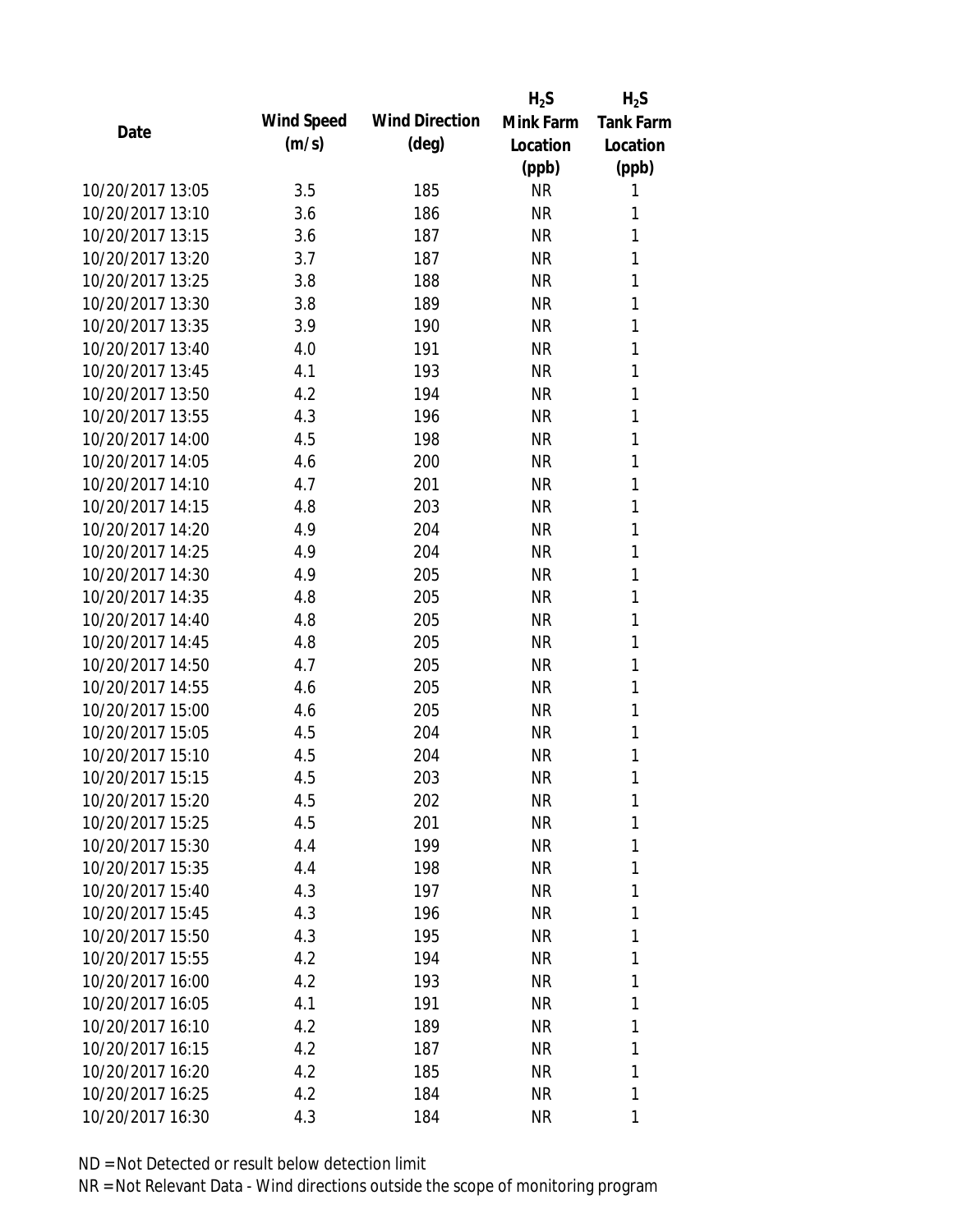|                  |            |                       | $H_2S$    | $H_2S$           |
|------------------|------------|-----------------------|-----------|------------------|
| Date             | Wind Speed | <b>Wind Direction</b> | Mink Farm | <b>Tank Farm</b> |
|                  | (m/s)      | $(\text{deg})$        | Location  | Location         |
|                  |            |                       | (ppb)     | (ppb)            |
| 10/20/2017 16:35 | 4.3        | 184                   | <b>NR</b> | 1                |
| 10/20/2017 16:40 | 4.2        | 184                   | <b>NR</b> | 1                |
| 10/20/2017 16:45 | 4.2        | 184                   | <b>NR</b> | 1                |
| 10/20/2017 16:50 | 4.1        | 184                   | <b>NR</b> | 1                |
| 10/20/2017 16:55 | 4.1        | 184                   | <b>NR</b> | 1                |
| 10/20/2017 17:00 | 4.0        | 183                   | <b>NR</b> | 1                |
| 10/20/2017 17:05 | 3.9        | 182                   | <b>NR</b> | $\mathbf{1}$     |
| 10/20/2017 17:10 | 3.8        | 181                   | <b>NR</b> | 1                |
| 10/20/2017 17:15 | 3.6        | 180                   | <b>NR</b> | 1                |
| 10/20/2017 17:20 | 3.5        | 178                   | <b>NR</b> | 1                |
| 10/20/2017 17:25 | 3.4        | 176                   | <b>NR</b> | 1                |
| 10/20/2017 17:30 | 3.3        | 174                   | <b>NR</b> | 1                |
| 10/20/2017 17:35 | 3.3        | 172                   | <b>NR</b> | 1                |
| 10/20/2017 17:40 | 3.3        | 171                   | <b>NR</b> | 1                |
| 10/20/2017 17:45 | 3.4        | 169                   | <b>NR</b> | <b>NR</b>        |
| 10/20/2017 17:50 | 3.5        | 167                   | <b>NR</b> | <b>NR</b>        |
| 10/20/2017 17:55 | 3.5        | 166                   | <b>NR</b> | <b>NR</b>        |
| 10/20/2017 18:00 | 3.5        | 165                   | <b>NR</b> | <b>NR</b>        |
| 10/20/2017 18:05 | 3.5        | 163                   | <b>NR</b> | <b>NR</b>        |
| 10/20/2017 18:10 | 3.5        | 162                   | <b>NR</b> | <b>NR</b>        |
| 10/20/2017 18:15 | 3.5        | 161                   | <b>NR</b> | <b>NR</b>        |
| 10/20/2017 18:20 | 3.5        | 159                   | <b>NR</b> | <b>NR</b>        |
| 10/20/2017 18:25 | 3.5        | 158                   | <b>NR</b> | <b>NR</b>        |
| 10/20/2017 18:30 | 3.6        | 157                   | <b>NR</b> | <b>NR</b>        |
| 10/20/2017 18:35 | 3.7        | 157                   | <b>NR</b> | <b>NR</b>        |
| 10/20/2017 18:40 | 3.8        | 158                   | <b>NR</b> | <b>NR</b>        |
| 10/20/2017 18:45 | 3.9        | 159                   | <b>NR</b> | <b>NR</b>        |
| 10/20/2017 18:50 | 4.0        | 160                   | ΝR        | <b>NR</b>        |
| 10/20/2017 18:55 | 4.1        | 161                   | <b>NR</b> | <b>NR</b>        |
| 10/20/2017 19:00 | 4.2        | 162                   | <b>NR</b> | <b>NR</b>        |
| 10/20/2017 19:05 | 4.3        | 163                   | <b>NR</b> | <b>NR</b>        |
| 10/20/2017 19:10 | 4.4        | 164                   | <b>NR</b> | <b>NR</b>        |
| 10/20/2017 19:15 | 4.4        | 164                   | <b>NR</b> | <b>NR</b>        |
| 10/20/2017 19:20 | 4.5        | 164                   | <b>NR</b> | <b>NR</b>        |
| 10/20/2017 19:25 | 4.5        | 164                   | <b>NR</b> | <b>NR</b>        |
| 10/20/2017 19:30 | 4.6        | 164                   | <b>NR</b> | <b>NR</b>        |
| 10/20/2017 19:35 | 4.7        | 164                   | <b>NR</b> | <b>NR</b>        |
| 10/20/2017 19:40 | 4.7        | 164                   | <b>NR</b> | <b>NR</b>        |
| 10/20/2017 19:45 | 4.8        | 164                   | <b>NR</b> | <b>NR</b>        |
| 10/20/2017 19:50 | 4.8        | 164                   | ΝR        | <b>NR</b>        |
| 10/20/2017 19:55 | 4.8        | 164                   | <b>NR</b> | <b>NR</b>        |
| 10/20/2017 20:00 | 4.8        | 164                   | <b>NR</b> | <b>NR</b>        |
|                  |            |                       |           |                  |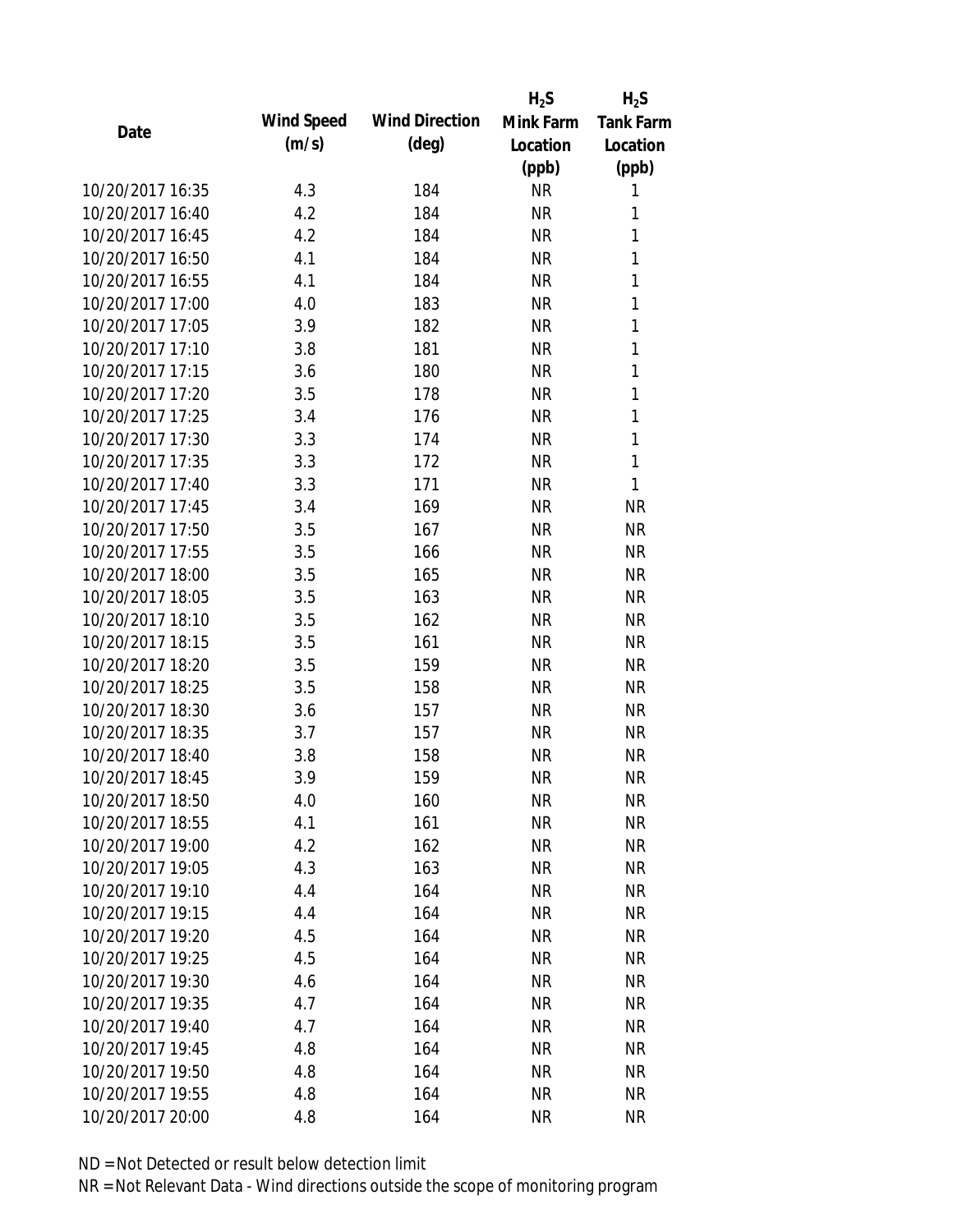|                  |            |                       | $H_2S$    | $H_2S$           |
|------------------|------------|-----------------------|-----------|------------------|
| Date             | Wind Speed | <b>Wind Direction</b> | Mink Farm | <b>Tank Farm</b> |
|                  | (m/s)      | $(\text{deg})$        | Location  | Location         |
|                  |            |                       | (ppb)     | (ppb)            |
| 10/20/2017 20:05 | 4.8        | 165                   | <b>NR</b> | <b>NR</b>        |
| 10/20/2017 20:10 | 4.8        | 165                   | <b>NR</b> | <b>NR</b>        |
| 10/20/2017 20:15 | 4.9        | 166                   | <b>NR</b> | <b>NR</b>        |
| 10/20/2017 20:20 | 4.9        | 166                   | <b>NR</b> | <b>NR</b>        |
| 10/20/2017 20:25 | 4.9        | 166                   | <b>NR</b> | <b>NR</b>        |
| 10/20/2017 20:30 | 4.9        | 166                   | <b>NR</b> | <b>NR</b>        |
| 10/20/2017 20:35 | 4.9        | 166                   | <b>NR</b> | <b>NR</b>        |
| 10/20/2017 20:40 | 5.0        | 166                   | <b>NR</b> | <b>NR</b>        |
| 10/20/2017 20:45 | 5.0        | 166                   | <b>NR</b> | <b>NR</b>        |
| 10/20/2017 20:50 | 5.1        | 166                   | <b>NR</b> | <b>NR</b>        |
| 10/20/2017 20:55 | 5.1        | 166                   | <b>NR</b> | <b>NR</b>        |
| 10/20/2017 21:00 | 5.2        | 166                   | <b>NR</b> | <b>NR</b>        |
| 10/20/2017 21:05 | 5.2        | 166                   | <b>NR</b> | <b>NR</b>        |
| 10/20/2017 21:10 | 5.2        | 165                   | <b>NR</b> | <b>NR</b>        |
| 10/20/2017 21:15 | 5.2        | 165                   | <b>NR</b> | <b>NR</b>        |
| 10/20/2017 21:20 | 5.2        | 164                   | <b>NR</b> | <b>NR</b>        |
| 10/20/2017 21:25 | 5.2        | 164                   | <b>NR</b> | <b>NR</b>        |
| 10/20/2017 21:30 | 5.3        | 164                   | <b>NR</b> | <b>NR</b>        |
| 10/20/2017 21:35 | 5.3        | 164                   | <b>NR</b> | <b>NR</b>        |
| 10/20/2017 21:40 | 5.3        | 165                   | <b>NR</b> | <b>NR</b>        |
| 10/20/2017 21:45 | 5.4        | 166                   | <b>NR</b> | <b>NR</b>        |
| 10/20/2017 21:50 | 5.4        | 166                   | <b>NR</b> | <b>NR</b>        |
| 10/20/2017 21:55 | 5.5        | 167                   | <b>NR</b> | <b>NR</b>        |
| 10/20/2017 22:00 | 5.4        | 169                   | <b>NR</b> | <b>NR</b>        |
| 10/20/2017 22:05 | 5.3        | 170                   | <b>NR</b> | 1                |
| 10/20/2017 22:10 | 5.3        | 171                   | <b>NR</b> | 1                |
| 10/20/2017 22:15 | 5.1        | 173                   | <b>NR</b> | 1                |
| 10/20/2017 22:20 | 5.0        | 174                   | <b>NR</b> | 1                |
| 10/20/2017 22:25 | 4.8        | 175                   | <b>NR</b> | 1                |
| 10/20/2017 22:30 | 4.8        | 175                   | <b>NR</b> | 1                |
| 10/20/2017 22:35 | 4.7        | 174                   | <b>NR</b> | 1                |
| 10/20/2017 22:40 | 4.7        | 174                   | <b>NR</b> | 1                |
| 10/20/2017 22:45 | 4.7        | 173                   | <b>NR</b> | 1                |
| 10/20/2017 22:50 | 4.7        | 172                   | <b>NR</b> | 1                |
| 10/20/2017 22:55 | 4.7        | 171                   | <b>NR</b> | 1                |
| 10/20/2017 23:00 | 4.7        | 172                   | <b>NR</b> | 1                |
| 10/20/2017 23:05 | 4.6        | 173                   | <b>NR</b> | 1                |
| 10/20/2017 23:10 | 4.6        | 174                   | <b>NR</b> | $\overline{c}$   |
| 10/20/2017 23:15 | 4.5        | 176                   | <b>NR</b> | $\overline{2}$   |
| 10/20/2017 23:20 | 4.5        | 177                   | <b>NR</b> | $\overline{2}$   |
| 10/20/2017 23:25 | 4.6        | 179                   | <b>NR</b> | $\overline{2}$   |
| 10/20/2017 23:30 | 4.6        | 180                   | <b>NR</b> | $\overline{2}$   |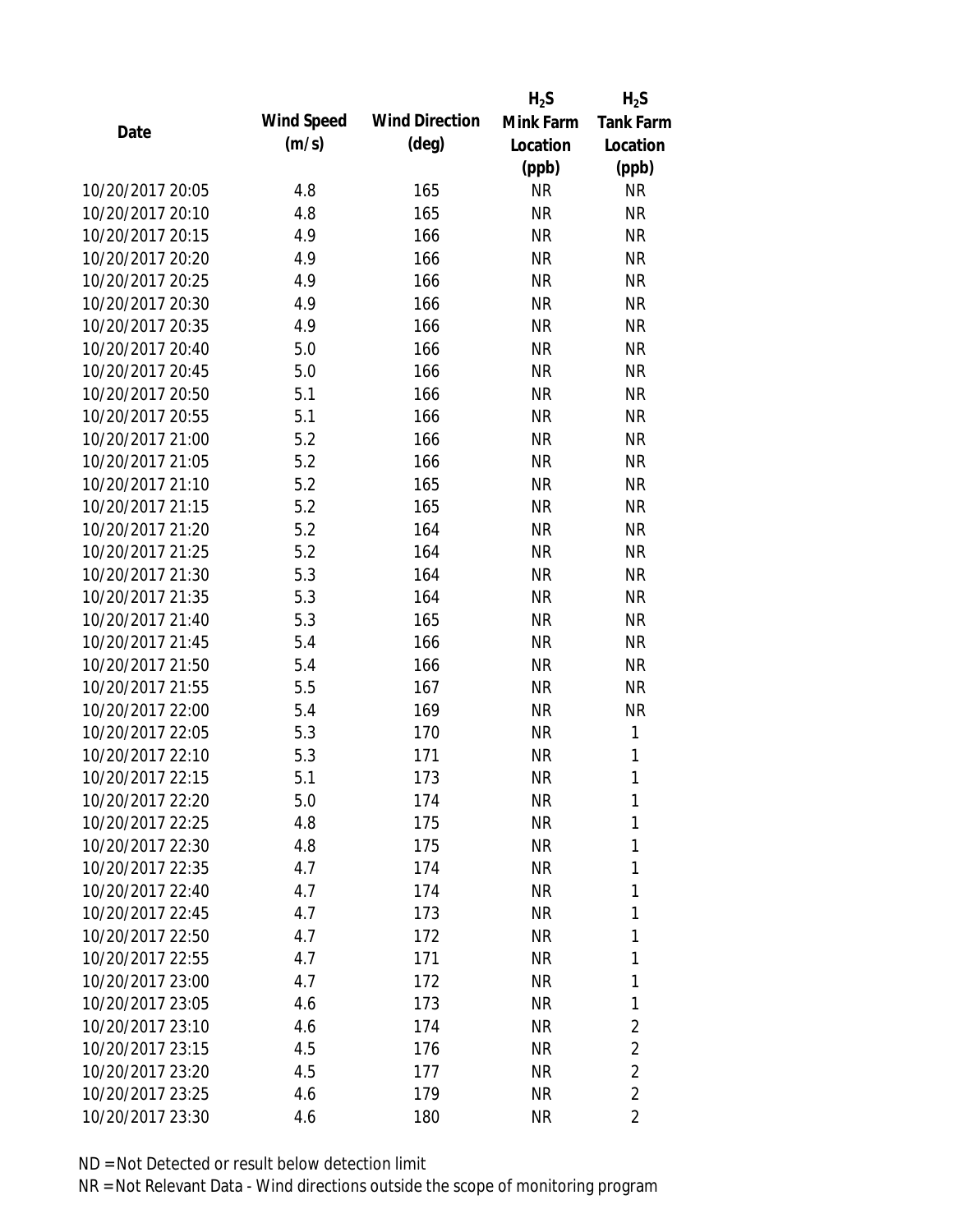|                  |            |                       | $H_2S$    | $H_2S$           |
|------------------|------------|-----------------------|-----------|------------------|
| Date             | Wind Speed | <b>Wind Direction</b> | Mink Farm | <b>Tank Farm</b> |
|                  | (m/s)      | $(\text{deg})$        | Location  | Location         |
|                  |            |                       | (ppb)     | (ppb)            |
| 10/20/2017 23:35 | 4.6        | 181                   | <b>NR</b> | 2                |
| 10/20/2017 23:40 | 4.7        | 181                   | <b>NR</b> | $\overline{2}$   |
| 10/20/2017 23:45 | 4.7        | 182                   | <b>NR</b> | $\mathbf{1}$     |
| 10/20/2017 23:50 | 4.7        | 182                   | <b>NR</b> | 1                |
| 10/20/2017 23:55 | 4.7        | 182                   | <b>NR</b> | 1                |
| 10/20/2017 24:00 | 4.6        | 182                   | <b>NR</b> | 1                |
| 10/21/2017 00:05 | 4.6        | 182                   | <b>NR</b> | 1                |
| 10/21/2017 00:10 | 4.6        | 181                   | <b>NR</b> | 1                |
| 10/21/2017 00:15 | 4.6        | 180                   | <b>NR</b> | 1                |
| 10/21/2017 00:20 | 4.6        | 179                   | <b>NR</b> | 1                |
| 10/21/2017 00:25 | 4.7        | 177                   | <b>NR</b> | 1                |
| 10/21/2017 00:30 | 4.7        | 176                   | <b>NR</b> | 1                |
| 10/21/2017 00:35 | 4.8        | 175                   | <b>NR</b> | 1                |
| 10/21/2017 00:40 | 4.9        | 174                   | <b>NR</b> | 1                |
| 10/21/2017 00:45 | 5.0        | 173                   | <b>NR</b> | 1                |
| 10/21/2017 00:50 | 5.0        | 174                   | <b>NR</b> | 1                |
| 10/21/2017 00:55 | 5.0        | 176                   | <b>NR</b> | 1                |
| 10/21/2017 01:00 | 5.0        | 178                   | <b>NR</b> | 1                |
| 10/21/2017 01:05 | 4.9        | 181                   | <b>NR</b> | 1                |
| 10/21/2017 01:10 | 4.7        | 185                   | <b>NR</b> | 1                |
| 10/21/2017 01:15 | 4.5        | 188                   | <b>NR</b> | 1                |
| 10/21/2017 01:20 | 4.4        | 190                   | <b>NR</b> | 1                |
| 10/21/2017 01:25 | 4.2        | 191                   | <b>NR</b> | 1                |
| 10/21/2017 01:30 | 4.0        | 191                   | <b>NR</b> | 1                |
| 10/21/2017 01:35 | 3.9        | 192                   | <b>NR</b> | 1                |
| 10/21/2017 01:40 | 3.8        | 191                   | <b>NR</b> | 1                |
| 10/21/2017 01:45 | 3.8        | 190                   | <b>NR</b> | 1                |
| 10/21/2017 01:50 | 3.7        | 189                   | <b>NR</b> | 1                |
| 10/21/2017 01:55 | 3.6        | 188                   | <b>NR</b> | 1                |
| 10/21/2017 02:00 | 3.6        | 187                   | <b>NR</b> | 1                |
| 10/21/2017 02:05 | 3.6        | 186                   | <b>NR</b> | 1                |
| 10/21/2017 02:10 | 3.6        | 185                   | <b>NR</b> | 1                |
| 10/21/2017 02:15 | 3.7        | 184                   | <b>NR</b> | 1                |
| 10/21/2017 02:20 | 3.7        | 182                   | <b>NR</b> | 1                |
| 10/21/2017 02:25 | 3.8        | 181                   | <b>NR</b> | 1                |
| 10/21/2017 02:30 | 3.9        | 179                   | <b>NR</b> | 1                |
| 10/21/2017 02:35 | 4.0        | 178                   | <b>NR</b> | 1                |
| 10/21/2017 02:40 | 4.1        | 176                   | <b>NR</b> | 1                |
| 10/21/2017 02:45 | 4.1        | 174                   | <b>NR</b> | 1                |
| 10/21/2017 02:50 | 4.1        | 173                   | <b>NR</b> | 1                |
| 10/21/2017 02:55 | 4.1        | 172                   | <b>NR</b> | 1                |
| 10/21/2017 03:00 | 4.1        | 172                   | <b>NR</b> | 1                |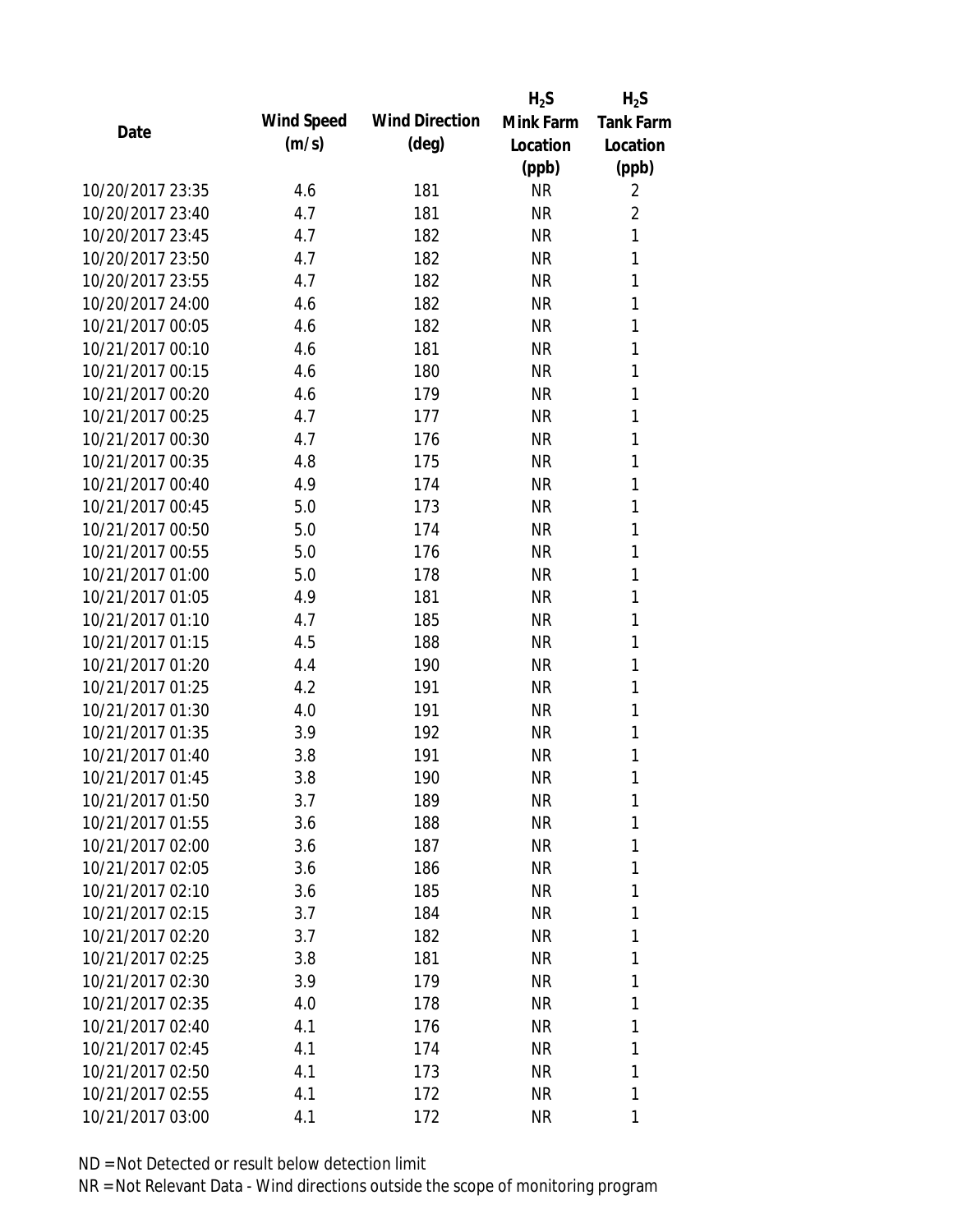|                  |            |                       | $H_2S$    | $H_2S$           |
|------------------|------------|-----------------------|-----------|------------------|
| Date             | Wind Speed | <b>Wind Direction</b> | Mink Farm | <b>Tank Farm</b> |
|                  | (m/s)      | $(\text{deg})$        | Location  | Location         |
|                  |            |                       | (ppb)     | (ppb)            |
| 10/21/2017 03:05 | 4.1        | 172                   | <b>NR</b> | 1                |
| 10/21/2017 03:10 | 4.1        | 172                   | <b>NR</b> | 1                |
| 10/21/2017 03:15 | 4.1        | 172                   | <b>NR</b> | 1                |
| 10/21/2017 03:20 | 4.1        | 172                   | <b>NR</b> | 1                |
| 10/21/2017 03:25 | 4.1        | 173                   | <b>NR</b> | 1                |
| 10/21/2017 03:30 | 4.2        | 174                   | <b>NR</b> | 1                |
| 10/21/2017 03:35 | 4.2        | 174                   | <b>NR</b> | 1                |
| 10/21/2017 03:40 | 4.3        | 175                   | <b>NR</b> | 1                |
| 10/21/2017 03:45 | 4.3        | 175                   | <b>NR</b> | 1                |
| 10/21/2017 03:50 | 4.3        | 175                   | <b>NR</b> | 1                |
| 10/21/2017 03:55 | 4.3        | 174                   | <b>NR</b> | 1                |
| 10/21/2017 04:00 | 4.3        | 174                   | <b>NR</b> | 1                |
| 10/21/2017 04:05 | 4.2        | 174                   | <b>NR</b> | 1                |
| 10/21/2017 04:10 | 4.1        | 174                   | <b>NR</b> | 1                |
| 10/21/2017 04:15 | 4.0        | 174                   | <b>NR</b> | 1                |
| 10/21/2017 04:20 | 4.0        | 174                   | <b>NR</b> | 1                |
| 10/21/2017 04:25 | 3.9        | 174                   | <b>NR</b> | 1                |
| 10/21/2017 04:30 | 3.9        | 174                   | <b>NR</b> | 1                |
| 10/21/2017 04:35 | 3.9        | 174                   | <b>NR</b> | 1                |
| 10/21/2017 04:40 | 3.9        | 174                   | <b>NR</b> | 1                |
| 10/21/2017 04:45 | 3.9        | 173                   | <b>NR</b> | 1                |
| 10/21/2017 04:50 | 3.9        | 173                   | <b>NR</b> | 1                |
| 10/21/2017 04:55 | 4.0        | 172                   | <b>NR</b> | 1                |
| 10/21/2017 05:00 | 3.9        | 172                   | <b>NR</b> | 1                |
| 10/21/2017 05:05 | 3.9        | 172                   | <b>NR</b> | 1                |
| 10/21/2017 05:10 | 3.9        | 171                   | <b>NR</b> | 1                |
| 10/21/2017 05:15 | 3.9        | 171                   | <b>NR</b> | 1                |
| 10/21/2017 05:20 | 3.9        | 170                   | ΝR        | 1                |
| 10/21/2017 05:25 | 3.9        | 169                   | <b>NR</b> | <b>NR</b>        |
| 10/21/2017 05:30 | 3.9        | 168                   | <b>NR</b> | <b>NR</b>        |
| 10/21/2017 05:35 | 3.9        | 166                   | <b>NR</b> | <b>NR</b>        |
| 10/21/2017 05:40 | 4.0        | 166                   | <b>NR</b> | <b>NR</b>        |
| 10/21/2017 05:45 | 4.0        | 165                   | <b>NR</b> | <b>NR</b>        |
| 10/21/2017 05:50 | 4.0        | 164                   | <b>NR</b> | <b>NR</b>        |
| 10/21/2017 05:55 | 4.0        | 165                   | <b>NR</b> | <b>NR</b>        |
| 10/21/2017 06:00 | 4.1        | 165                   | <b>NR</b> | <b>NR</b>        |
| 10/21/2017 06:05 | 4.1        | 166                   | <b>NR</b> | <b>NR</b>        |
| 10/21/2017 06:10 | 4.2        | 167                   | <b>NR</b> | <b>NR</b>        |
| 10/21/2017 06:15 | 4.3        | 167                   | <b>NR</b> | <b>NR</b>        |
| 10/21/2017 06:20 | 4.4        | 167                   | <b>NR</b> | <b>NR</b>        |
| 10/21/2017 06:25 | 4.5        | 167                   | <b>NR</b> | <b>NR</b>        |
| 10/21/2017 06:30 |            |                       |           | <b>NR</b>        |
|                  | 4.6        | 167                   | <b>NR</b> |                  |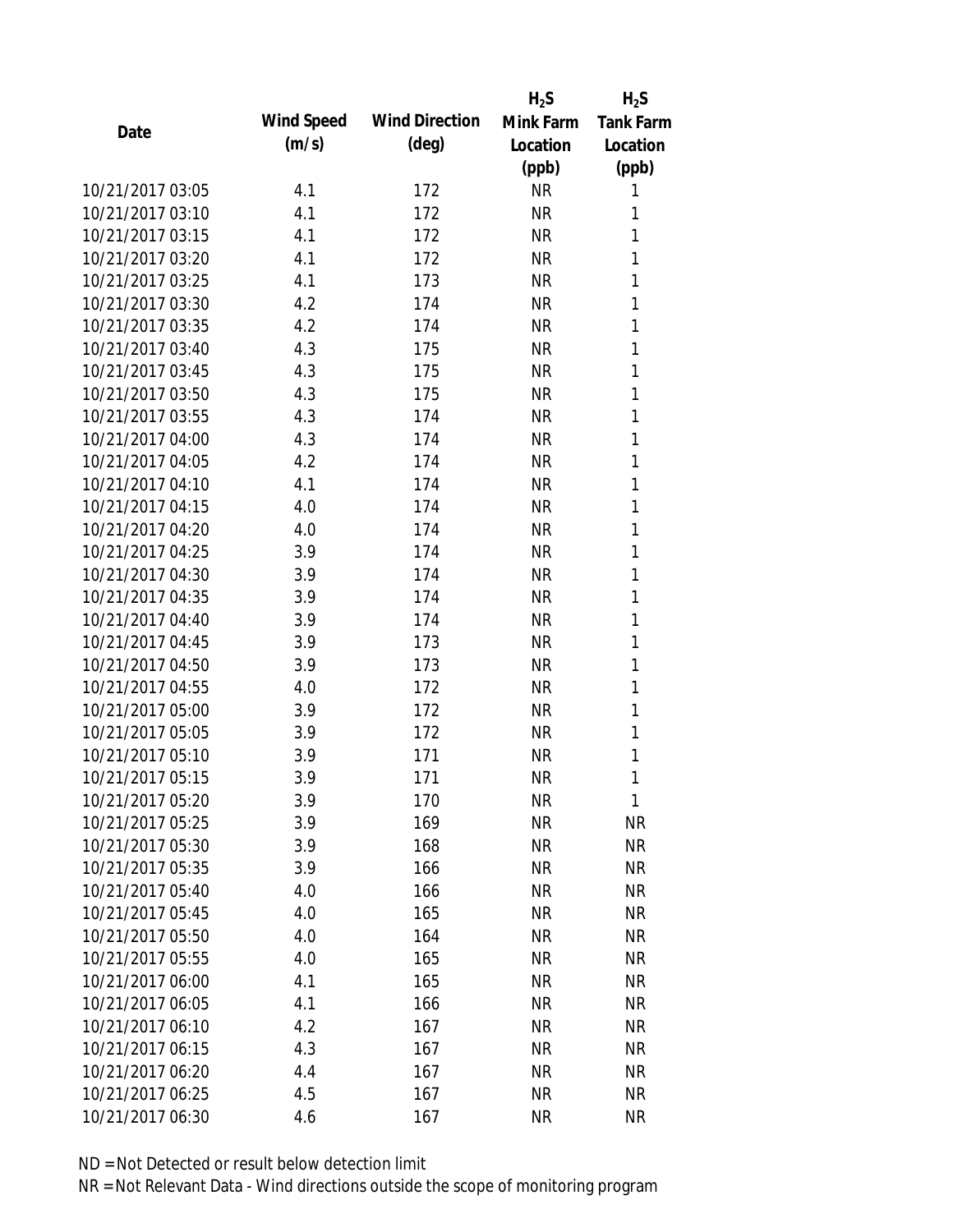|                  |            |                       | $H_2S$    | $H_2S$           |
|------------------|------------|-----------------------|-----------|------------------|
| Date             | Wind Speed | <b>Wind Direction</b> | Mink Farm | <b>Tank Farm</b> |
|                  | (m/s)      | $(\text{deg})$        | Location  | Location         |
|                  |            |                       | (ppb)     | (ppb)            |
| 10/21/2017 06:35 | 4.8        | 166                   | <b>NR</b> | <b>NR</b>        |
| 10/21/2017 06:40 | 4.8        | 166                   | <b>NR</b> | <b>NR</b>        |
| 10/21/2017 06:45 | 4.9        | 167                   | <b>NR</b> | <b>NR</b>        |
| 10/21/2017 06:50 | 5.0        | 168                   | <b>NR</b> | <b>NR</b>        |
| 10/21/2017 06:55 | 5.0        | 168                   | <b>NR</b> | <b>NR</b>        |
| 10/21/2017 07:00 | 5.1        | 169                   | <b>NR</b> | <b>NR</b>        |
| 10/21/2017 07:05 | 5.1        | 170                   | <b>NR</b> | 1                |
| 10/21/2017 07:10 | 5.2        | 170                   | <b>NR</b> | 1                |
| 10/21/2017 07:15 | 5.3        | 171                   | <b>NR</b> | 1                |
| 10/21/2017 07:20 | 5.4        | 171                   | <b>NR</b> | 1                |
| 10/21/2017 07:25 | 5.4        | 170                   | <b>NR</b> | 1                |
| 10/21/2017 07:30 | 5.4        | 170                   | <b>NR</b> | 1                |
| 10/21/2017 07:35 | 5.4        | 170                   | <b>NR</b> | 1                |
| 10/21/2017 07:40 | 5.4        | 170                   | <b>NR</b> | 1                |
| 10/21/2017 07:45 | 5.4        | 170                   | <b>NR</b> | 1                |
| 10/21/2017 07:50 | 5.4        | 169                   | <b>NR</b> | <b>NR</b>        |
| 10/21/2017 07:55 | 5.4        | 169                   | <b>NR</b> | <b>NR</b>        |
| 10/21/2017 08:00 | 5.4        | 169                   | <b>NR</b> | <b>NR</b>        |
| 10/21/2017 08:05 | 5.5        | 170                   | <b>NR</b> | 1                |
| 10/21/2017 08:10 | 5.5        | 170                   | <b>NR</b> | 1                |
| 10/21/2017 08:15 | 5.5        | 170                   | <b>NR</b> | 1                |
| 10/21/2017 08:20 | 5.5        | 170                   | <b>NR</b> | 1                |
| 10/21/2017 08:25 | 5.5        | 170                   | <b>NR</b> | 1                |
| 10/21/2017 08:30 | 5.6        | 170                   | <b>NR</b> | 1                |
| 10/21/2017 08:35 | 5.6        | 170                   | <b>NR</b> | 1                |
| 10/21/2017 08:40 | 5.6        | 170                   | <b>NR</b> | 1                |
| 10/21/2017 08:45 | 5.7        | 170                   | <b>NR</b> | 1                |
| 10/21/2017 08:50 | 5.8        | 171                   | <b>NR</b> | 1                |
| 10/21/2017 08:55 | 5.8        | 171                   | <b>NR</b> | 1                |
| 10/21/2017 09:00 | 5.8        | 172                   | <b>NR</b> | 1                |
| 10/21/2017 09:05 | 5.7        | 173                   | <b>NR</b> | 1                |
| 10/21/2017 09:10 | 5.6        | 173                   | <b>NR</b> | 1                |
| 10/21/2017 09:15 | 5.5        | 174                   | <b>NR</b> | 1                |
| 10/21/2017 09:20 | 5.3        | 174                   | <b>NR</b> | 1                |
| 10/21/2017 09:25 | 5.2        | 174                   | <b>NR</b> | 1                |
| 10/21/2017 09:30 | 5.1        | 174                   | <b>NR</b> | 1                |
| 10/21/2017 09:35 | 5.1        | 174                   | <b>NR</b> | 1                |
| 10/21/2017 09:40 | 5.1        | 173                   | <b>NR</b> | 1                |
| 10/21/2017 09:45 | 5.1        | 173                   | <b>NR</b> | 1                |
| 10/21/2017 09:50 | 5.3        | 173                   | <b>NR</b> | 1                |
| 10/21/2017 09:55 | 5.4        | 173                   | <b>NR</b> | 1                |
| 10/21/2017 10:00 | 5.5        | 174                   | <b>NR</b> | 1                |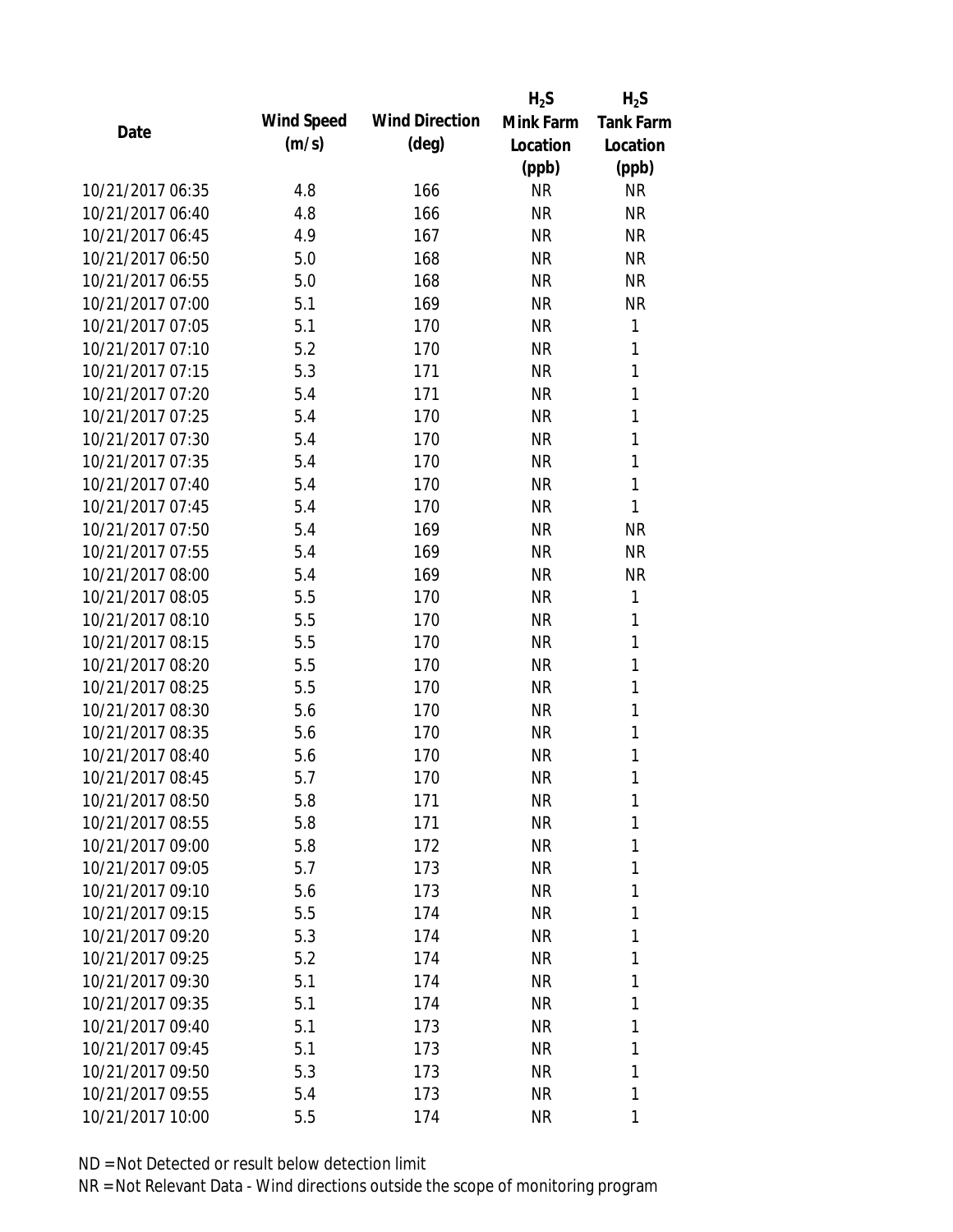|                  |            |                       | $H_2S$    | $H_2S$           |
|------------------|------------|-----------------------|-----------|------------------|
| Date             | Wind Speed | <b>Wind Direction</b> | Mink Farm | <b>Tank Farm</b> |
|                  | (m/s)      | $(\text{deg})$        | Location  | Location         |
|                  |            |                       | (ppb)     | (ppb)            |
| 10/21/2017 10:05 | 5.6        | 175                   | <b>NR</b> | 1                |
| 10/21/2017 10:10 | 5.6        | 176                   | <b>NR</b> | 1                |
| 10/21/2017 10:15 | 5.5        | 177                   | <b>NR</b> | 1                |
| 10/21/2017 10:20 | 5.4        | 178                   | <b>NR</b> | 1                |
| 10/21/2017 10:25 | 5.3        | 179                   | <b>NR</b> | 1                |
| 10/21/2017 10:30 | 5.1        | 179                   | <b>NR</b> | 1                |
| 10/21/2017 10:35 | 5.1        | 178                   | <b>NR</b> | 1                |
| 10/21/2017 10:40 | 5.0        | 177                   | <b>NR</b> | 1                |
| 10/21/2017 10:45 | 5.0        | 176                   | <b>NR</b> | 1                |
| 10/21/2017 10:50 | 5.1        | 175                   | <b>NR</b> | 1                |
| 10/21/2017 10:55 | 5.1        | 174                   | <b>NR</b> | 1                |
| 10/21/2017 11:00 | 5.1        | 174                   | <b>NR</b> | 1                |
| 10/21/2017 11:05 | 5.1        | 175                   | <b>NR</b> | 1                |
| 10/21/2017 11:10 | 5.1        | 176                   | <b>NR</b> | 1                |
| 10/21/2017 11:15 | 5.0        | 179                   | <b>NR</b> | 1                |
| 10/21/2017 11:20 | 4.9        | 181                   | <b>NR</b> | 1                |
| 10/21/2017 11:25 | 4.9        | 182                   | <b>NR</b> | 1                |
| 10/21/2017 11:30 | 4.9        | 184                   | <b>NR</b> | 1                |
| 10/21/2017 11:35 | 4.9        | 185                   | <b>NR</b> | 1                |
| 10/21/2017 11:40 | 4.9        | 185                   | <b>NR</b> | 1                |
| 10/21/2017 11:45 | 4.9        | 185                   | <b>NR</b> | 1                |
| 10/21/2017 11:50 | 4.9        | 185                   | <b>NR</b> | 1                |
| 10/21/2017 11:55 | 4.9        | 185                   | <b>NR</b> | 1                |
| 10/21/2017 12:00 | 4.9        | 186                   | <b>NR</b> | 1                |
| 10/21/2017 12:05 | 4.9        | 187                   | <b>NR</b> | 1                |
| 10/21/2017 12:10 | 5.0        | 188                   | <b>NR</b> | 1                |
| 10/21/2017 12:15 | 5.2        | 189                   | <b>NR</b> | 1                |
| 10/21/2017 12:20 | 5.4        | 190                   | <b>NR</b> | 1                |
| 10/21/2017 12:25 | 5.6        | 191                   | <b>NR</b> | 1                |
| 10/21/2017 12:30 | 5.8        | 192                   | <b>NR</b> | 1                |
| 10/21/2017 12:35 | 6.0        | 193                   | <b>NR</b> | 1                |
| 10/21/2017 12:40 | 6.0        | 195                   | <b>NR</b> | 1                |
| 10/21/2017 12:45 | 5.9        | 197                   | NR        | 1                |
| 10/21/2017 12:50 | 5.8        | 198                   | <b>NR</b> | 1                |
| 10/21/2017 12:55 | 5.7        | 199                   | <b>NR</b> | 1                |
| 10/21/2017 13:00 | 5.6        | 199                   | <b>NR</b> | 1                |
| 10/21/2017 13:05 | 5.5        | 199                   | <b>NR</b> | 1                |
| 10/21/2017 13:10 | 5.4        | 197                   | NR        | 1                |
| 10/21/2017 13:15 | 5.4        | 194                   | <b>NR</b> | 1                |
| 10/21/2017 13:20 | 5.5        | 192                   | ΝR        | 1                |
| 10/21/2017 13:25 | 5.6        | 190                   | <b>NR</b> | 1                |
| 10/21/2017 13:30 | 5.7        | 188                   | <b>NR</b> | 1                |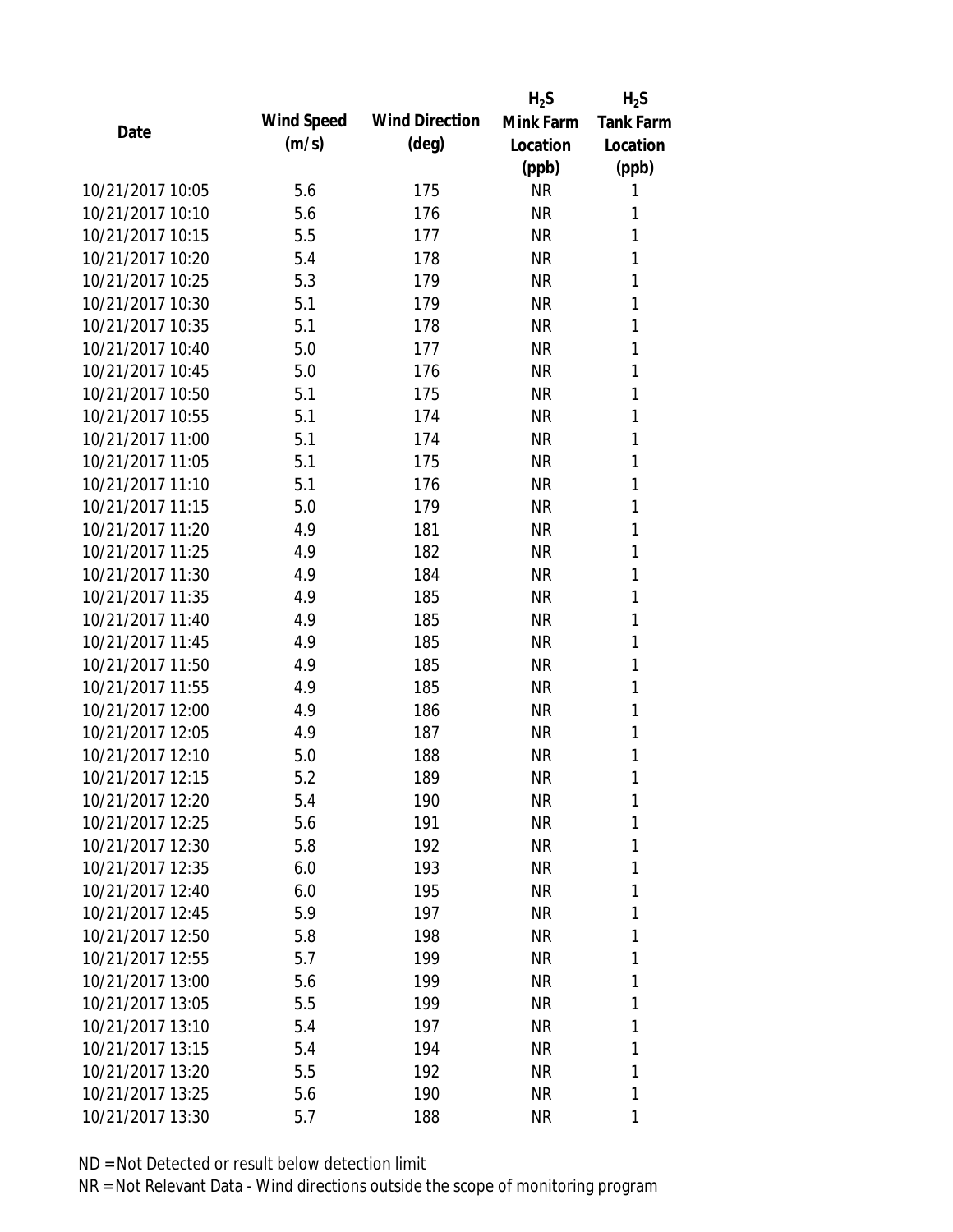|                  |            |                       | $H_2S$    | $H_2S$           |
|------------------|------------|-----------------------|-----------|------------------|
| Date             | Wind Speed | <b>Wind Direction</b> | Mink Farm | <b>Tank Farm</b> |
|                  | (m/s)      | $(\text{deg})$        | Location  | Location         |
|                  |            |                       | (ppb)     | (ppb)            |
| 10/21/2017 13:35 | 6.0        | 186                   | <b>NR</b> | 1                |
| 10/21/2017 13:40 | 6.2        | 184                   | <b>NR</b> | 1                |
| 10/21/2017 13:45 | 6.4        | 182                   | <b>NR</b> | 1                |
| 10/21/2017 13:50 | 6.5        | 181                   | <b>NR</b> | 1                |
| 10/21/2017 13:55 | 6.6        | 181                   | <b>NR</b> | 1                |
| 10/21/2017 14:00 | 6.6        | 181                   | <b>NR</b> | 1                |
| 10/21/2017 14:05 | 6.5        | 181                   | <b>NR</b> | 1                |
| 10/21/2017 14:10 | 6.4        | 182                   | <b>NR</b> | 1                |
| 10/21/2017 14:15 | 6.4        | 183                   | <b>NR</b> | 1                |
| 10/21/2017 14:20 | 6.3        | 183                   | <b>NR</b> | 1                |
| 10/21/2017 14:25 | 6.2        | 183                   | <b>NR</b> | 1                |
| 10/21/2017 14:30 | 6.1        | 183                   | <b>NR</b> | 1                |
| 10/21/2017 14:35 | 6.1        | 184                   | <b>NR</b> | 1                |
| 10/21/2017 14:40 | 6.0        | 185                   | <b>NR</b> | 1                |
| 10/21/2017 14:45 | 5.8        | 186                   | <b>NR</b> | 1                |
| 10/21/2017 14:50 | 5.7        | 188                   | <b>NR</b> | 1                |
| 10/21/2017 14:55 | 5.6        | 191                   | <b>NR</b> | 1                |
| 10/21/2017 15:00 | 5.5        | 192                   | <b>NR</b> | 1                |
| 10/21/2017 15:05 | 5.4        | 193                   | <b>NR</b> | 1                |
| 10/21/2017 15:10 | 5.4        | 193                   | <b>NR</b> | 1                |
| 10/21/2017 15:15 | 5.5        | 192                   | <b>NR</b> | 1                |
| 10/21/2017 15:20 | 5.6        | 191                   | <b>NR</b> | 1                |
| 10/21/2017 15:25 | 5.7        | 190                   | <b>NR</b> | 1                |
| 10/21/2017 15:30 | 5.9        | 189                   | <b>NR</b> | 1                |
| 10/21/2017 15:35 | 6.1        | 188                   | <b>NR</b> | 1                |
| 10/21/2017 15:40 | 6.2        | 187                   | <b>NR</b> | 1                |
| 10/21/2017 15:45 | 6.3        | 187                   | <b>NR</b> | 1                |
| 10/21/2017 15:50 | 6.2        | 186                   | <b>NR</b> | 1                |
| 10/21/2017 15:55 | 6.1        | 186                   | <b>NR</b> | 1                |
| 10/21/2017 16:00 | 6.0        | 186                   | NR        | 1                |
| 10/21/2017 16:05 | 5.8        | 185                   | <b>NR</b> | 1                |
| 10/21/2017 16:10 | 5.6        | 185                   | <b>NR</b> | 1                |
| 10/21/2017 16:15 | 5.3        | 185                   | NR        | 1                |
| 10/21/2017 16:20 | 5.2        | 185                   | <b>NR</b> | 1                |
| 10/21/2017 16:25 | 5.1        | 185                   | <b>NR</b> | 1                |
| 10/21/2017 16:30 | 5.1        | 184                   | <b>NR</b> | 1                |
| 10/21/2017 16:35 | 5.1        | 184                   | <b>NR</b> | 1                |
| 10/21/2017 16:40 | 5.1        | 183                   | <b>NR</b> | 1                |
| 10/21/2017 16:45 | 5.2        | 183                   | <b>NR</b> | 1                |
| 10/21/2017 16:50 | 5.3        | 182                   | <b>NR</b> | 1                |
| 10/21/2017 16:55 | 5.4        | 182                   | <b>NR</b> | 1                |
| 10/21/2017 17:00 | 5.5        | 182                   | <b>NR</b> | 1                |
|                  |            |                       |           |                  |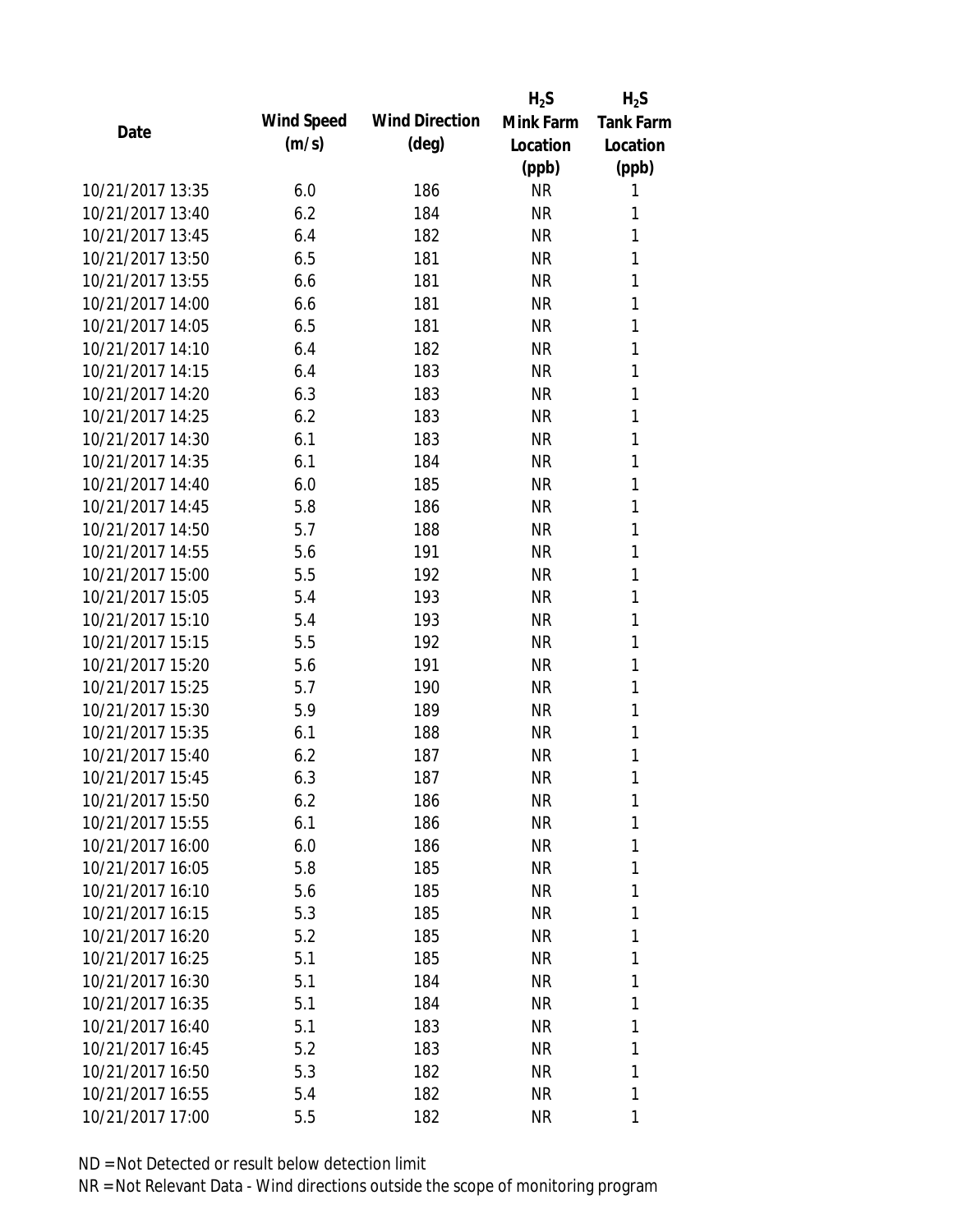|                  |            |                       | $H_2S$    | $H_2S$           |
|------------------|------------|-----------------------|-----------|------------------|
| Date             | Wind Speed | <b>Wind Direction</b> | Mink Farm | <b>Tank Farm</b> |
|                  | (m/s)      | $(\text{deg})$        | Location  | Location         |
|                  |            |                       | (ppb)     | (ppb)            |
| 10/21/2017 17:05 | 5.6        | 182                   | <b>NR</b> | 1                |
| 10/21/2017 17:10 | 5.7        | 182                   | <b>NR</b> | 1                |
| 10/21/2017 17:15 | 5.9        | 184                   | <b>NR</b> | 1                |
| 10/21/2017 17:20 | 5.9        | 185                   | <b>NR</b> | 1                |
| 10/21/2017 17:25 | 5.9        | 188                   | <b>NR</b> | 1                |
| 10/21/2017 17:30 | 5.8        | 190                   | <b>NR</b> | 1                |
| 10/21/2017 17:35 | 5.7        | 191                   | <b>NR</b> | 1                |
| 10/21/2017 17:40 | 5.6        | 192                   | <b>NR</b> | 1                |
| 10/21/2017 17:45 | 5.4        | 191                   | <b>NR</b> | 1                |
| 10/21/2017 17:50 | 5.3        | 189                   | <b>NR</b> | 1                |
| 10/21/2017 17:55 | 5.3        | 186                   | <b>NR</b> | 1                |
| 10/21/2017 18:00 | 5.3        | 183                   | <b>NR</b> | 1                |
| 10/21/2017 18:05 | 5.3        | 180                   | <b>NR</b> | 1                |
| 10/21/2017 18:10 | 5.4        | 178                   | <b>NR</b> | 1                |
| 10/21/2017 18:15 | 5.5        | 176                   | <b>NR</b> | 1                |
| 10/21/2017 18:20 | 5.6        | 175                   | <b>NR</b> | 1                |
| 10/21/2017 18:25 | 5.6        | 173                   | <b>NR</b> | 1                |
| 10/21/2017 18:30 | 5.6        | 173                   | <b>NR</b> | 1                |
| 10/21/2017 18:35 | 5.5        | 172                   | <b>NR</b> | 1                |
| 10/21/2017 18:40 | 5.4        | 172                   | <b>NR</b> | 1                |
| 10/21/2017 18:45 | 5.3        | 172                   | <b>NR</b> | 1                |
| 10/21/2017 18:50 | 5.2        | 172                   | <b>NR</b> | 1                |
| 10/21/2017 18:55 | 5.1        | 173                   | <b>NR</b> | 1                |
| 10/21/2017 19:00 | 5.2        | 173                   | <b>NR</b> | 1                |
| 10/21/2017 19:05 | 5.3        | 172                   | <b>NR</b> | 1                |
| 10/21/2017 19:10 | 5.4        | 172                   | <b>NR</b> | 1                |
| 10/21/2017 19:15 | 5.5        | 171                   | <b>NR</b> | 1                |
| 10/21/2017 19:20 | 5.6        | 170                   | <b>NR</b> | 1                |
| 10/21/2017 19:25 | 5.6        | 169                   | <b>NR</b> | <b>NR</b>        |
| 10/21/2017 19:30 | 5.6        | 168                   | NR        | <b>NR</b>        |
| 10/21/2017 19:35 | 5.5        | 167                   | <b>NR</b> | <b>NR</b>        |
| 10/21/2017 19:40 | 5.4        | 166                   | <b>NR</b> | <b>NR</b>        |
| 10/21/2017 19:45 | 5.4        | 166                   | NR        | <b>NR</b>        |
| 10/21/2017 19:50 | 5.4        | 166                   | <b>NR</b> | <b>NR</b>        |
| 10/21/2017 19:55 | 5.5        | 166                   | NR        | <b>NR</b>        |
| 10/21/2017 20:00 | 5.5        | 166                   | NR        | <b>NR</b>        |
| 10/21/2017 20:05 | 5.6        | 166                   | <b>NR</b> | <b>NR</b>        |
| 10/21/2017 20:10 | 5.7        | 166                   | NR        | <b>NR</b>        |
| 10/21/2017 20:15 | 5.8        | 166                   | <b>NR</b> | <b>NR</b>        |
| 10/21/2017 20:20 | 5.8        | 166                   | ΝR        | <b>NR</b>        |
| 10/21/2017 20:25 | 5.9        | 166                   | <b>NR</b> | <b>NR</b>        |
| 10/21/2017 20:30 | 6.0        | 166                   | <b>NR</b> | <b>NR</b>        |